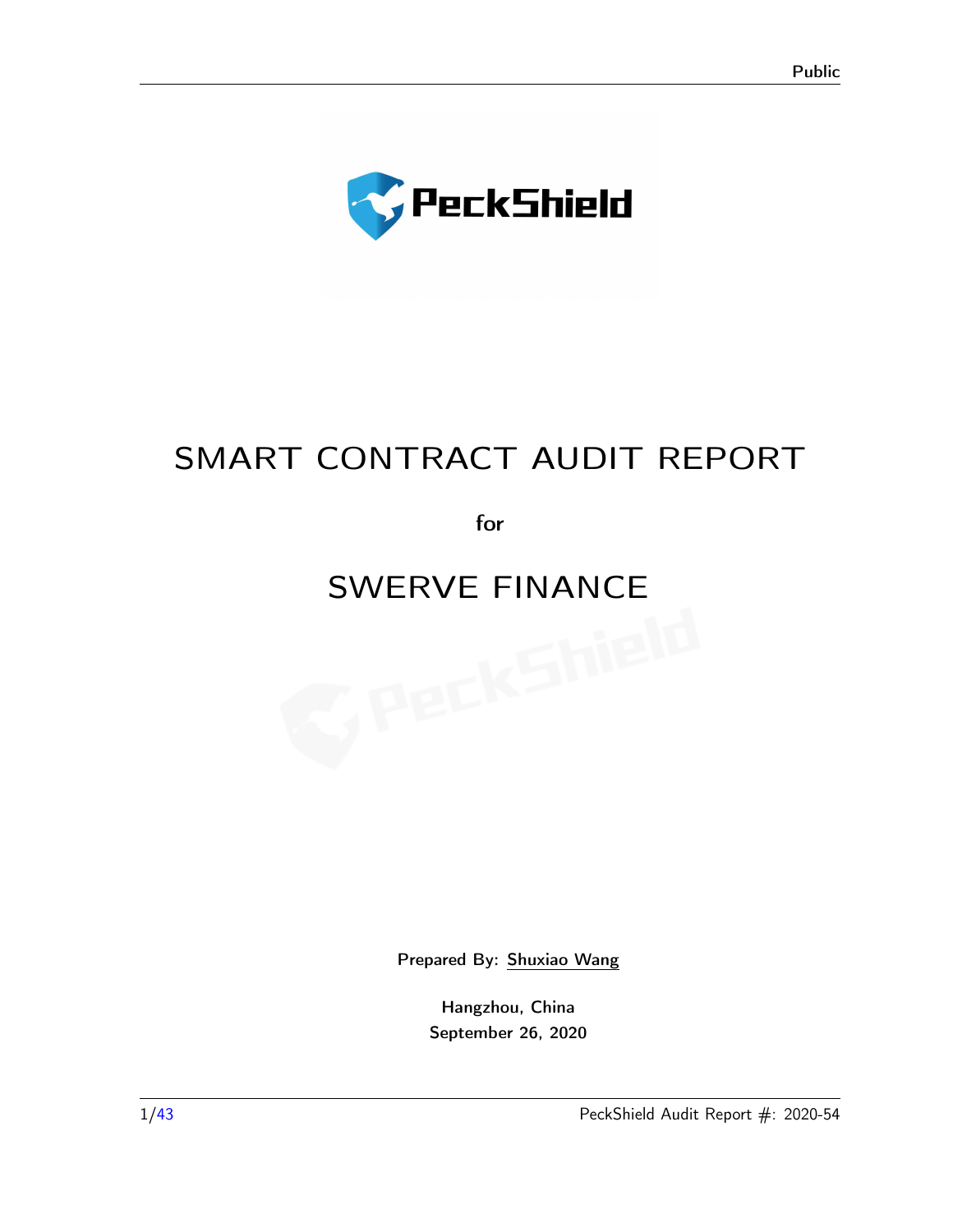# Document Properties

| <b>Client</b>         | Swerve Finance                     |
|-----------------------|------------------------------------|
| Title                 | Smart Contract Audit Report        |
| Target                | Swerve                             |
| <b>Version</b>        | 1.0                                |
| <b>Author</b>         | Xuxian Jiang                       |
| <b>Auditors</b>       | Xuxian Jiang, Huaguo Shi, Jeff Liu |
| <b>Reviewed by</b>    | Jeff Liu                           |
| Approved by           | Xuxian Jiang                       |
| <b>Classification</b> | Public                             |

# Version Info

| <b>Version</b> | <b>Date</b>        | Author(s)    | <b>Description</b>       |
|----------------|--------------------|--------------|--------------------------|
| 1.0            | September 26, 2020 | Xuxian Jiang | <b>Final Release</b>     |
| 0.4            | September 22, 2020 | Xuxian Jiang | Additional Findings $#3$ |
| 0.3            | September 20, 2020 | Xuxian Jiang | Additional Findings $#2$ |
| 0.2            | September 19, 2020 | Xuxian Jiang | Additional Findings $#1$ |
| 0.1            | September 17, 2020 | Xuxian Jiang | Initial Draft            |

# **Contact**

For more information about this document and its contents, please contact PeckShield Inc.

| <b>Name</b>  | Shuxiao Wang           |
|--------------|------------------------|
| <b>Phone</b> | +86 173 6454 5338      |
| <b>Email</b> | contact@peckshield.com |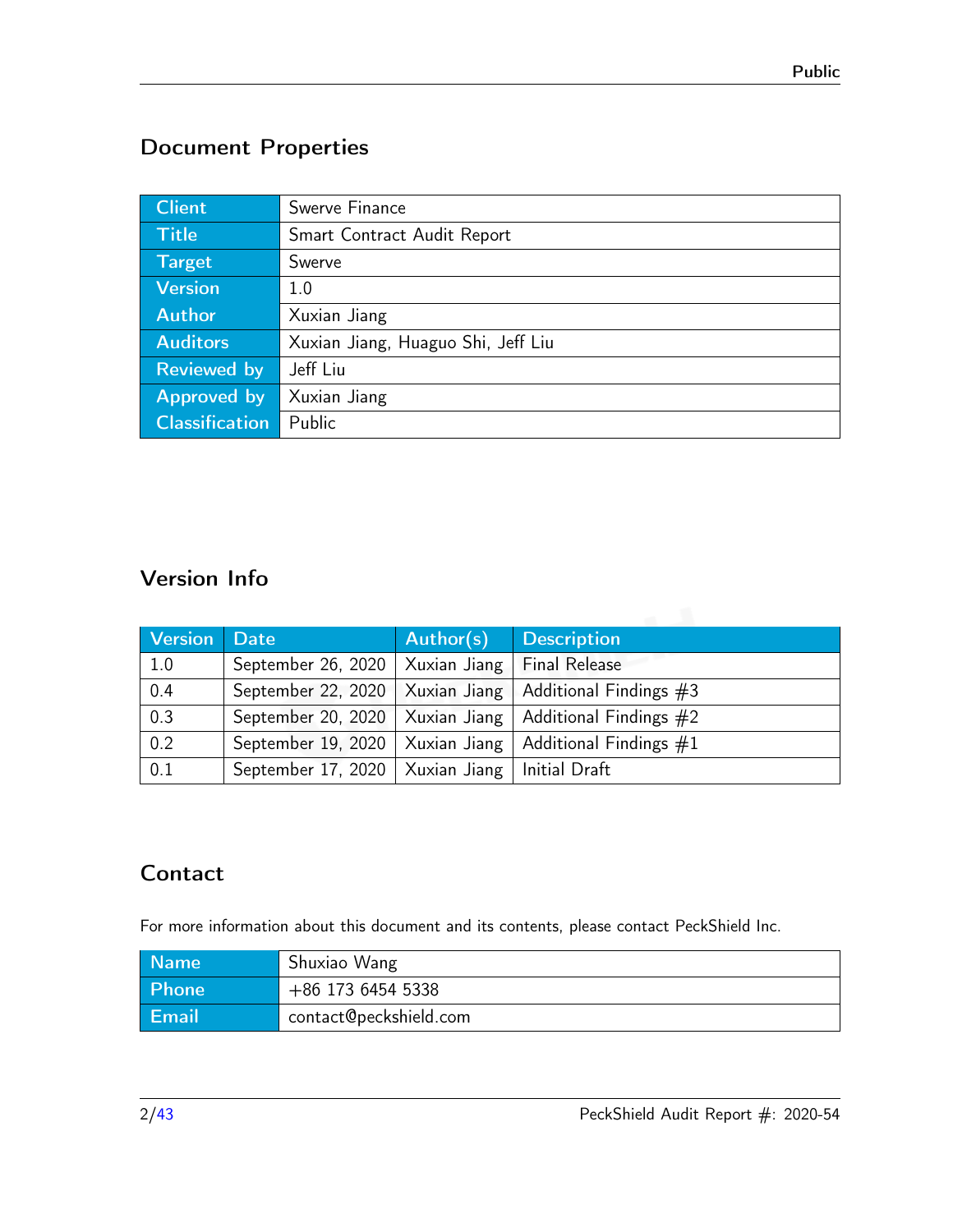# **Contents**

| 1.             | <b>Introduction</b>                                                                                                                                                                                                                   | 5  |
|----------------|---------------------------------------------------------------------------------------------------------------------------------------------------------------------------------------------------------------------------------------|----|
|                | About Swerve Finance Albert 2012 . Albert 2014 . About Swerve Finance Albert 2014 . Albert 2014 . Albert 2014<br>1.1                                                                                                                  | 5  |
|                | 1.2                                                                                                                                                                                                                                   | 6  |
|                | 1.3                                                                                                                                                                                                                                   | 6  |
|                | 1.4                                                                                                                                                                                                                                   | 8  |
| $\overline{2}$ | <b>Findings</b>                                                                                                                                                                                                                       | 10 |
|                | 2.1                                                                                                                                                                                                                                   | 10 |
|                | 2.2                                                                                                                                                                                                                                   | 11 |
| 3              | <b>Detailed Results</b>                                                                                                                                                                                                               | 12 |
|                | Inaccurate blocksPerYear Estimate in APYOracle Manuscription and Contact and Contact and Theorem and Theorem and Theorem and Theorem and Theorem and Theorem and Theorem and Theorem and Theorem and Theorem and Theorem and T<br>3.1 | 12 |
|                | Lack of Protection Against Oversized Gauge/Type Weights<br>3.2                                                                                                                                                                        | 13 |
|                | 3.3                                                                                                                                                                                                                                   | 15 |
|                | Unused Import/Code/Interface Removal Advised Links and Advisory Advisory Advisory 2014<br>3.4                                                                                                                                         | 17 |
|                | 3.5                                                                                                                                                                                                                                   | 18 |
|                | 3.6                                                                                                                                                                                                                                   | 21 |
|                | Implicit Threshold On Supported Distinct Gauge Types<br>3.7                                                                                                                                                                           | 23 |
|                | Lack of Rigorous Sanity Checks Against Gauge/Type Weight Updates<br>3.8                                                                                                                                                               | 25 |
|                | 3.9                                                                                                                                                                                                                                   | 28 |
|                | 3.10 Improved Precision By Multiplication-Before-Division                                                                                                                                                                             | 30 |
|                | 3.11 Better Consistency Between deposit() and withdraw()                                                                                                                                                                              | 32 |
|                | 3.12 Viewable Adjustment of claimable tokens()                                                                                                                                                                                        | 34 |
| 4              | <b>Conclusion</b>                                                                                                                                                                                                                     | 35 |
| 5              | <b>Appendix</b>                                                                                                                                                                                                                       | 36 |
|                | 5.1                                                                                                                                                                                                                                   | 36 |
|                | 5.1.1                                                                                                                                                                                                                                 | 36 |
|                | 5.1.2                                                                                                                                                                                                                                 | 36 |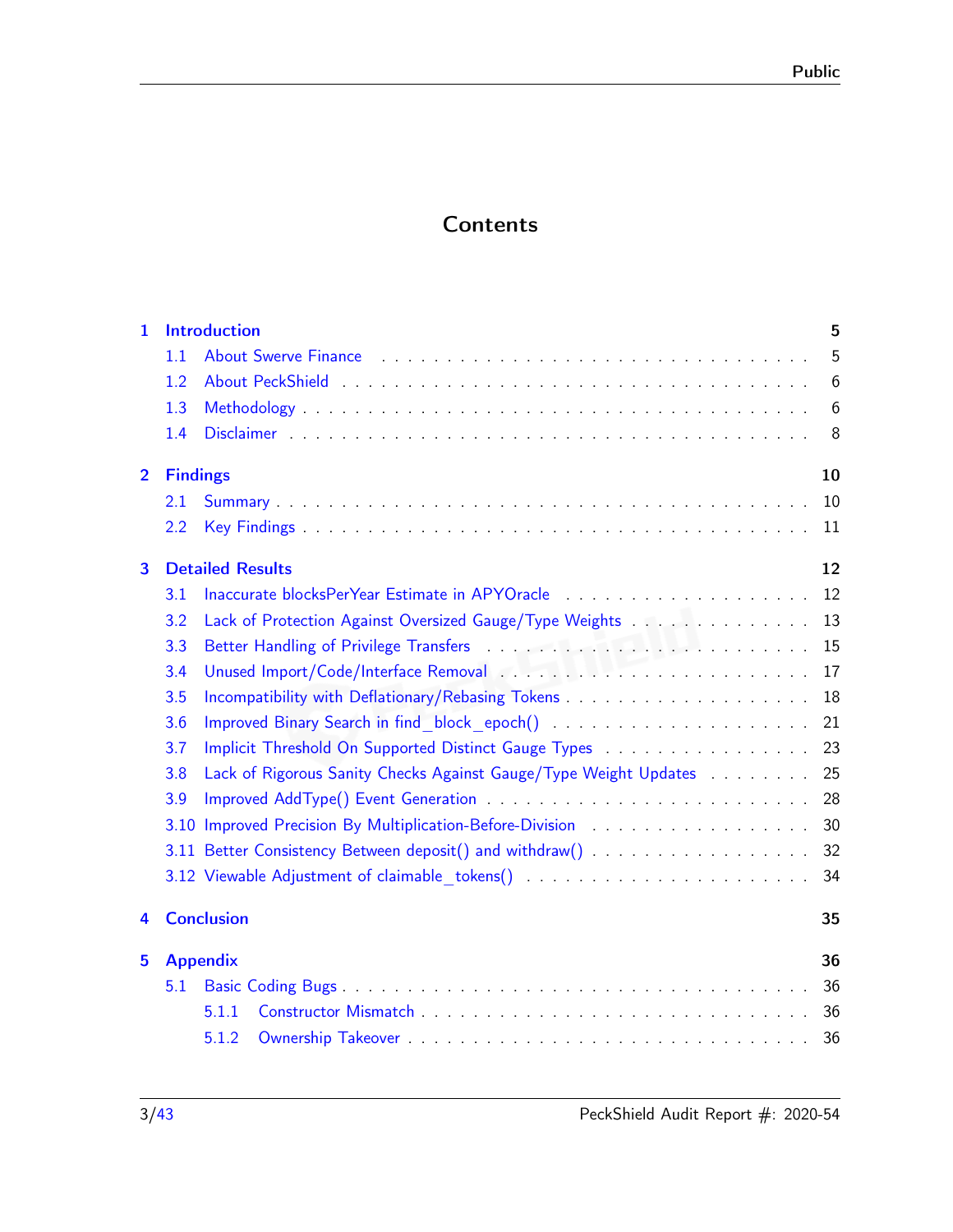|     | 5.1.3  |                                                                                                               |    |
|-----|--------|---------------------------------------------------------------------------------------------------------------|----|
|     | 5.1.4  |                                                                                                               |    |
|     | 5.1.5  |                                                                                                               |    |
|     | 5.1.6  |                                                                                                               | 37 |
|     | 5.1.7  |                                                                                                               | 37 |
|     | 5.1.8  |                                                                                                               | 37 |
|     | 5.1.9  |                                                                                                               | 37 |
|     | 5.1.10 |                                                                                                               | 38 |
|     |        |                                                                                                               | 38 |
|     |        |                                                                                                               | 38 |
|     |        |                                                                                                               |    |
|     |        |                                                                                                               |    |
|     |        |                                                                                                               |    |
|     |        | 5.1.16 Transaction Ordering Dependence enters and such a series of the state of the state of the state of the |    |
|     |        |                                                                                                               |    |
| 5.2 |        |                                                                                                               | 39 |
| 5.3 |        |                                                                                                               | 39 |
|     | 5.3.1  |                                                                                                               | 39 |
|     | 5.3.2  |                                                                                                               | 40 |
|     | 5.3.3  |                                                                                                               | 40 |
|     | 5.3.4  |                                                                                                               | 40 |
|     |        |                                                                                                               |    |

#### [References](#page-40-0) 41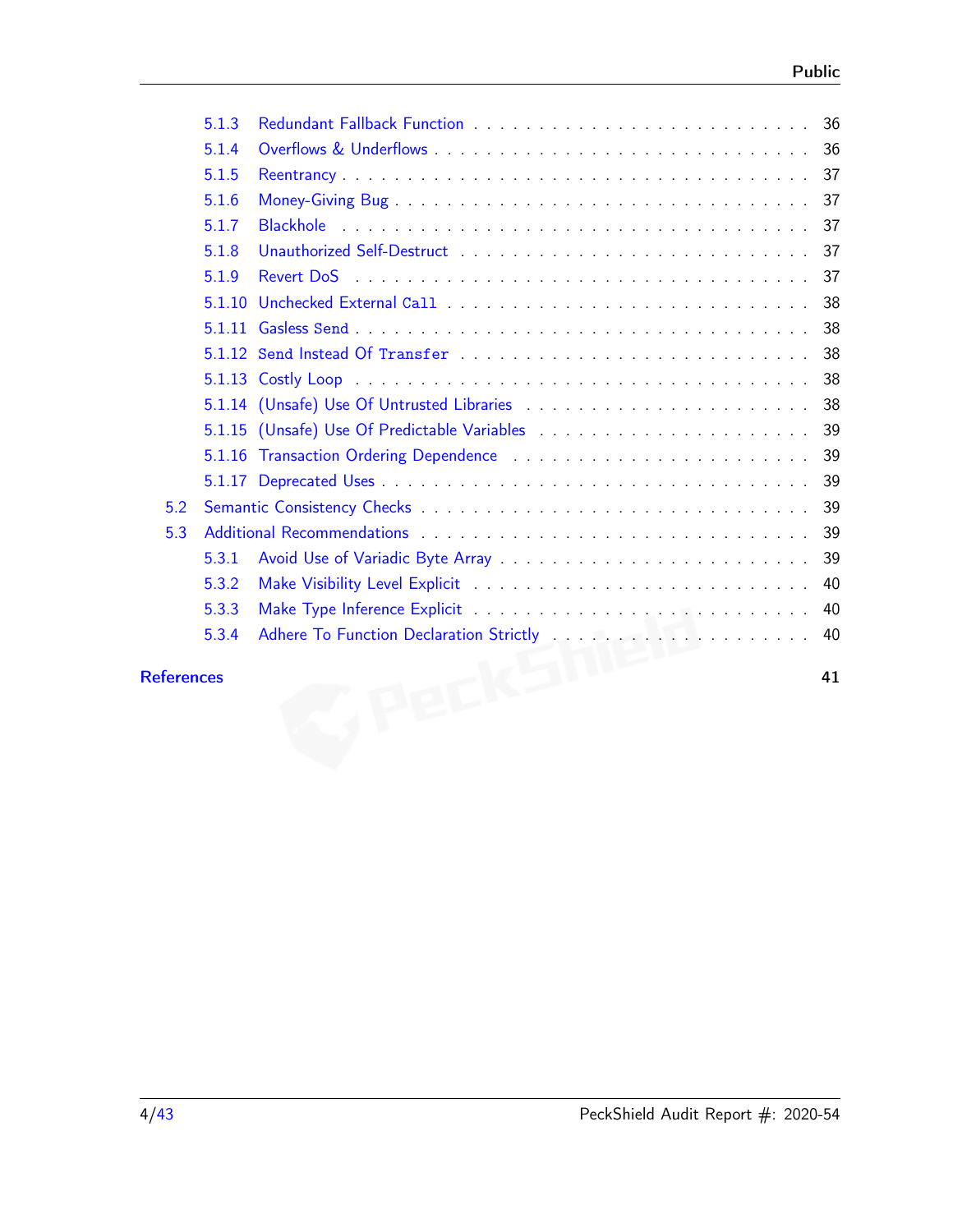# <span id="page-4-0"></span>1 | Introduction

Given the opportunity to review the Swerve protocol design document and related smart contract source code, we in the report outline our systematic approach to evaluate potential security issues in the smart contract implementation, expose possible semantic inconsistencies between smart contract code and design document, and provide additional suggestions or recommendations for improvement. Our results show that the given version of smart contracts can be further improved due to the presence of several issues related to either security or performance. This document outlines our audit results.

# <span id="page-4-1"></span>1.1 About Swerve Finance

Swerve is a community fork of Curve that is designed for efficient stablecoin trading with low trading fees and (extremely) low slippage. By performing a community fork, Swerve presents its own SwerveDAO to govern the development and evolvement. The main differences from curve include the removal of pre-mines, the removal of shareholder/team allocation, and arguably a better decentralization without dominating voting powers held by a selected few of entities. The governance tokens are designed to be 100% issued to liquidity providers as reward incentives, instead of 62% in Curve. Swerve can be considered as a representative demonstrating the recent rise of a more open, community-led trend/paradigm.

The basic information of Swerve is as follows:

|  | Table 1.1: Basic Information of Swerve |  |
|--|----------------------------------------|--|
|  |                                        |  |

| <b>Item</b>         | <b>Description</b>      |  |
|---------------------|-------------------------|--|
| Issuer              | Swerve Finance          |  |
| Website             | https://swerve.fi/      |  |
| Type                | Ethereum Smart Contract |  |
| Platform            | Solidity                |  |
| Audit Method        | Whitebox                |  |
| Latest Audit Report | September 26, 2020      |  |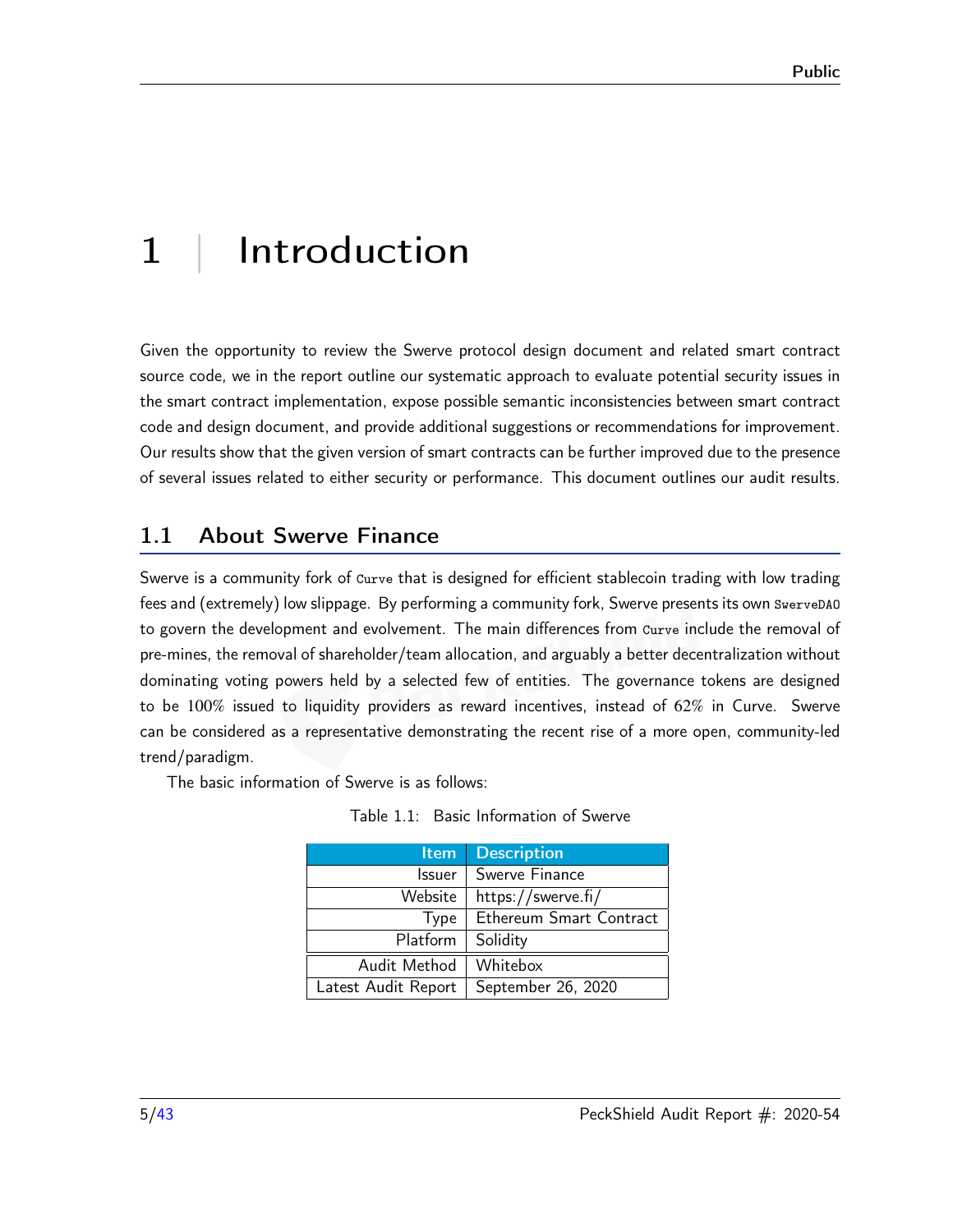In the following, we show the Git repository of reviewed files and the commit hash value used in this audit:

• https://github.com/SwerveFinance/SwerveContracts (487b410)

# <span id="page-5-0"></span>1.2 About PeckShield

PeckShield Inc. [\[21\]](#page-41-0) is a leading blockchain security company with the goal of elevating the security, privacy, and usability of current blockchain ecosystems by offering top-notch, industry-leading services and products (including the service of smart contract auditing). We are reachable at Telegram [\(https://t.me/peckshield\)](https://t.me/peckshield), Twitter [\(http://twitter.com/peckshield\)](http://twitter.com/peckshield), or Email [\(contact@peckshield.com\)](contact@peckshield.com).

<span id="page-5-2"></span>

Table 1.2: Vulnerability Severity Classification

# <span id="page-5-1"></span>1.3 Methodology

To standardize the evaluation, we define the following terminology based on OWASP Risk Rating Methodology [\[16\]](#page-41-1):

- Likelihood represents how likely a particular vulnerability is to be uncovered and exploited in the wild;
- Impact measures the technical loss and business damage of a successful attack;
- Severity demonstrates the overall criticality of the risk.

Likelihood and impact are categorized into three ratings: H, M and L, i.e., high, medium and low respectively. Severity is determined by likelihood and impact and can be classified into four categories accordingly, i.e., Critical, High, Medium, Low shown in Table [1.2.](#page-5-2)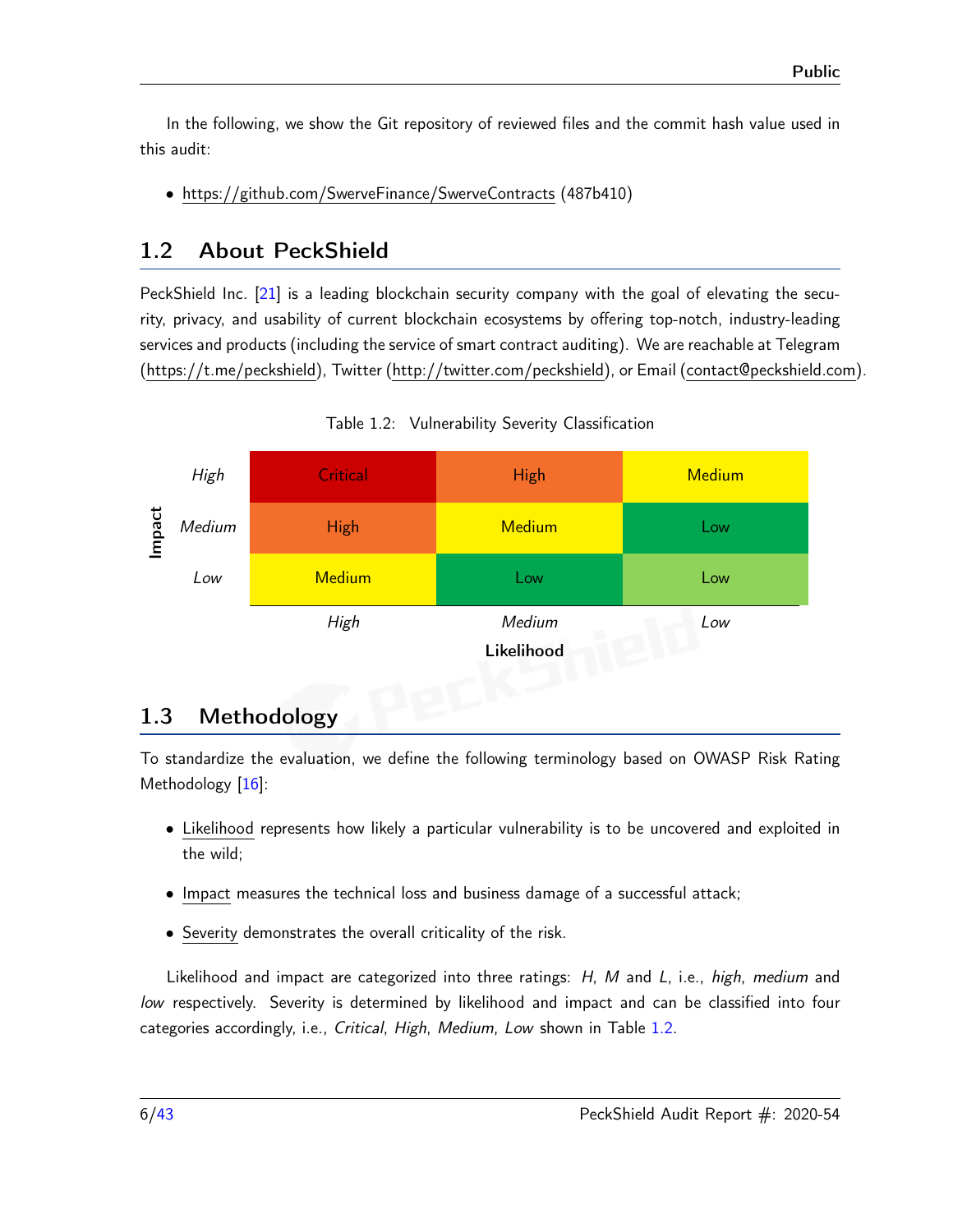<span id="page-6-0"></span>

| Category                           | <b>Check Item</b>                         |  |  |
|------------------------------------|-------------------------------------------|--|--|
|                                    | Constructor Mismatch                      |  |  |
|                                    | Ownership Takeover                        |  |  |
|                                    | Redundant Fallback Function               |  |  |
|                                    | Overflows & Underflows                    |  |  |
|                                    | Reentrancy                                |  |  |
|                                    | Money-Giving Bug                          |  |  |
|                                    | Blackhole                                 |  |  |
|                                    | Unauthorized Self-Destruct                |  |  |
| <b>Basic Coding Bugs</b>           | Revert DoS                                |  |  |
|                                    | <b>Unchecked External Call</b>            |  |  |
|                                    | Gasless Send                              |  |  |
|                                    | Send Instead Of Transfer                  |  |  |
|                                    | Costly Loop                               |  |  |
|                                    | (Unsafe) Use Of Untrusted Libraries       |  |  |
|                                    | (Unsafe) Use Of Predictable Variables     |  |  |
|                                    | <b>Transaction Ordering Dependence</b>    |  |  |
|                                    | Deprecated Uses                           |  |  |
| <b>Semantic Consistency Checks</b> | Semantic Consistency Checks               |  |  |
|                                    | <b>Business Logics Review</b>             |  |  |
|                                    | <b>Functionality Checks</b>               |  |  |
|                                    | Authentication Management                 |  |  |
|                                    | Access Control & Authorization            |  |  |
|                                    | <b>Oracle Security</b>                    |  |  |
| <b>Advanced DeFi Scrutiny</b>      | Digital Asset Escrow                      |  |  |
|                                    | Kill-Switch Mechanism                     |  |  |
|                                    | Operation Trails & Event Generation       |  |  |
|                                    | <b>ERC20 Idiosyncrasies Handling</b>      |  |  |
|                                    | Frontend-Contract Integration             |  |  |
|                                    | Deployment Consistency                    |  |  |
|                                    | Holistic Risk Management                  |  |  |
|                                    | Avoiding Use of Variadic Byte Array       |  |  |
|                                    | Using Fixed Compiler Version              |  |  |
| <b>Additional Recommendations</b>  | Making Visibility Level Explicit          |  |  |
|                                    | Making Type Inference Explicit            |  |  |
|                                    | Adhering To Function Declaration Strictly |  |  |
|                                    | Following Other Best Practices            |  |  |

| Table 1.3: The Full List of Check Items |  |
|-----------------------------------------|--|
|-----------------------------------------|--|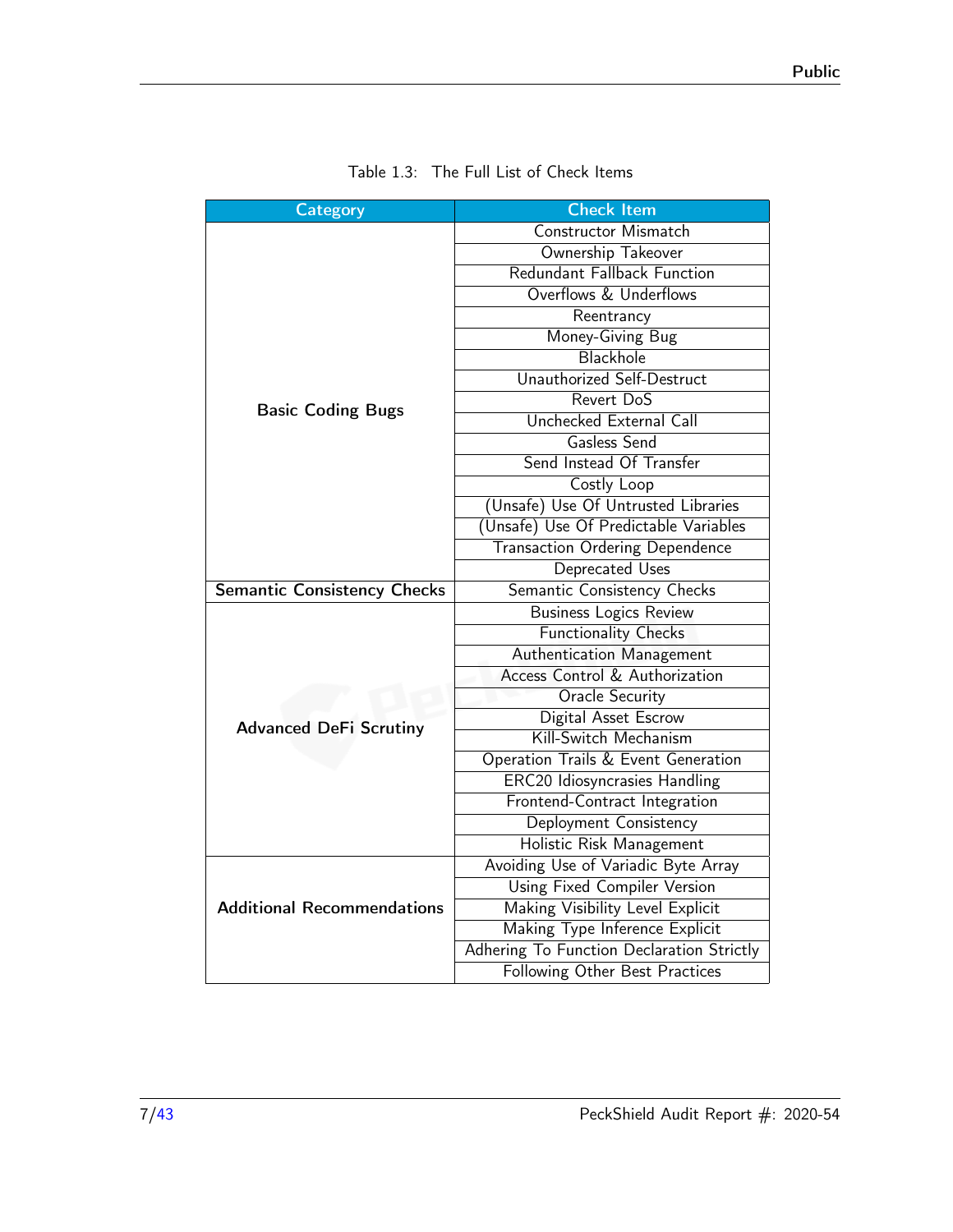To evaluate the risk, we go through a list of check items and each would be labeled with a severity category. For one check item, if our tool or analysis does not identify any issue, the contract is considered safe regarding the check item. For any discovered issue, we might further deploy contracts on our private testnet and run tests to confirm the findings. If necessary, we would additionally build a PoC to demonstrate the possibility of exploitation. The concrete list of check items is shown in Table [1.3.](#page-6-0)

In particular, we perform the audit according to the following procedure:

- Basic Coding Bugs: We first statically analyze given smart contracts with our proprietary static code analyzer for known coding bugs, and then manually verify (reject or confirm) all the issues found by our tool.
- Semantic Consistency Checks: We then manually check the logic of implemented smart contracts and compare with the description in the white paper.
- Advanced DeFi Scrutiny: We further review business logics, examine system operations, and place DeFi-related aspects under scrutiny to uncover possible pitfalls and/or bugs.
- Additional Recommendations: We also provide additional suggestions regarding the coding and development of smart contracts from the perspective of proven programming practices.

To better describe each issue we identified, we categorize the findings with Common Weakness Enumeration (CWE-699) [\[15\]](#page-41-2), which is a community-developed list of software weakness types to better delineate and organize weaknesses around concepts frequently encountered in software development. Though some categories used in CWE-699 may not be relevant in smart contracts, we use the CWE categories in Table [1.4](#page-8-0) to classify our findings.

#### <span id="page-7-0"></span>1.4 Disclaimer

Note that this audit does not give any warranties on finding all possible security issues of the given smart contract(s), i.e., the evaluation result does not guarantee the nonexistence of any further findings of security issues. As one audit-based assessment cannot be considered comprehensive, we always recommend proceeding with several independent audits and a public bug bounty program to ensure the security of smart contract(s). Last but not least, this security audit should not be used as investment advice.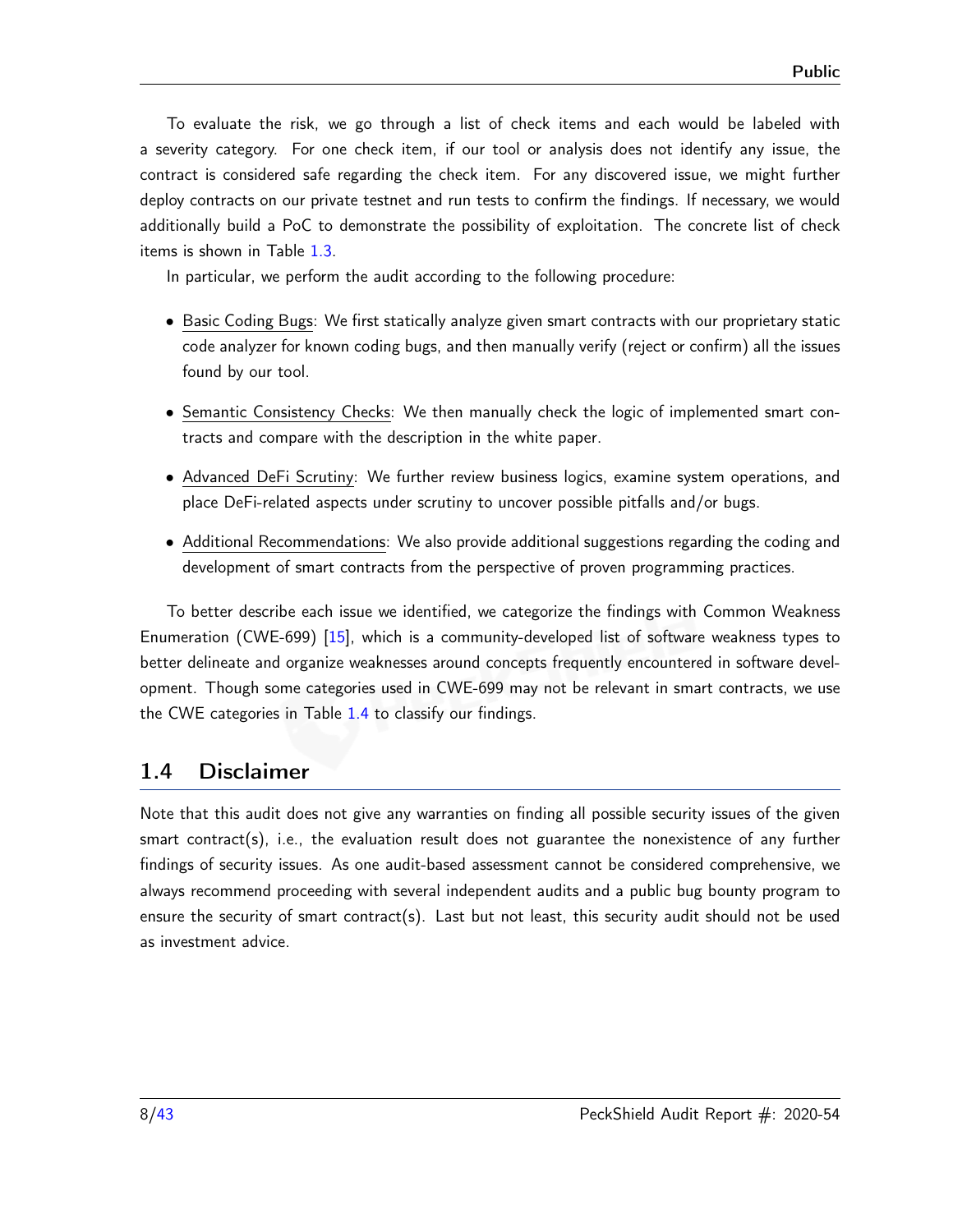| <b>Category</b>                   | <b>Summary</b>                                                                                           |
|-----------------------------------|----------------------------------------------------------------------------------------------------------|
| Configuration                     | Weaknesses in this category are typically introduced during                                              |
|                                   | the configuration of the software.                                                                       |
| <b>Data Processing Issues</b>     | Weaknesses in this category are typically found in functional-                                           |
|                                   | ity that processes data.                                                                                 |
| <b>Numeric Errors</b>             | Weaknesses in this category are related to improper calcula-                                             |
|                                   | tion or conversion of numbers.                                                                           |
| <b>Security Features</b>          | Weaknesses in this category are concerned with topics like                                               |
|                                   | authentication, access control, confidentiality, cryptography,                                           |
|                                   | and privilege management. (Software security is not security                                             |
|                                   | software.)                                                                                               |
| <b>Time and State</b>             | Weaknesses in this category are related to the improper man-                                             |
|                                   | agement of time and state in an environment that supports                                                |
|                                   | simultaneous or near-simultaneous computation by multiple                                                |
|                                   | systems, processes, or threads.                                                                          |
| Error Conditions,                 | Weaknesses in this category include weaknesses that occur if                                             |
| Return Values,                    | a function does not generate the correct return/status code,                                             |
| <b>Status Codes</b>               | or if the application does not handle all possible return/status                                         |
|                                   | codes that could be generated by a function.                                                             |
| <b>Resource Management</b>        | Weaknesses in this category are related to improper manage-                                              |
| <b>Behavioral Issues</b>          | ment of system resources.                                                                                |
|                                   | Weaknesses in this category are related to unexpected behav-<br>iors from code that an application uses. |
| <b>Business Logics</b>            | Weaknesses in this category identify some of the underlying                                              |
|                                   | problems that commonly allow attackers to manipulate the                                                 |
|                                   | business logic of an application. Errors in business logic can                                           |
|                                   | be devastating to an entire application.                                                                 |
| <b>Initialization and Cleanup</b> | Weaknesses in this category occur in behaviors that are used                                             |
|                                   | for initialization and breakdown.                                                                        |
| <b>Arguments and Parameters</b>   | Weaknesses in this category are related to improper use of                                               |
|                                   | arguments or parameters within function calls.                                                           |
| <b>Expression Issues</b>          | Weaknesses in this category are related to incorrectly written                                           |
|                                   | expressions within code.                                                                                 |
| <b>Coding Practices</b>           | Weaknesses in this category are related to coding practices                                              |
|                                   | that are deemed unsafe and increase the chances that an ex-                                              |
|                                   | ploitable vulnerability will be present in the application. They                                         |
|                                   | may not directly introduce a vulnerability, but indicate the                                             |
|                                   | product has not been carefully developed or maintained.                                                  |

<span id="page-8-0"></span>Table 1.4: Common Weakness Enumeration (CWE) Classifications Used in This Audit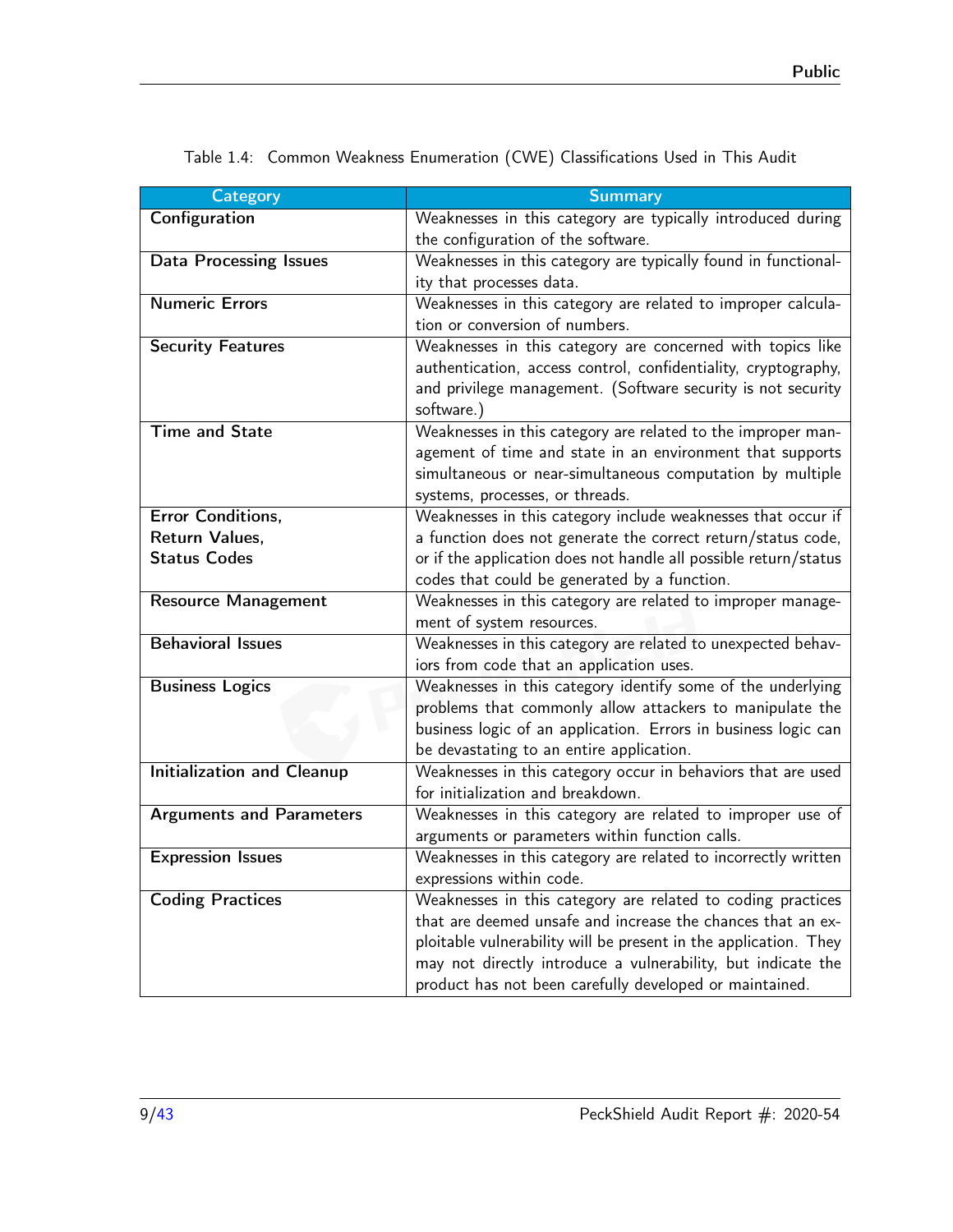# <span id="page-9-0"></span>2 | Findings

# <span id="page-9-1"></span>2.1 Summary

Here is a summary of our findings after analyzing the Swerve implementation. During the first phase of our audit, we studied the smart contract source code and ran our in-house static code analyzer through the codebase. The purpose here is to statically identify known coding bugs, and then manually verify (reject or confirm) issues reported by our tool. We further manually review business logics, examine system operations, and place DeFi-related aspects under scrutiny to uncover possible pitfalls and/or bugs.

| Severity      | $#$ of Findings |  |  |
|---------------|-----------------|--|--|
| Critical      | 0               |  |  |
| High          |                 |  |  |
| Medium        | 3               |  |  |
| Low           | 3               |  |  |
| Informational | 5               |  |  |
| Total         | 12              |  |  |

We have so far identified a list of potential issues: some of them involve subtle corner cases that might not be previously thought of, while others refer to unusual interactions among multiple contracts. For each uncovered issue, we have therefore developed test cases for reasoning, reproduction, and/or verification. After further analysis and internal discussion, we determined a few issues of varying severities need to be brought up and paid more attention to, which are categorized in the above table. More information can be found in the next subsection, and the detailed discussions of each of them are in Section [3.](#page-11-0)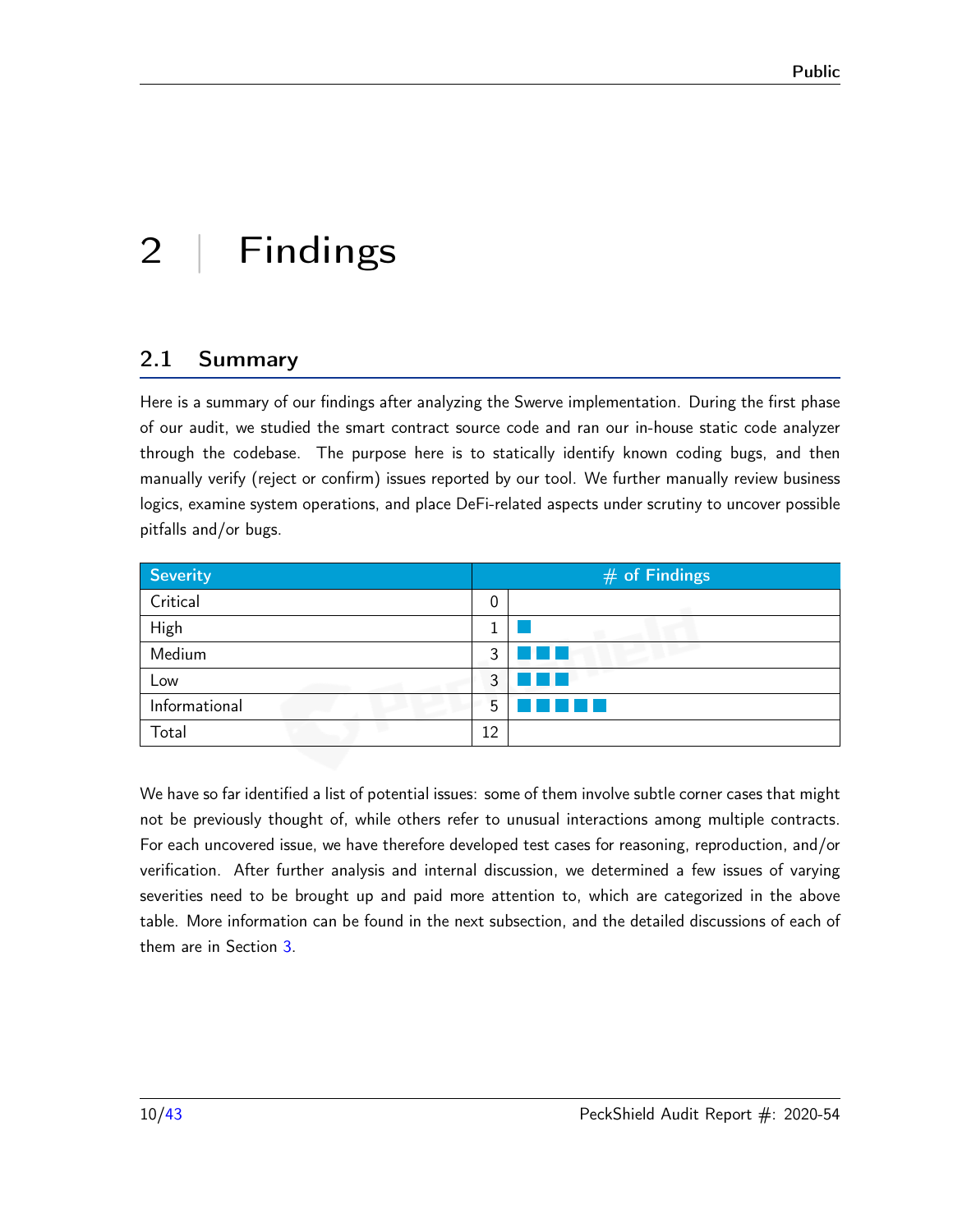# <span id="page-10-0"></span>2.2 Key Findings

Overall, these smart contracts are well-designed and engineered, though the implementation can be improved by resolving the identified issues (shown in Table  $2.1$ ), including 1 high-severity vulnerability, 3 medium-severity vulnerabilities, 3 low-severity vulnerabilities, and 5 informational recommendations.

<span id="page-10-1"></span>

| ID             | <b>Severity</b> | <b>Title</b>                                         | <b>Category</b>          | <b>Status</b> |
|----------------|-----------------|------------------------------------------------------|--------------------------|---------------|
| <b>PVE-001</b> | Medium          | blocksPerYear Estimate in<br><b>Inaccurate</b>       | Numeric Errors           | Fixed         |
|                |                 | <b>APYOracle</b>                                     |                          |               |
| <b>PVE-002</b> | High            | Lack of Protection Against<br>Oversized              | <b>Numeric Errors</b>    | Confirmed     |
|                |                 | Gauge/Type Weights                                   |                          |               |
| <b>PVE-003</b> | Low             | <b>Better Handling of Privilege Transfers</b>        | <b>Business Logics</b>   | Confirmed     |
| <b>PVE-004</b> | Informational   | Unused Import/Code/Interface Removal                 | <b>Coding Practices</b>  | Confirmed     |
| <b>PVE-005</b> | Informational   | Incompatibility<br>with                              | <b>Business Logics</b>   | Confirmed     |
|                |                 | Deflationary/Rebasing Tokens                         |                          |               |
| <b>PVE-006</b> | Low             | Improved<br><b>Binary</b><br>Search<br>$\mathsf{In}$ | <b>Business Logics</b>   | Confirmed     |
|                |                 | find block epoch()                                   |                          |               |
| <b>PVE-007</b> | Medium          | <b>Implicit Threshold On Supported Distinct</b>      | <b>Business Logics</b>   | Confirmed     |
|                |                 | <b>Gauge Types</b>                                   |                          |               |
| <b>PVE-008</b> | Medium          | Lack of Rigorous Sanity Checks Against               | <b>Coding Practices</b>  | Confirmed     |
|                |                 | Gauge/Type Weight Updates                            |                          |               |
| <b>PVE-009</b> | Informational   | Improved AddType() Event Generation                  | Error Conditions, Return | Confirmed     |
|                |                 |                                                      | Values, Status Codes     |               |
| <b>PVE-010</b> | Low             | Precision<br>Improved<br>By                          | <b>Numeric Errors</b>    | Confirmed     |
|                |                 | Multiplication-Before-Division                       |                          |               |
| <b>PVE-011</b> | Informational   | Better Consistency Between deposit() and             | <b>Coding Practices</b>  | Confirmed     |
|                |                 | withdraw()                                           |                          |               |
| <b>PVE-012</b> | Informational   | Viewable<br>$\circ$ f<br>Adjustment                  | <b>Expression Issues</b> | Confirmed     |
|                |                 | claimable tokens()                                   |                          |               |

|  | Table 2.1: Key Audit Findings of Swerve Protocol |
|--|--------------------------------------------------|
|--|--------------------------------------------------|

Besides recommending specific countermeasures to mitigate these issues, we also emphasize that it is always important to develop necessary risk-control mechanisms and make contingency plans, which may need to be exercised before the mainnet deployment. The risk-control mechanisms need to kick in at the very moment when the contracts are being deployed in mainnet. Please refer to Section [3](#page-11-0) for details.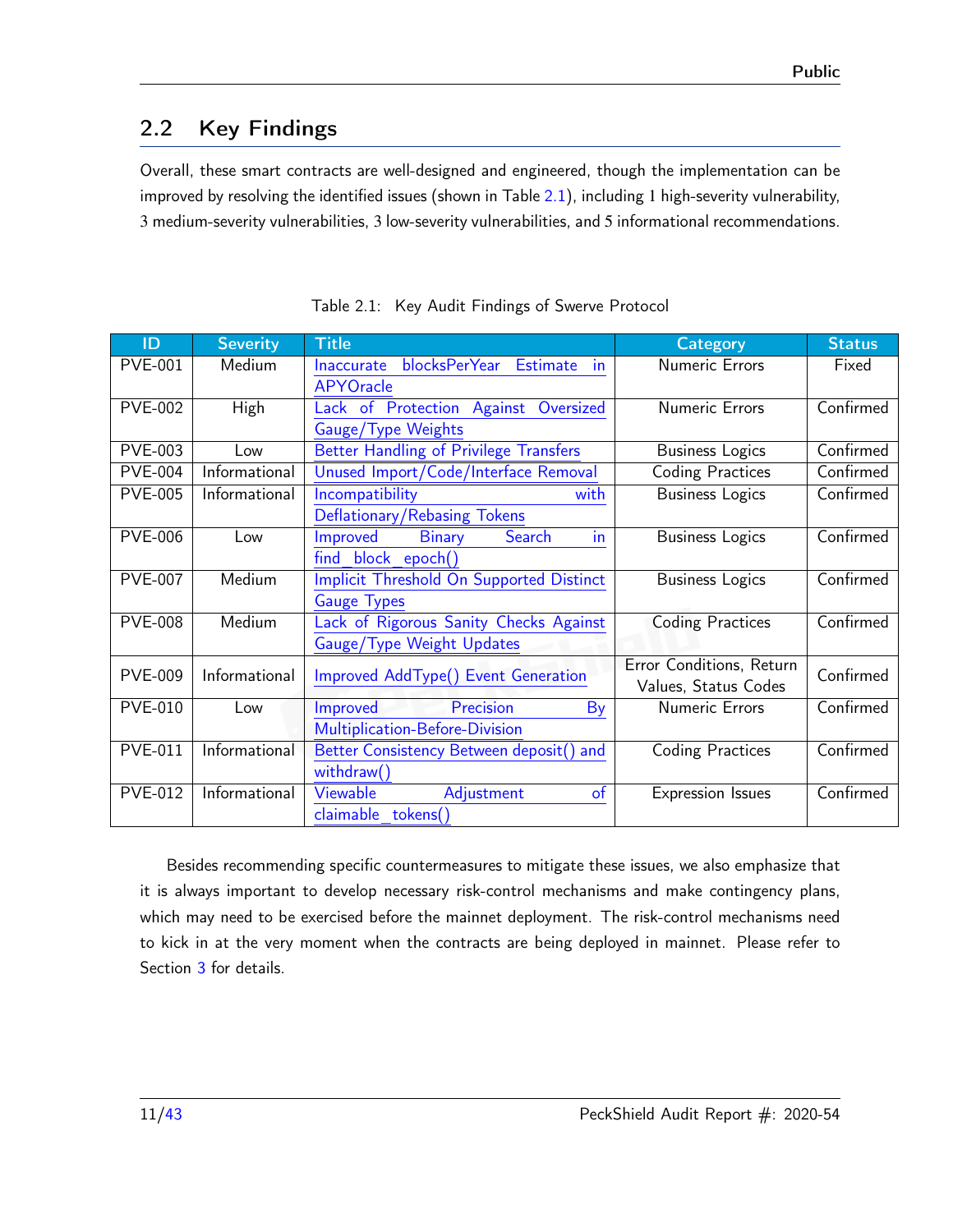# <span id="page-11-0"></span>3 | Detailed Results

#### <span id="page-11-1"></span>3.1 Inaccurate blocksPerYear Estimate in APYOracle

- ID: PVE-001
- Severity: Medium
- Likelihood: Medium
- Impact:Medium

#### • Category: Numeric Errors [\[14\]](#page-41-3)

• Target: APYOracle

• CWE subcategory: CWE-190 [\[3\]](#page-40-1)

#### **Description**

The Swerve protocol contains a contract APYOracle that defines a main function, i.e., getAPY(). This function is used to report the annual percentage yield (APY) of a Swerve pool. Note APY is a normalized representation of an interest rate, based on a compounding period of one year and allows for a reasonable and meaningful comparison with other different offerings (likely with varying compounding schedules).

In the following, we show the code snippet of the APYOracle contract. This contract defines a constant blocksPerYear, which, as the name indicates, shows the number of estimated blocks within a year. Considering the non-constant block production of the Ethereum blockchain, we typically choose an average block production time (e.g., 13*𝑠*, 14*𝑠*, or 15*𝑠*) for the estimation. However, the constant used in the contract is 242\_584 (line 10) shows a bizarre block production time. In fact, for the block production time of 13*s*, 14*s*, and 15*s*, this constant should be 2 425 846, 2 252 571, and 2<sup>102</sup>400 respectively. Our best guess is the average 13*s* block production is taken for the estimate. However, the last digit is somehow omitted when updating the contract, resulting in a report of APY with one order of magnitude less.

```
7 contract APYOracle {
8 YPool public pool;
9 uint 256 public pool Deploy Block;
10 uint 256 constant blocks Per Year = 242584;
11
12 constructor (YPool pool, uint 256 poolDeployBlock) public {
```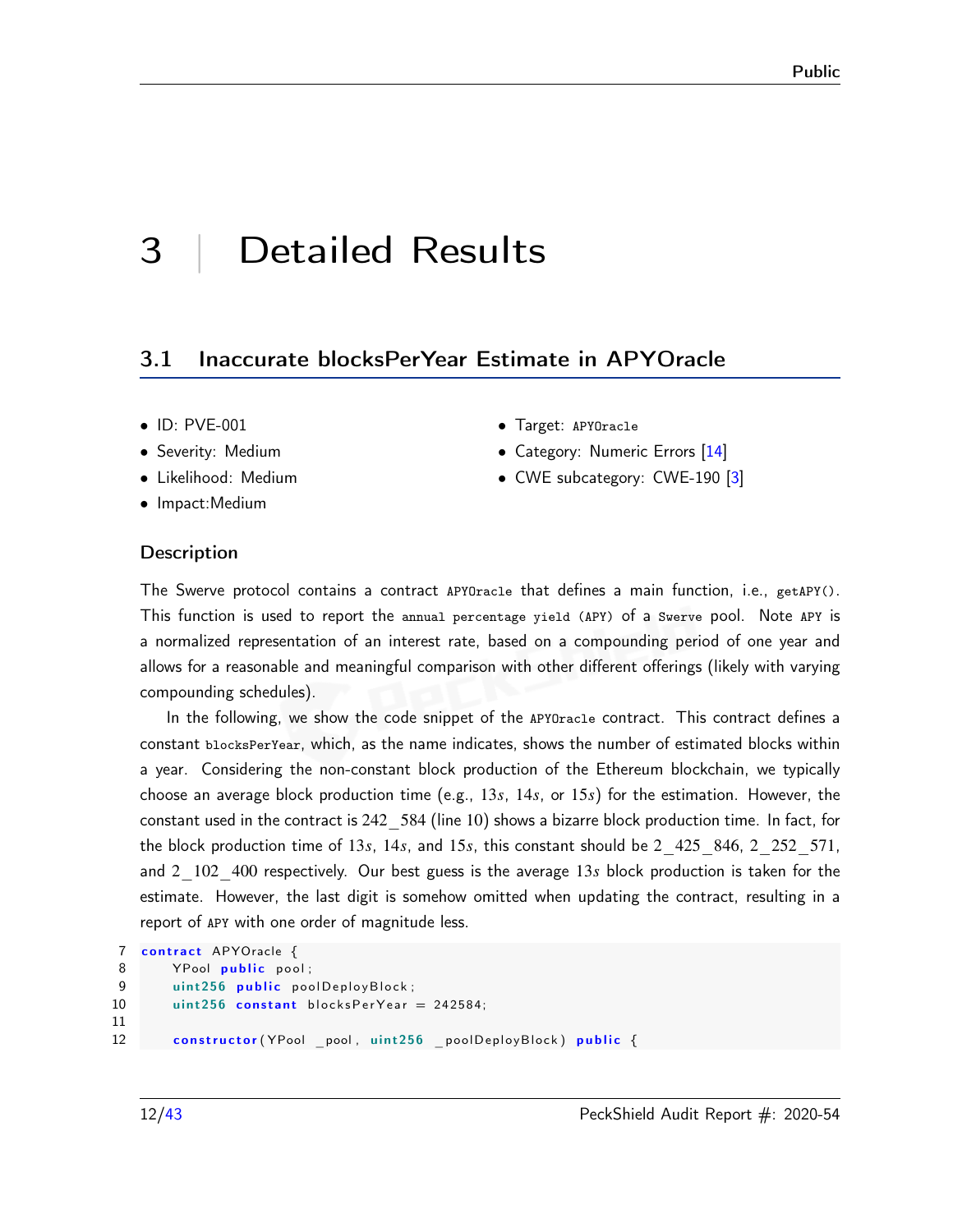```
13 pool = pool;
14 poolDeployBlock = poolDeployBlock;
15 }
16
17 function getAPY () external view returns (uint256) {
18 uint 256 blocks = block number - pool Deploy Block;
19 uint 256 price = pool.get virtual price () - 1e18;
20 return price * blocksPerYear / blocks;
21 }
22 }
```


By having a wrong blocksPerYear constant, the contract could report a wrong APY of current returns. The current constant is an order of magnitude less than the normal number. Therefore, it reports much less yield for the configured pool (ever since the contract is deployed).

We emphasize that this issue only affects the display UI and does not mean the protocol APY was wrong. In fact, as mentioned earlier, it reports less APY, putting itself in a disadvantageous position when compared with other similar offerings.

Recommendation Change the blocksPerYear constant with a normal one and report the correct APY.

Status This issue has been confirmed and fixed. A new APYOracle contract with the correct number of blocksPerYear has been accordingly deployed.

# <span id="page-12-0"></span>3.2 Lack of Protection Against Oversized Gauge/Type Weights

- ID: PVE-002
- Severity: High
- Likelihood: Medium
- Impact: High
- Target: GaugeController
- Category: Numeric Errors [\[14\]](#page-41-3)
- CWE subcategory: CWE-190 [\[3\]](#page-40-1)

#### **Description**

The SwerveDAO is based on the CurveDAO where the GaugeController contract is the central of the entire governance subsystem. In particular, this GaugeController contract is responsible for adding new gauges and their types, changing their weights, as well as casting votes on different gauges.

Our analysis leads to the discovery of a potential pitfall when a new oversized gauge (or type) weight is updated on current pools. In particular, as the gauge\_relative\_weight() routine involves the multiplication of three uint256 integer, it is possible for their multiplication to have an undesirable overflow (MULTIPLIER \* \_type\_weight \* \_gauge\_weight in GaugeController.vy at line 366), especially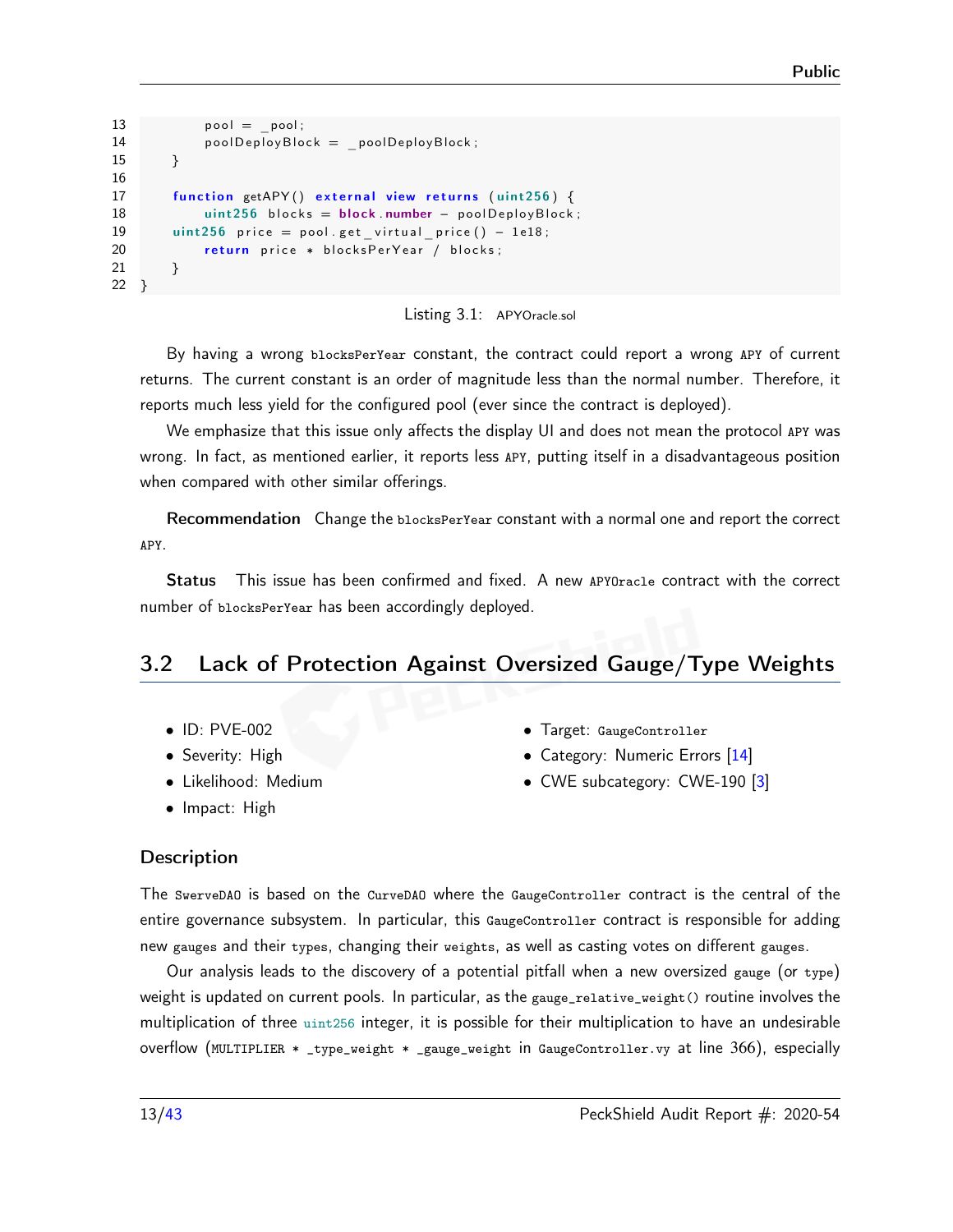when \_type\_weight or \_gauge\_weight is largely controlled by an external entity. Fortunately, an authentication check is in place that effectively restricts the caller to be admin and thus greatly alleviates such concern.

```
403 def _change_type_weight (type_id: int128, weight: uint256):
404 """
405 @notice Change type weight
406 @param type_id Type id
407 @param weight New type weight
408 """
409 old weight: uint 256 = \text{self}. get type weight ( type id )
410 old sum: u int 256 = \text{self}. get sum ( ty pe id )
411 total weight: uint 256 = \text{self}. get total()
412 next time: u int 256 = (block . time stamp + WEEK) / WEEK * WEEK
413
414 total weight = total weight + old sum * weight - old sum * old weight
415 self points total [next time] = total weight
416 self.points_type_weight [type_id] [next_time] = weight
417 self.time_total = next time
418 self. time type weight [type_id] = next time
419
420 log NewTypeWeight ( type id, next time, weight, total weight )
```
Listing 3.2: GaugeController.vy

However, any mis-configuration on the given weight may block the reward-claiming attempts of users who have staked on the affected gauges or types. If we use the change\_type\_weight() as an example, this issue is made possible if the weight amount is given as the argument to \_change\_type\_weight() such that the calculation of MULTIPLIER  $*$  \_type\_weight  $*$  \_gauge\_weight always overflows, hence reverting every gauge\_relative\_weight() calculation of affected gauges in reward-claiming attempts. Note either only the specific gauge with the misconfigured oversized weight or all gauges sharing the same oversized gauge type will be affected.

```
347 def gauge relative weight (addr: address, time: uint 256) \rightarrow uint 256:
348
349 ©notice Get Gauge relative weight (not more than 1.0) normalized to 1e18
350 (e.g. 1.0 = 1e18). Inflation which will be received by it is
351 inflation_rate * relative_weight / 1e18
352 @param addr Gauge address
353 @param time Relative weight at the specified timestamp in the past or present
354 @return Value of relative weight normalized to 1e18
355 """
356 # short circuit if single gauge and just give full weight
357 if self n gauges = 1 and self gauges [0] = addr:
358 return MULTIPLIER
359 t: uint 256 = time / WEEK * WEEK
360 total weight: uint 256 = \text{self} points total [t]
361
362 if total weight > 0:
363 gauge type: in t 128 = \text{self} . gauge types [add r] - 1
```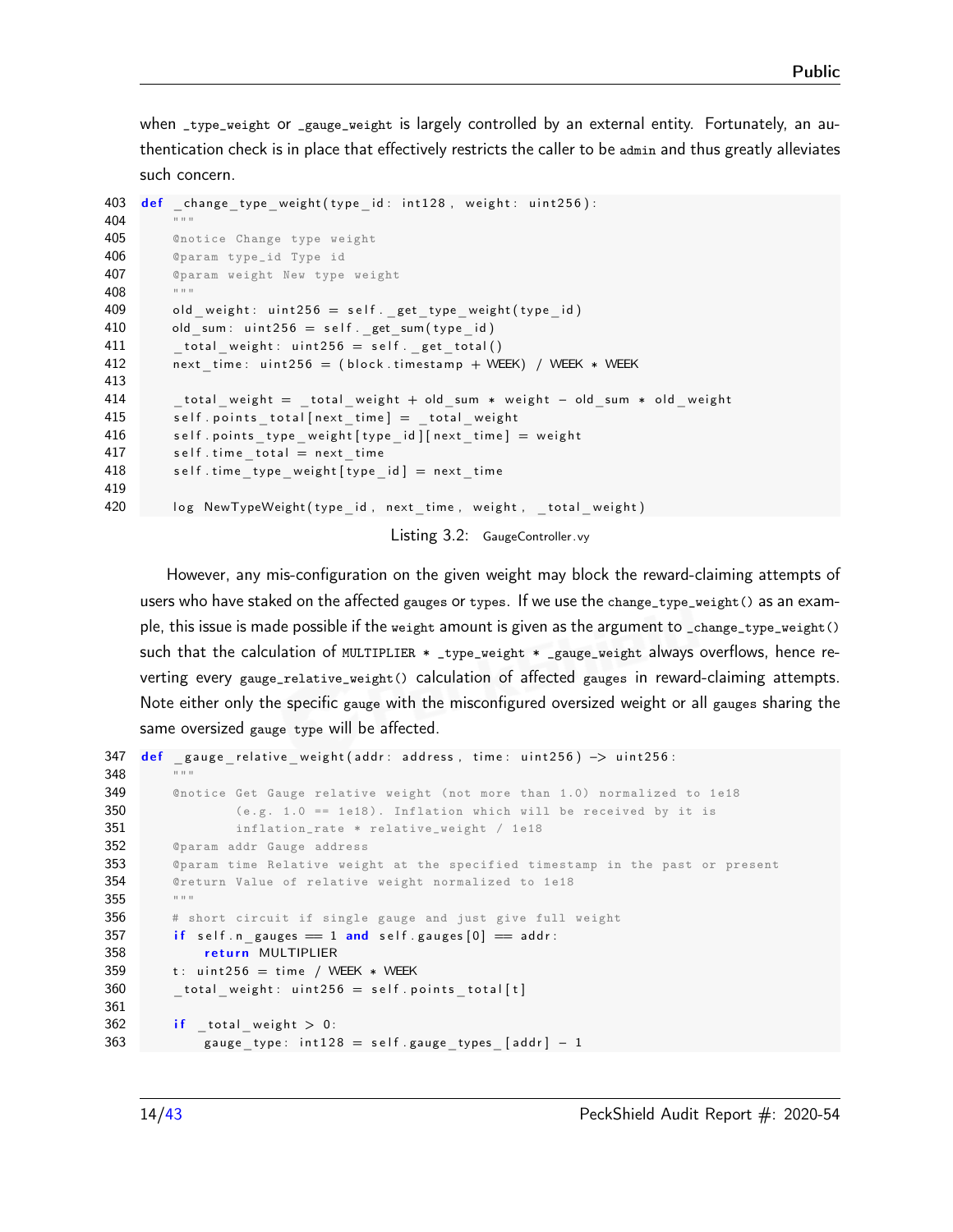```
364 type weight: u int 256 = \text{self} . points type weight [gauge type ] [ t ]
365 gauge weight: u int 256 = \text{self} . points weight [ add r ] [ t ] . bi a s
366 return MULTIPLIER ∗ _type_weight ∗ _gauge_weight / _total_weight
367 else :
368 return 0
```
Listing 3.3: GaugeController.vy

To mitigate, it is best to apply a threshold check on the allowed weight update on a current gauge or a supported gauge type. Specifically, we can define TOTAL\_WEIGHT\_THRESHOLD that aims to restrict the total weight calculated from all current gauges. Therefore, for any change on a gauge weight or a type weight, we can guarantee that the total weight is within an appropriate range. A candidate choice should be no larger than TOTAL\_WEIGHT\_THRESHOLD: constant(uint256)= convert(-1, uint256)/ MULTIPLIER.

Recommendation Add sanity checks to prevent the changed weight of a gauge or an existing gauge type from leading to an overflow calculation.

Status This issue has been confirmed. However, since the current protocol has been deployed, this specific issue is best mitigated through an off-chain vetting process to avoid configuring with an over-weighted number. Moreover, the team decides to address it in the next round of protocol development (or update).

# <span id="page-14-0"></span>3.3 Better Handling of Privilege Transfers

- ID: PVE-003
- Severity: Low
- Likelihood: N/A
- Impact: High
- Targets: GaugeController, ERC20CRV
- Category: Security Features [\[9\]](#page-40-2)
- CWE subcategory: CWE-282 [\[4\]](#page-40-3)

#### **Description**

The Swerve protocol implements a rather basic access control mechanism that allows a privileged account, i.e., admin, to be granted exclusive access to typically sensitive functions (e.g., setting the new minter and adding a new gauge/type). Because of the privileged access and the implications of these sensitive functions, the admin account is essential for the protocol-level safety and operation.

Within the contract GaugeController, a specific function, i.e., commit\_transfer\_ownership(addr: address), is provided to allow for possible admin updates. However, current implementation achieves its goal by providing another companion function apply\_transfer\_ownership(). This is reasonable under the assumption that the future\_admin parameter is always correctly provided. However, in the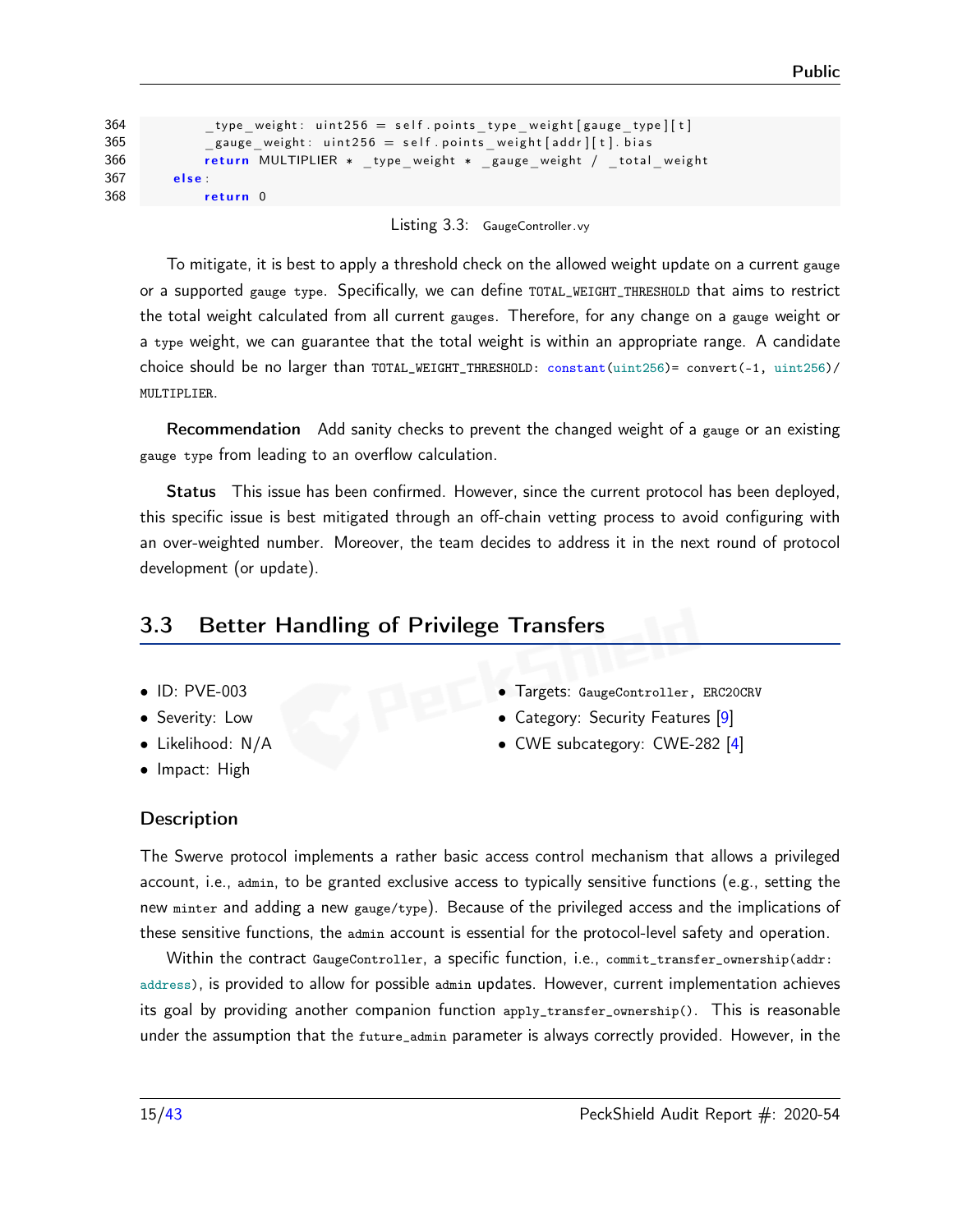unlikely situation, when an incorrect future\_admin is provided, the contract owner may be forever lost, which might be devastating for protocol-wide operation and maintenance.

As a common best practice, instead of achieving the owner update only from one party, i.e., the current admin, it is suggested to get both parties involved. For example, the first step is initiated by the current admin and the second step is initiated by the configured future\_admin who accepts and materializes the update. Both steps should be executed in two separate transactions. By doing so, it can greatly alleviate the concern of accidentally transferring the contract ownership to an uncontrolled address. By doing so, we can guarantee that an owner public key cannot be nominated unless there is an entity that has the corresponding private key. This is explicitly designed to prevent unintentional errors in the owner transfer process.

```
128 Qexternal
129 def commit transfer ownership (addr: address):
130 """
131 Cenotice Transfer ownership of GaugeController to 'addr'
132 C @param addr Address to have ownership transferred to
133 """
134 assert msg. sender == self. admin # dev: admin only
135 self . future admin = addr
136 log CommitOwnership (addr)
```

```
139 Cexternal
140 def apply transfer ownership ():
141 """
142 @notice Apply pending ownership transfer
143 """
144 assert msg.sender = self.admin # dev: admin only
145 admin: address = self . future admin
146 assert admin != ZERO ADDRESS # dev: admin not set
147 self.admin = admin
148 log ApplyOwnership (admin)
```
Listing 3.4: GaugeController.vy

Recommendation Implement a two-step approach that involves actions from both relevant parties, i.e., admin and future\_admin. In particular, the current admin initiates commit\_transfer\_ownership() and the intended future\_admin executes accept\_transfer\_ownership(). Note that the current ownership transfer only involves actions from one party. The same is also applicable for other privileged accounts.

```
128 Oexternal
129 def commit transfer ownership (addr: address):
130 """
131 @notice Transfer ownership of GaugeController to 'addr '
132 6 @param addr Address to have ownership transferred to
133 """
134 assert msg. sender == self. admin # dev: admin only
```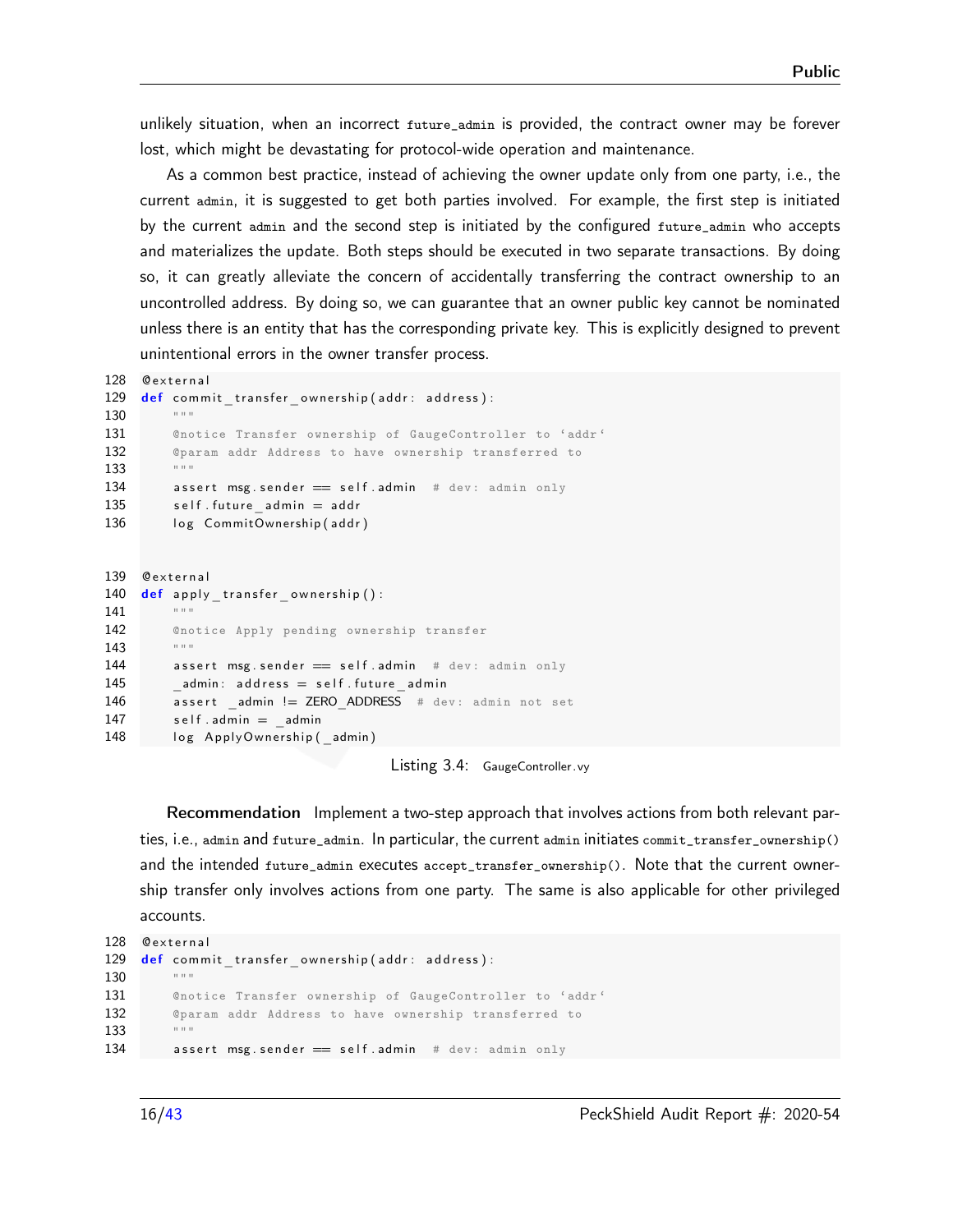```
135 self . future admin = addr
136 log CommitOwnership (addr)
139 @ external
140 def accept transfer ownership ():
141142 @notice Accept pending ownership transfer
143 """
144 assert msg. sender == self. future admin # dev: future_admin only
145 assert admin != ZERO ADDRESS # dev: admin not set
146 self . admin = msg . sender
147 log ApplyOwnership (msg. sender)
```
Listing 3.5: GaugeController.vy

Status This issue has been confirmed. However, considering the fact that the current protocol has been deployed and it is an operation-level issue, the team decides to address it in the future upgrade.

# <span id="page-16-0"></span>3.4 Unused Import/Code/Interface Removal

- ID: PVE-004
- Severity: Informational
- Likelihood: N/A
- Impact: N/A
- Target: VotingEscrow, GaugeController • Category: Coding Practices [\[10\]](#page-41-4)
- CWE subcategory: CWE-561 [\[5\]](#page-40-4)

#### **Description**

Swerve makes use of a number of reference contracts, such as ERC20, cERC20, USDT, Curve, and SmartWalletChecker, to facilitate the protocol implementation and organization. For instance, the VotingEscrow smart contract interacts with at least two other reference contracts. However, we observe the inclusion of certain unused code or the presence of unnecessary redundancies that can be safely removed.

For example, if we examine closely the VotingEscrow contract, the following import is not nec-essary: SmartWalletChecker.<sup>[1](#page-16-1)</sup>. Therefore, the import of interface SmartWalletChecker can be safely removed.

```
47 # Interface for checking whether address belongs to a whitelisted
48 \# type of a smart wallet.
49 # When new types are added - the whole contract is changed
50 \# The check () method is modifying to be able to use caching
```
<span id="page-16-1"></span><sup>1</sup>The original CurveDAO codebase indeed makes use of SmartWalletChecker.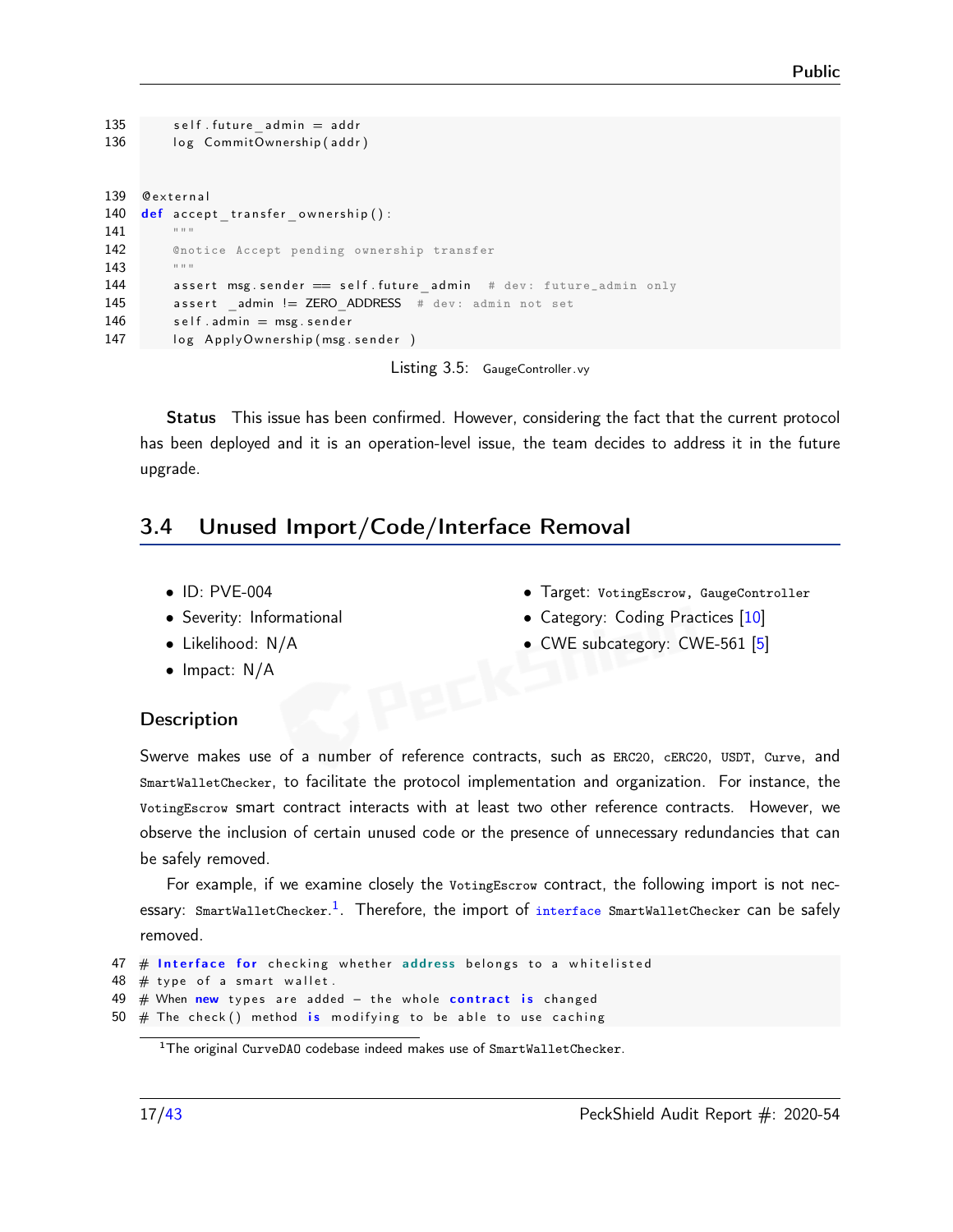```
51 # for individual wallet addresses
52 interface SmartWalletChecker:
53 def check (addr: address) -> bool: nonpayable
```
Listing 3.6: VotingEscrow.vy

In addition, we notice the interface Controller import in GaugeController can be more concise in only defining required interfaces, i.e., gauge\_relative\_weight(), voting\_escrow(), and checkpoint\_gauge (). Other unneeded interfaces can therefore be removed.

```
15 interface Controller:
16 def period () \rightarrow int 128 view
17 def period write () -> int128: nonpayable
18 def period timestamp (p: int 128) -> uint 256: view
19 def gauge relative weight (addr: address, time: uint256) -> uint256: view
20 def voting_escrow() -> address: view
21 def checkpoint (): nonpayable
22 def checkpoint gauge (addr: address): nonpayable
```
Listing 3.7: GaugeController.vy

Another example is the ZapDelegator contract that defines an abstract contract YToken, which is not used. We also notice that the token variable in GaugeController is unused even it is provided at construction. From the software engineering perspective, we normally recommend removing unused code. However, we suggest to retain this particular unused token as it could provide additional context information on the operated governance token.

Recommendation Remove unnecessary imports of reference contracts and revise existing ones if necessary.

Status This issue has been confirmed. Since the current protocol has been deployed and these unused interfaces and code do not affect the protocol operation in any way, the team decides to leave it as is for the time being.

# <span id="page-17-0"></span>3.5 Incompatibility with Deflationary/Rebasing Tokens

- ID: PVE-005
- Severity: Informational
- Likelihood: N/A
- Impact: N/A
- Target: LiquidityGauge, VotingEscrow
- Category: Business Logics [\[11\]](#page-41-5)
- CWE subcategory: CWE-841 [\[8\]](#page-40-5)

#### **Description**

In Swerve, the LiquidityGauge contract is designed to be the main entry for interaction with farming users. In particular, one entry routine, i.e., deposit(), accepts user deposits of supported assets (e.g.,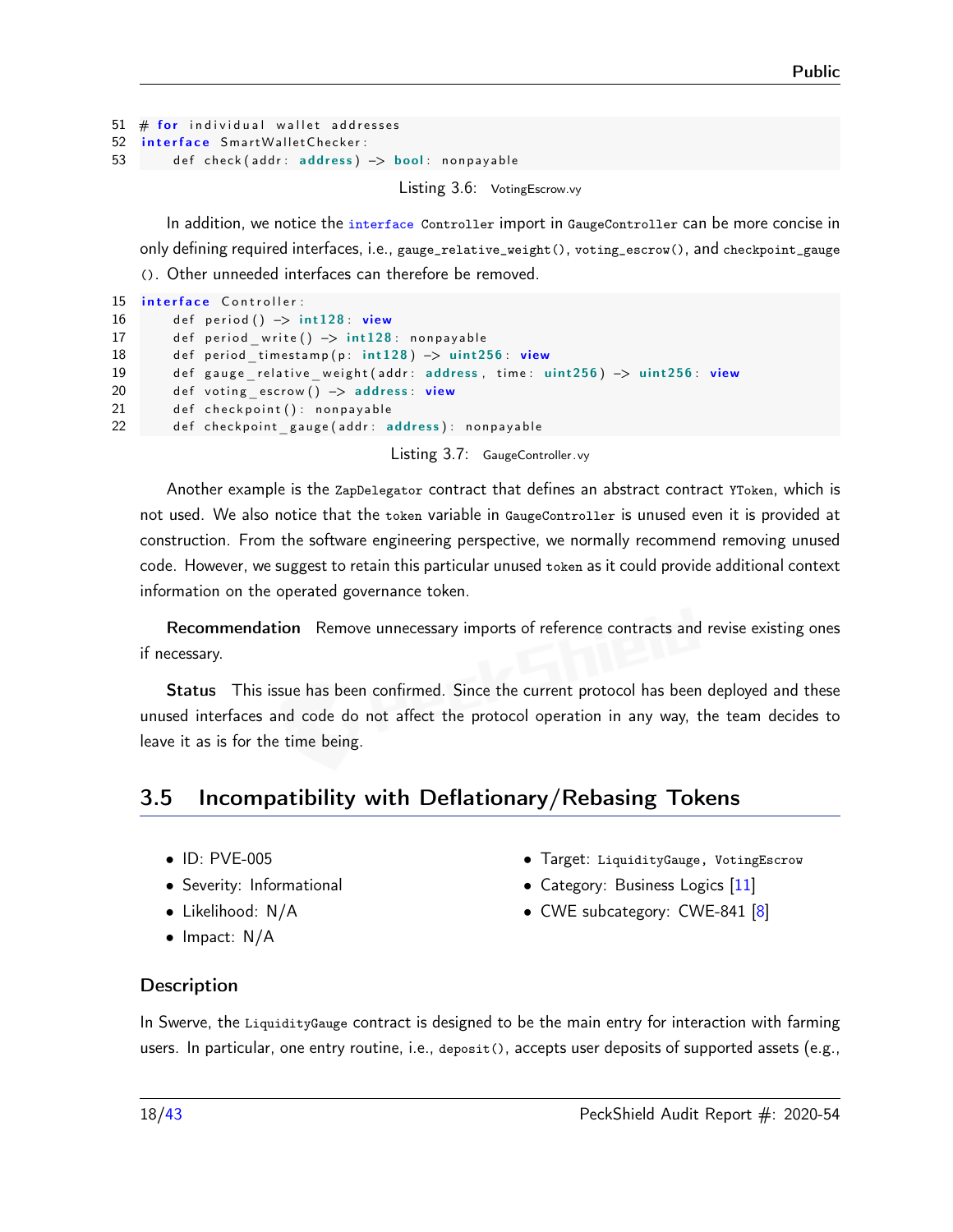swUSD). Naturally, the contract implements a number of low-level helper routines to transfer assets in or out of the LiquidityGauge contract. These asset-transferring routines work as expected with standard ERC20 tokens: namely the vault's internal asset balances are always consistent with actual token balances maintained in individual ERC20 token contracts.

```
264 def deposit (value: uint 256, addr: address = msg. sender):
265 """
266 @notice Deposit '_value ' LP tokens
267 @param _value Number of tokens to deposit
268 @param addr Address to deposit for
269 ""
270 if addr != msg. sender:
271 assert self approved to deposit [msg sender ] [addr], "Not approved"
273 self. checkpoint (addr)
275 if value != 0:
276 balance: uint256 = \text{self}. balance Of [addr] + value
277 supply: uint 256 = \text{self} \cdot \text{total} Supply + _value
278 self balance Of [addr] = _balance
279 self.total Supply = supply
281 self . update liquidity limit (addr, balance, supply)
283 assert ERC20 (self.lp_token).transferFrom (msg.sender, self, value )
285 log Deposit (addr, value)
288 Cexternal
289 Cnonreentrant ('lock')
290 def withdraw (value: uint 256):
291 """
292 @notice Withdraw '_value ' LP tokens
293 @param _value Number of tokens to withdraw
294 """
295 self. checkpoint (msg. sender)
297 balance: uint 256 = self.balance Of [msg.sender] - _value
298 supply: uint 256 = self.total Supply - value
299 self balance Of [msg . sender] = balance
300 self.total Supply = _supply
302 self. update liquidity limit (msg. sender, balance, supply)
304 assert ERC20 (self . lp token) . transfer (msg . sender , _value )
306 log Withdraw (msg. sender, value)
                                   Listing 3.8: Liquidity Gauge .vy
```
However, there exist other ERC20 tokens that may make certain customizations to their ERC20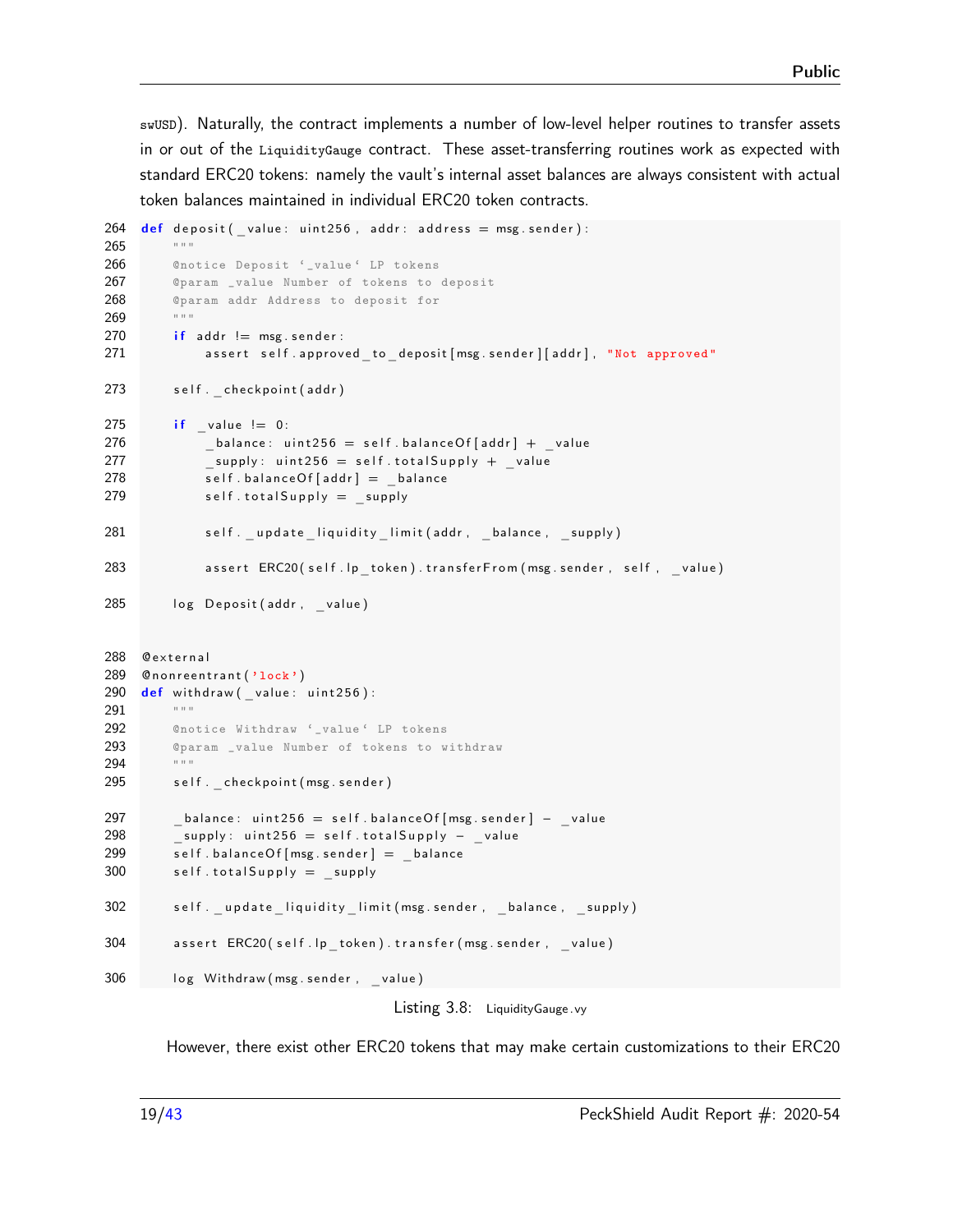contracts. One type of these tokens is deflationary tokens that charge certain fee for every transfer () or transferFrom(). (Another type is rebasing tokens such as YAM.) As a result, this may not meet the assumption behind these low-level asset-transferring routines. In other words, the above operations, such as deposit() and withdraw(), may introduce unexpected balance inconsistencies when comparing internal asset records with external ERC20 token contracts. Apparently, these balance inconsistencies are damaging to accurate and precise portfolio management of Swerve and affects protocol-wide operation and maintenance. A similar issue can also be found in VotingEscrow.

One possible mitigation is to measure the asset change right before and after the asset-transferring routines. In other words, instead of bluntly assuming the amount parameter in transfer() or transferFrom() will always result in full transfer, we need to ensure the increased or decreased amount in the gauge before and after the  $transfer()$  or transfer $From()$  is expected and aligned well with our operation. Though these additional checks cost additional gas usage, we consider they are necessary to deal with deflationary tokens or other customized ones if their support is deemed necessary.

Another mitigation is to regulate the set of ERC20 tokens that are permitted into Swerve. In Swerve, it is indeed possible to effectively regulate the set of tokens that can be supported. Keep in mind that there exist certain assets (e.g., USDT) that may have control switches that can be dynamically exercised to suddenly become one.

We emphasize that the current deployment of LiquidityGauge and VotingEscrow are safe as they use swUSD and SWRV for deposits and withdrawals. (And both assets are not deflationary or rebasing.) However, the current code implementation is generic in supporting various tokens and there is a need to highlight the possible pitfall from the audit perspective. Also, current codebase is not compatible with other non-compliant ERC[2](#page-19-0)0 tokens, including  $BNB.^2$ 

Recommendation If current codebase needs to support possible deflationary tokens, it is better to check the balance before and after the  $transfer(\)/transferFrom()$  call to ensure the book-keeping amount is accurate. This support may bring additional gas cost. Also, keep in mind that certain tokens may not be deflationary for the time being. However, they could have a control switch that can be exercised to turn them into deflationary tokens. One example is the widely-adopted USDT.

Status This issue has been confirmed. However, considering the fact that the current protocol has been deployed and this specific issue does not affect the normal operation, the team decides to address it when the need of supporting deflationary/rebasing tokens arises.

<span id="page-19-0"></span><sup>&</sup>lt;sup>2</sup>The use of BNB in LiquidityGauge and VotingEscrow may result in funds being locked and unrecoverable!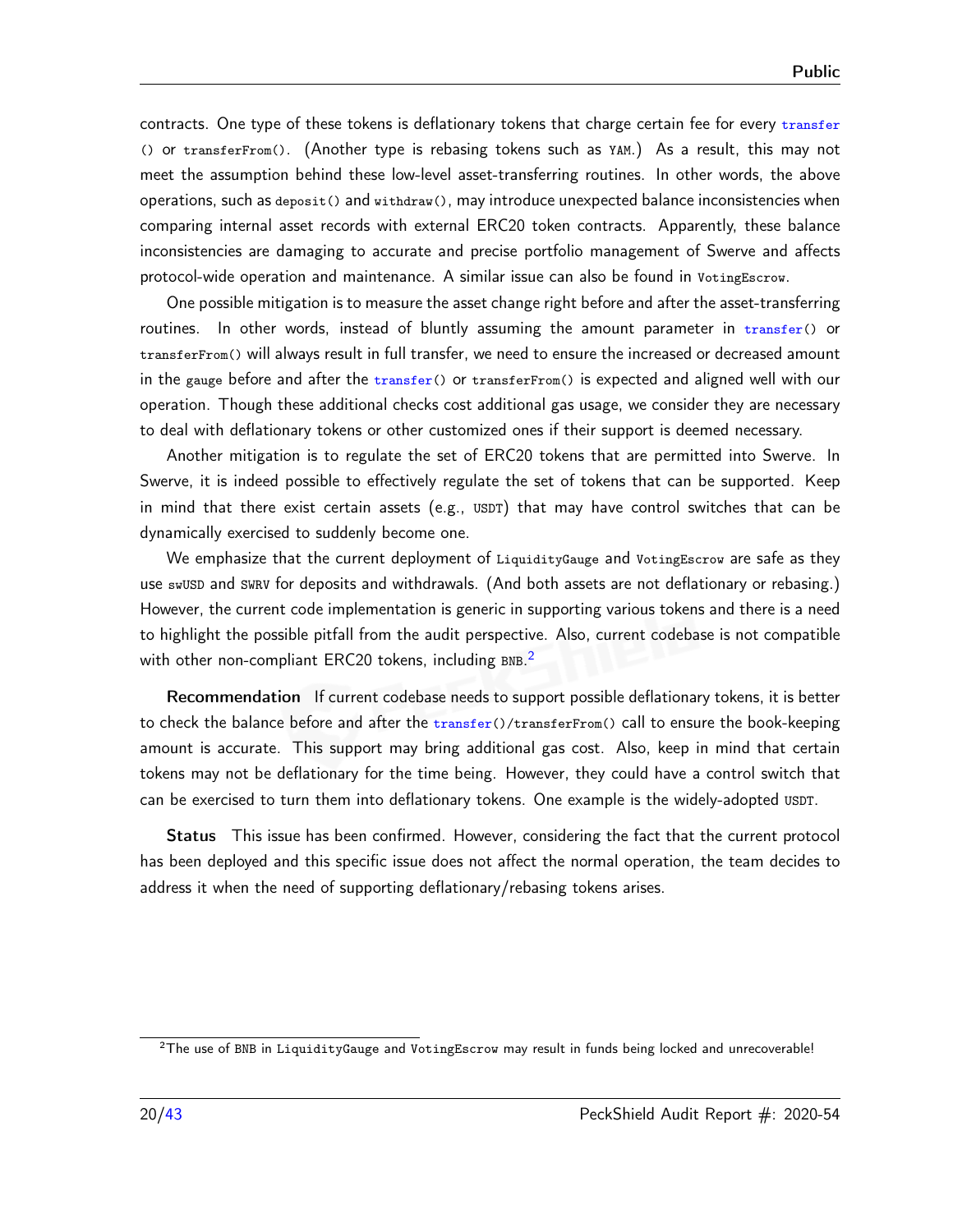# <span id="page-20-0"></span>3.6 Improved Binary Search in find\_block\_epoch()

- ID: PVE-006
- Severity: Low
- Likelihood: Low
- Impact: Low
- Target: VotingEscrow
- Category: Business Logics [\[11\]](#page-41-5)
- CWE subcategory: CWE-841 [\[8\]](#page-40-5)

#### **Description**

Following CurveDAO, the SwerveDAO takes the approach of measuring the vote in a amount-timeweighted manner where the time counted is the time left to unlock, i.e., how long the tokens cannot be moved in the future. (Note the maximum selectable locktime is 4 years.)

Because of the above vote measurement, it becomes necessary to measure current voting power at a particular block and convert from a block number to the corresponding timestamp. To this end, the current codebase takes a binary search algorithm to estimate the related timestamp for a given block number. To elaborate, we show below the related code snippet of the binary search routine, i.e., find\_block\_epoch().

The routine implements a rather standard binary search algorithm and we find the current implementation can be (slightly) improved by iterating one round less. Specifically, if the comparison with current \_block (line 475) shows it is identical with the \_mid block number, we can simply return \_mid, hence allowing for early termination of the iteration.

```
461 def find block epoch (block: uint 256, max epoch: uint 256) \rightarrow uint 256:
462
463 @notice Binary search to estimate timestamp for block number
464 @param _block Block to find
465 @param max_epoch Don 't go beyond this epoch
466 @return Approximate timestamp for block
467 """
468 # Binary search
469 min: u in t 256 = 0470 max: u int 256 = \text{max} epoch
471 for i in range (128): # Will be always enough for 128-bit numbers
472 if min \geq m max:
473 b reak
474 mid: u in t 256 = ( min + max + 1 / 2475 if self.point history [mid].blk <= block:
476 min = mid477 else
478 max = mid - 1479 return min
```
Listing 3.9: VotingEscrow.vy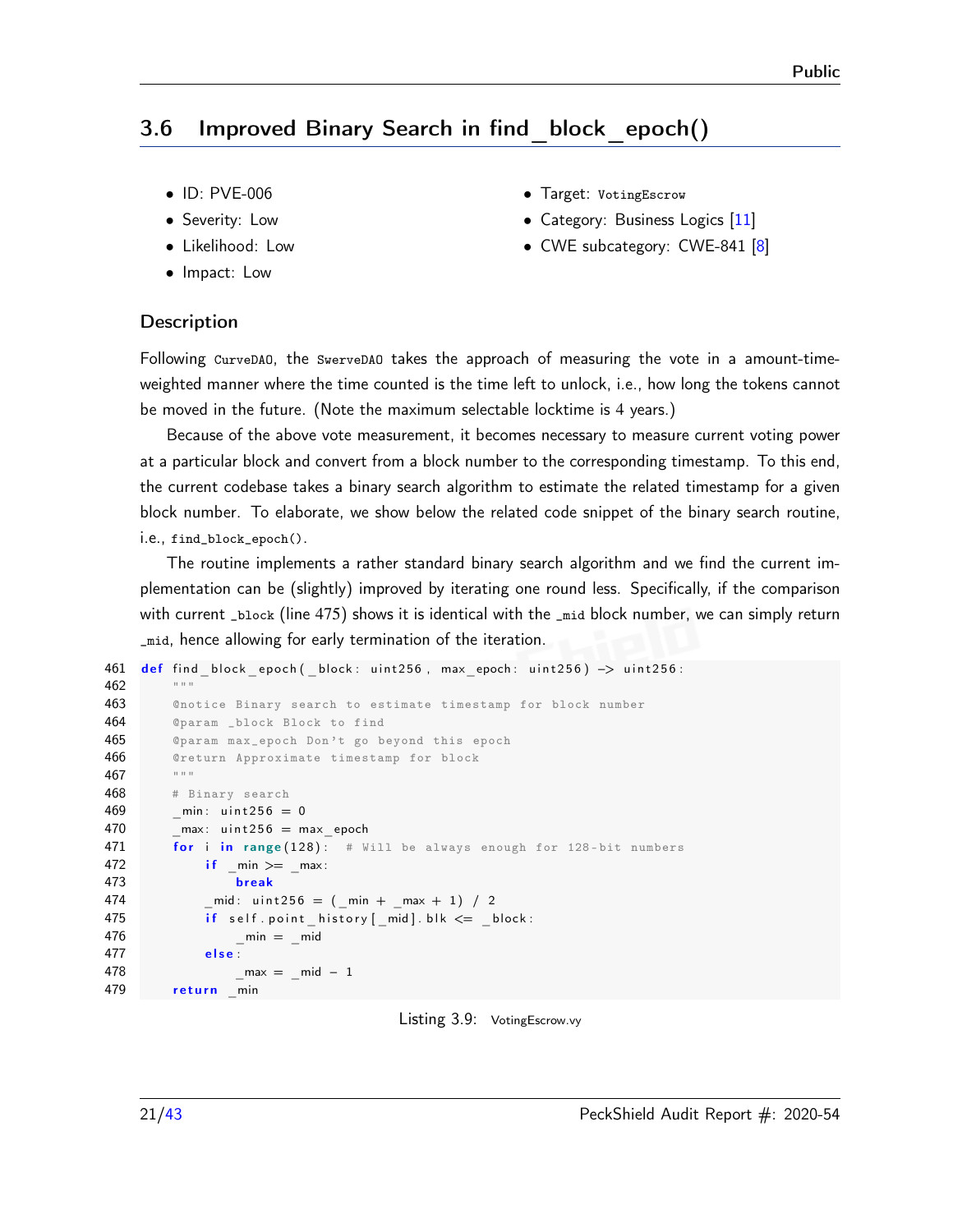In addition, the balance OfAt() routine has an internal for loop that can be similarly optimized. Moreover, we notice that the internal  $f \circ r$  loop has an upper bound of at most 128 times. This number can be reduced to 30 (VotingEscrow.vy at line 520). The reason is that user\_point\_history holds at most 1*,* 000*,* 000*,* 000 points and 1*,* 000*,* 000*,* 000 *<* 2 <sup>30</sup>. In the same vein, the for loop in find\_block\_epoch() can set the upper limit of 100, instead of current 128.

Recommendation Optimize the find\_block\_epoch() implementation as shown below. Note that a similar optimization is also applicable to the  $b$ alance $O(fAt)$  implementation.

```
461 def find block epoch ( _block : uint 256, max epoch : uint 256) -> uint 256 :
462 """
463 @notice Binary search to estimate timestamp for block number
464 @param _block Block to find
465 @param max_epoch Don 't go beyond this epoch
466 Creturn Approximate timestamp for block
467 """
468 # Binary search
469 min: u in t 256 = 0470 _max: uint256 = maxepoch
471 tmp block: unit 256 = 0472 for i in range (100): # Will be always enough for 128-bit numbers
473 if \_min \geq 2 max:
474 b reak
476 \text{mid}: u int 256 = (\text{min} + \text{max} + 1) / 2
477 tmp block = self . point history [ mid ] . blk
479 if \tmtext{imp}block == \tmtext{block}:
480 return mid
481 elif _tmp_block < _block :
482 min = mid483 else
484 and <u>max = _mid − 1</u>
485 return min
```
Listing 3.10: VotingEscrow.vy ( revised )

Status This issue has been confirmed. However, for the same reason as outlined in Section [3.5,](#page-17-0) the team decides to address it in the future iteration of development.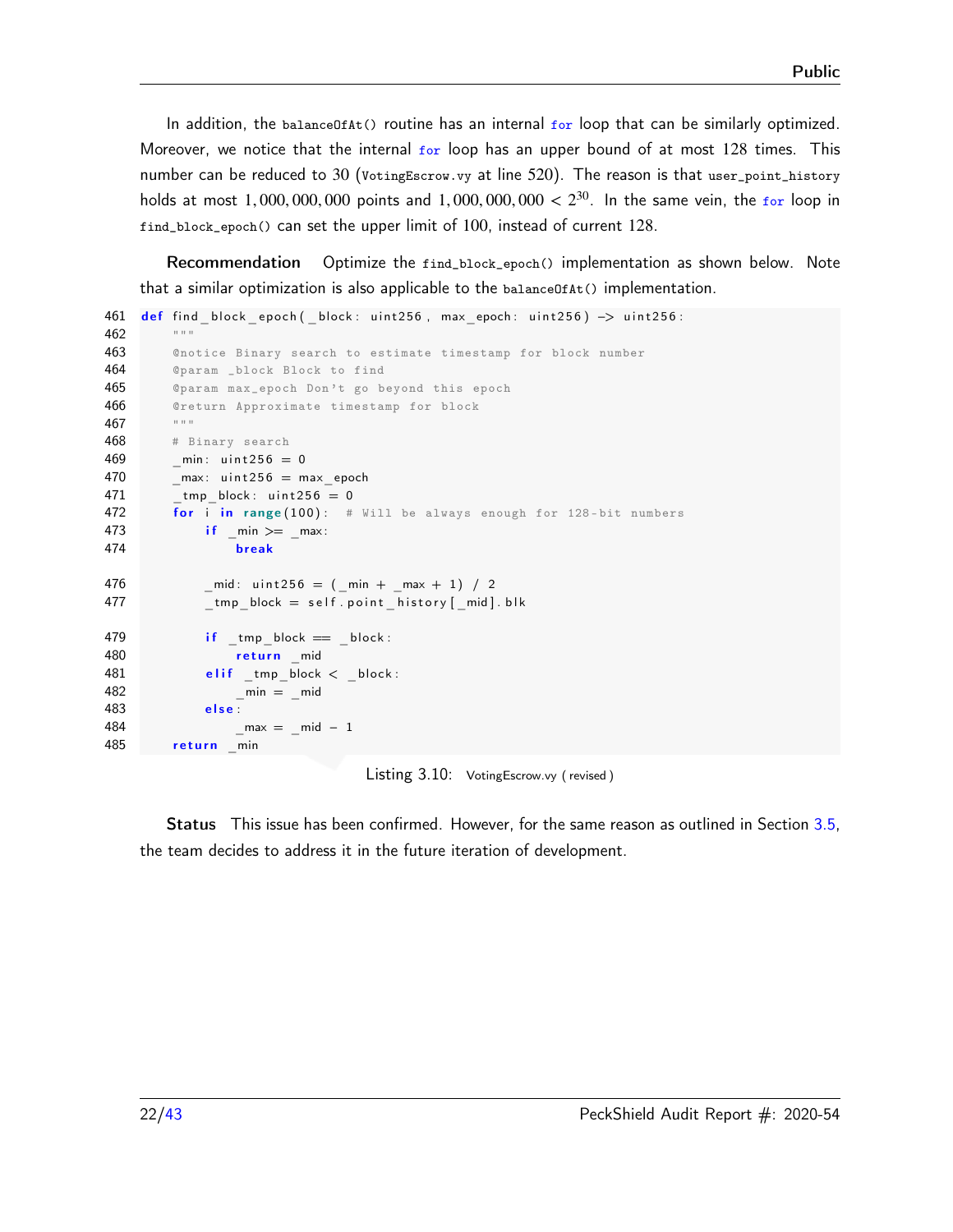# <span id="page-22-0"></span>3.7 Implicit Threshold On Supported Distinct Gauge Types

- ID: PVE-007
- Severity: Medium
- Likelihood: Medium
- Impact: Medium
- Target: GaugeController
- Category: Business Logics [\[11\]](#page-41-5)
- CWE subcategory: CWE-837 [\[7\]](#page-40-6)

#### **Description**

In Swerve, there is an implicit restriction on the number of gauge types that can be supported. However, this restriction is not enforced when a new gauge type is being added. As a result, if a new gauge type is assigned with an type id that exceeds the limit, the new gauge type as well as all gauges of this gauge type will not be able to participate in the governance token distribution.

To elaborate, we show below the \_get\_total() routine that is responsible for calculating and maintaining the total weighted-sum of all current gauges. For each gauge, its weight is counted by multiplying the gauge weight with the corresponding gauge type weight.

```
220 def get total () \rightarrow uint 256 :
221222 @notice Fill historic total weights week -over - week for missed checkins
223 b and return the total for the future week
224 @return Total weight
225 """
226 t: uint 256 = self . time total
227 n gauge_types: in t 128 = \text{self} \cdot n gauge_types
228 if t > block timestamp:
229 # If we have already checkpointed - still need to change the value
230 t −= WEEK
231 pt: uint 256 = \text{self}. points total [t]
233 for gauge type in range ( 100 ) :
234 if gauge type = n gauge types:
235 break
236 self. get_sum (gauge_type)
237 self. get type weight ( gauge type )
239 for i in range (500):
240 if t > block . timestamp:
241 break
242 t + WEEK
243 pt = 0244 # Scales as n_types * n_unchecked_weeks (hopefully 1 at most)
245 for gauge type in range (100):
246 if gauge type \equiv n gauge types:
247 break
248 type_sum: uint256 = self.points_sum[gauge_type][t].bias
```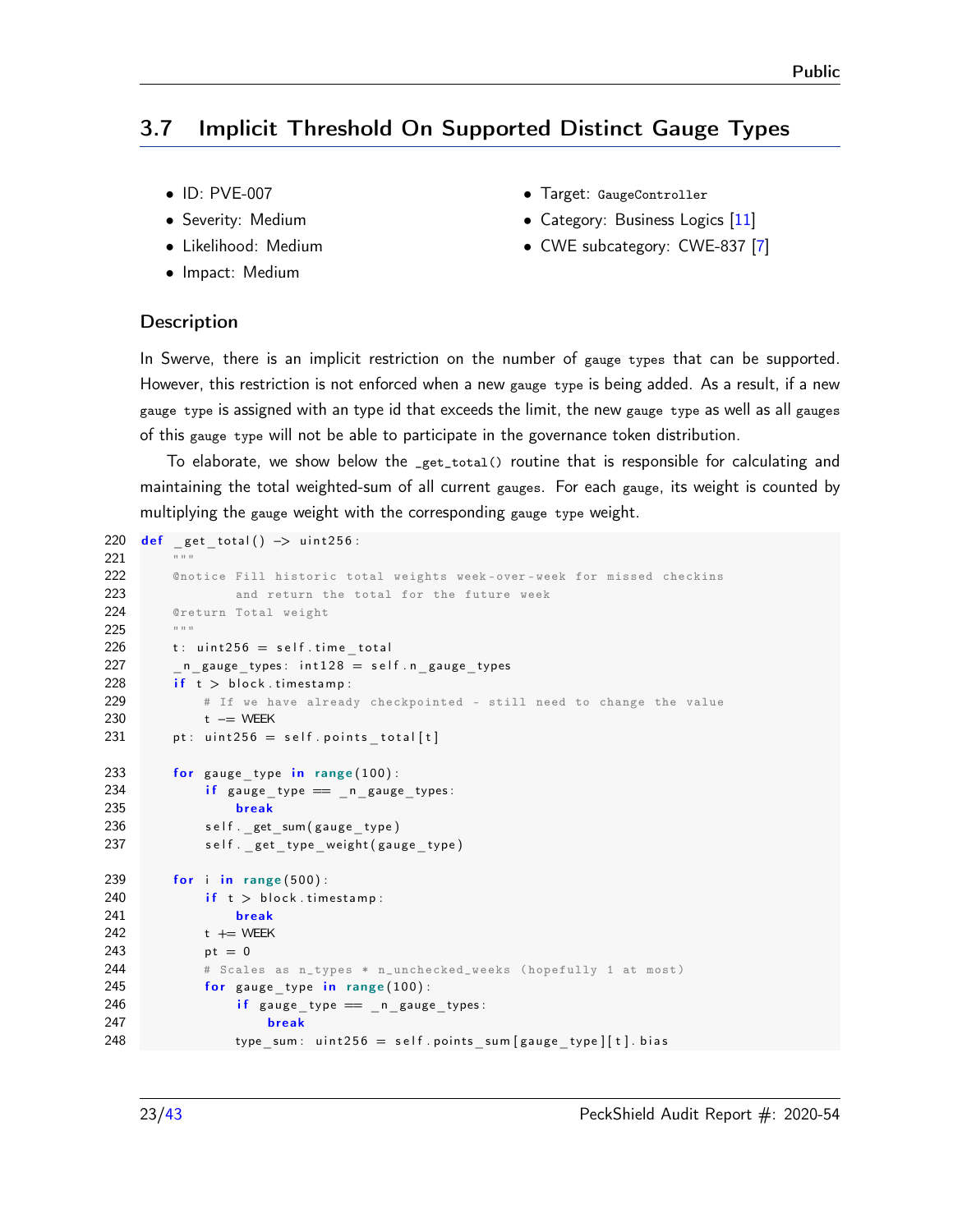```
249 type weight: uint 256 = self . points type weight [ gauge type ] [t]250 pt += type sum * type weight
251 self. points total [t] = pt253 if t > block timestamp:
254 self.time total = t
255 return pt
```


Apparently, as shown in the line 233, only the first 100 gauge types are taken into consideration, excluding all other gauge types and their gauges from participating in the distribution of governance tokens.

```
423 @external
424 def add type (name: String [64], weight: uint 256 = 0):
425 """
426 6 ©notice Add gauge type with name '_name' and weight 'weight'
427 @param _name Name of gauge type
428 @param weight Weight of gauge type
429 """
430 assert msg. sender = self. admin
431 type id: int 128 = self.n gauge types
432 self .gauge type names [ type id ] = name
433 self .n gauge types = type id + 1434 if weight != 0:
435 self. change type weight ( type id, weight )
436 log AddType (name, type id )
```
Listing 3.12: GaugeController.vy

Meanwhile, the add\_type() routine that handles the addition of new types is not enforcing the above (implicit) limit. With that, it is strongly suggested to define the MAX\_GAUGE\_TYPES and make the limit explicit. This explicit limit is necessary as we observe blurred or confused declaration of the number of gauge types reflected in other data structures. For example, both time\_sum and time\_type\_weight denote the mapping from a specific gauge type to the last scheduled time of all gauges of the same type and the type weight respectively. The current declarations (lines 103 and 109) misleadingly indicate the protocol support 1*,* 000*,* 000*,* 000 types!

By having the explicit limit, we can re-define both time\_sum and time\_type\_weight in an unambiguous manner that greatly reduces the storage reservation from 1*,* 000*,* 000*,* 000 to 100, i.e., time\_sum: public(uint256[100]) and time\_type\_weight: public(uint256[100]).

```
103 time sum: public ( uint 256 [ 1000000000] # type_id -> last scheduled time (next week)
```

```
105 points total: public (HashMap [uint256, uint256]) # time -> total weight
106 time total: public (uint 256) # last scheduled time
```

```
108 points type weight: public (HashMap [int 128, HashMap [ uint 256, uint 256 ]]) # type_id ->
```

```
time -> type weight
```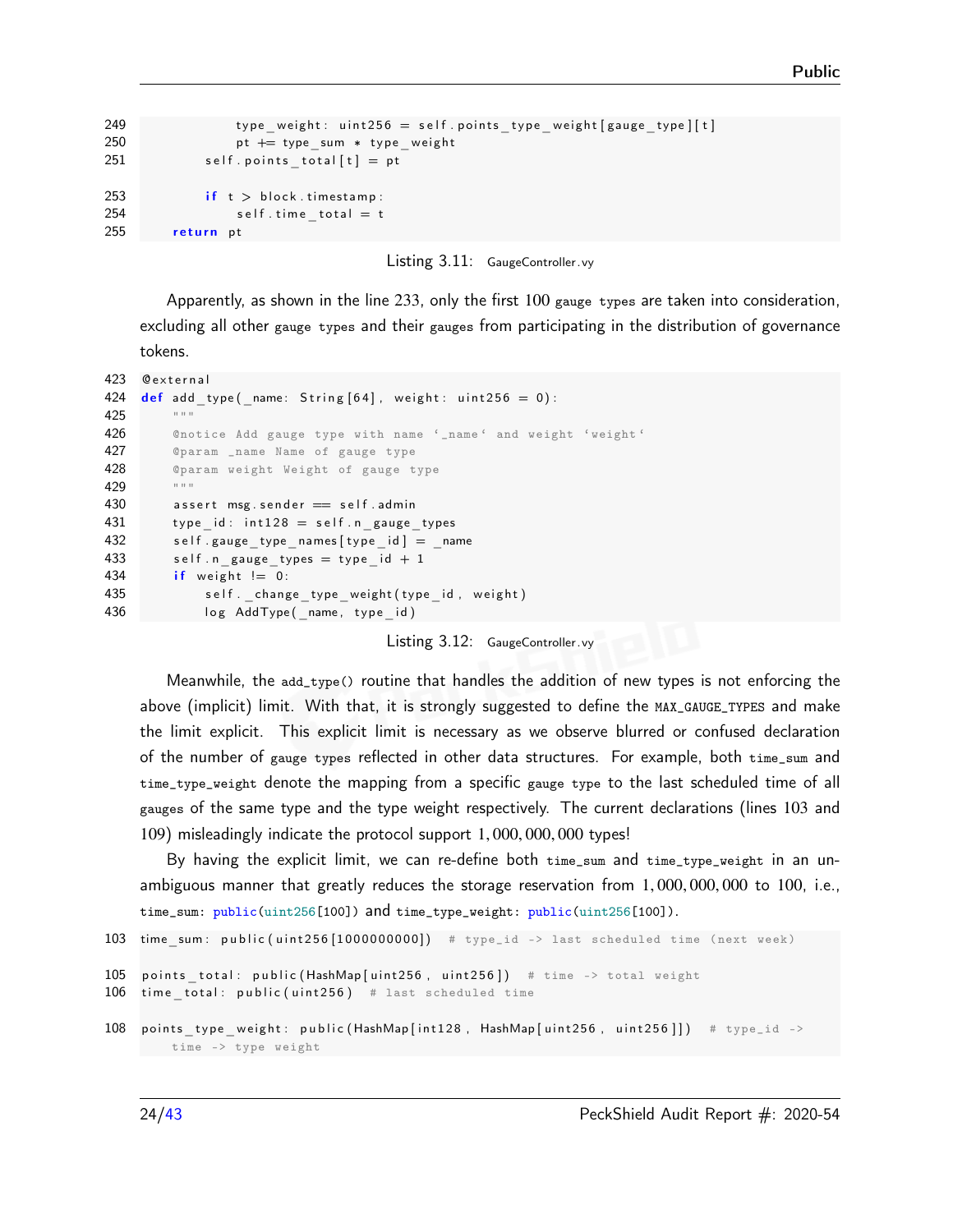```
109 time type weight: public ( uint 256 [ 1000000000] ) # type_id -> last scheduled time ( next
    week )
```
Listing 3.13: GaugeController.vy

Recommendation Explicitly limit the number of gauge types that can be supported in the protocol and enforce the limit when a new type is being added.

```
423 MAX GAUGE TYPES: constant (uint256) = 100
425 @ external
426 \det add_type (_name: String [64], weight: uint256 = 0):
427
428 C @notice Add gauge type with name '_name' and weight 'weight'
429 @param _name Name of gauge type
430 @param weight Weight of gauge type
431 """
432 assert msg. sender = self. admin
434 type id: int 128 = self.n gauge types
435 assert type id \lt MAX GAUGE TYPES
437 self .gauge type names [ type id ] = name
438 self .n gauge types = type id + 1439 if weight != 0:
440 self. _ change_type_weight (type_id, weight)
441 log AddType (_name, type_id)
```
Listing 3.14: GaugeController.vy

Status This issue has been confirmed. However, for the same reason as outlined in Section [3.5,](#page-17-0) the team decides to address it in the future iteration of development.

# <span id="page-24-0"></span>3.8 Lack of Rigorous Sanity Checks Against Gauge/Type Weight Updates

- ID: PVE-008
- Severity: Medium
- Likelihood: Medium
- Impact: Medium
- Target: GaugeController
- Category: Coding Practices [\[10\]](#page-41-4)
- CWE subcategory: CWE-1099 [\[2\]](#page-40-7)

#### **Description**

The distribution of SWRV governance tokens requires proper setup of participating gauges, gauge types as well as their respective weights. The share of each gauge is proportional to each gauge weight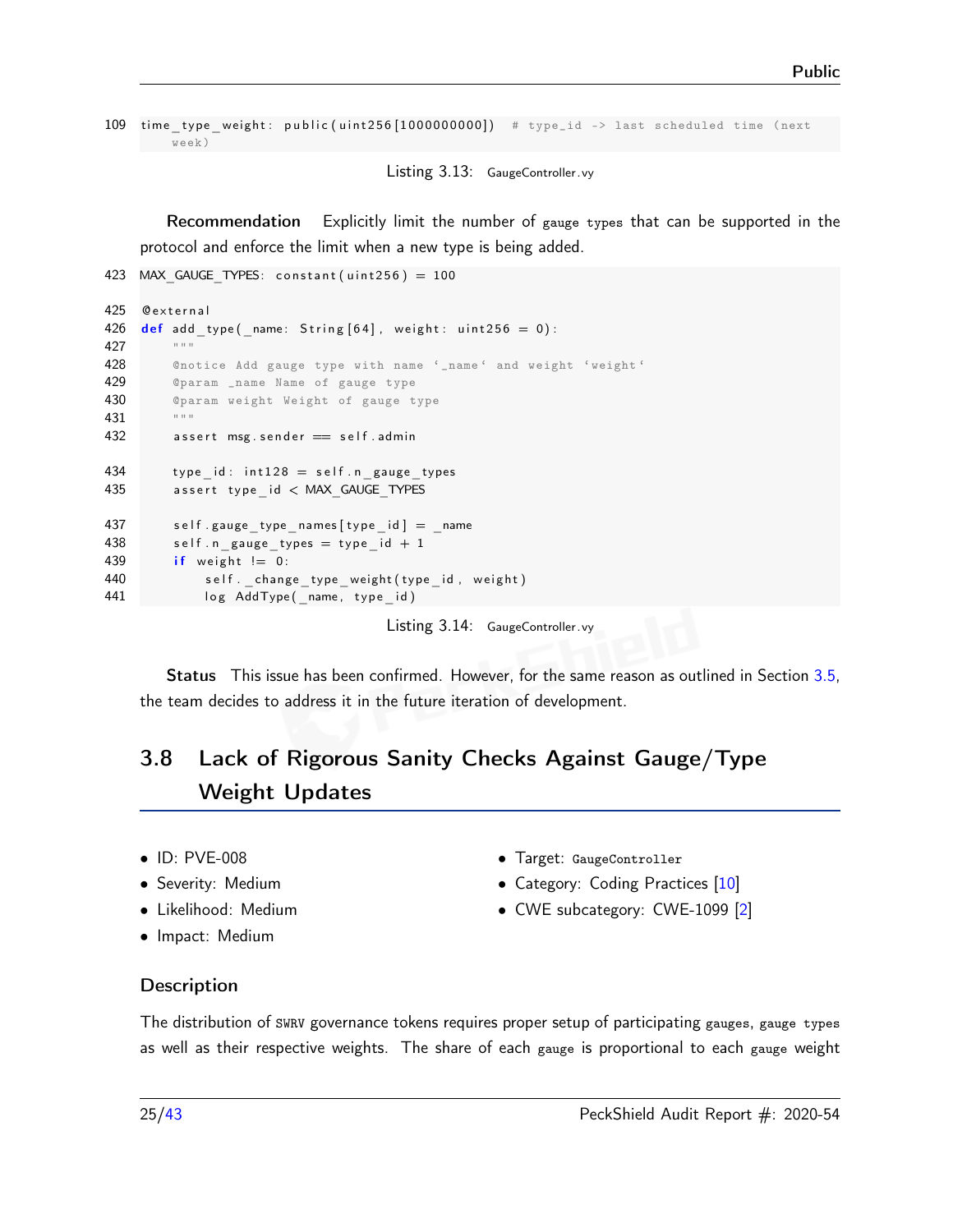multiplied with the gauge type weight and then divided by the total weighted sum (Section [3.7\)](#page-22-0).

In this section, we examine the logic related to the updates to these weights. Our result shows the update logic can be improved by applying more rigorous sanity checks. Based on current implementation, certain corner cases may be exploited to lead to undesirable consequences, including reporting a lower gauge\_relative\_weight() and a higher get\_total\_weight(). These two routines are essential for the calculation of gauge proportions for reward distribution.

To elaborate, we show its code snippet below of two essential functions, i.e., \_change\_type\_weight () and \_change\_gauge\_weight(). These two functions handles the weight updates to gauges and gauge types, respectively. Both routines do not validate the given gauge or gauge type as part of input arguments.

```
403 def change type weight ( type id : int 1 28 , w eight : u in t 2 5 6 ) :
404 """
405 @notice Change type weight
406 @param type_id Type id
407 @param weight New type weight
408 """
409 old weight: uint 256 = \text{self}. get type weight ( type id )
410 old sum: u in t 256 = \text{self}. get sum ( type id )
411 total weight: uint 256 = \text{self}. get total ()
412 next time: u int 256 = ( b lock . timestamp + WEEK) / WEEK * WEEK
413
414 total weight = total weight + old sum * weight - old sum * old weight
415 self.points_total[next_time] = _total_weight
416 self . points _type _weight [type _id ] [ next _time ] = weight
417 self. time total = next time
418 self.time_type_weight [type_id] = next_time
419
420 log NewTypeWeight (type id, next time, weight, total weight)
```
Listing 3.15: GaugeController.vy

```
451 def _change_gauge_weight (addr: address, weight: uint256):
452 # Change gauge weight
453 # Only needed when testing in reality
454 gauge type: int 128 = self gauge types [addr] - 1455 old gauge weight: u int 256 = \text{self}. get weight (addr)
456 type weight: uint 256 = \text{self}. \text{get\_type\_weight} (gauge_type)
457 old sum: u int 256 = \text{self}. get sum (gauge type)
458 total weight: uint 256 = \text{self}. get total ()
459 next time: u int 256 = ( b lock . timestamp + WEEK) / WEEK * WEEK
460
461 self points weight [addr] [next time] bias = weight
462 self.time_weight [addr] = next_time
463
464 new sum: u int 256 = old sum + w eight - old gauge weight
465 self points sum [gauge type] [next time] . bias = new sum
466 self.time sum [ gauge type ] = next time
467
```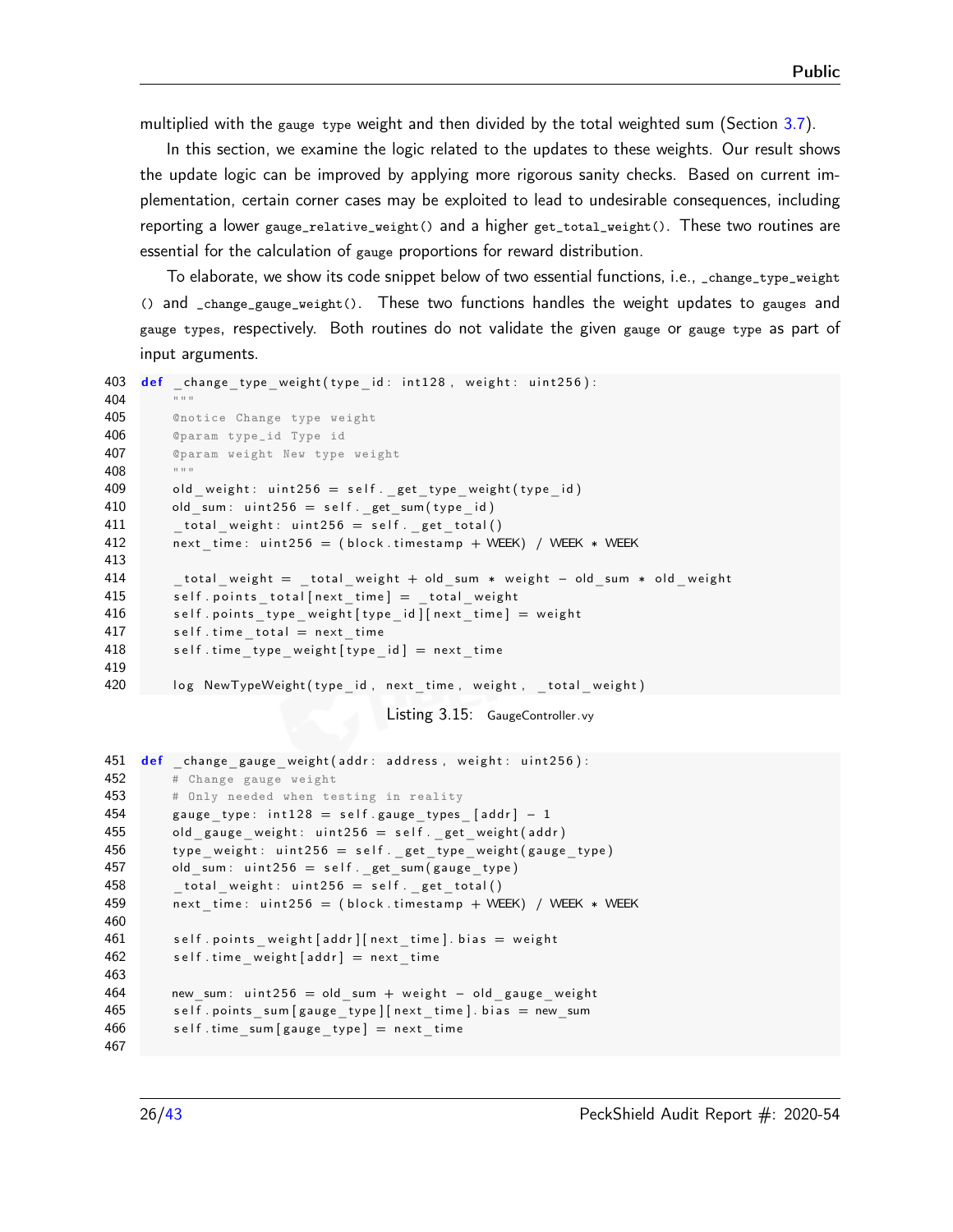```
468 total weight = total weight + new sum * type weight - old sum * type weight
469 self points total [next time] = total weight
470 self time total = next time
471
472 log NewGaugeWeight (addr, block timestamp, weight, total weight)
```
Listing 3.16: GaugeController.vy

Without validating the type\_id, it is possible to assign the weight of the minus0ne (or -1) gauge type. Later on, if an unregistered gauge is updated, the \_change\_gauge\_weight() may eventually contaminate the calculation of points\_total[next\_time] and time\_total (lines 469 − 470). We have not exhaustively searched through all possible exploitations. However, the lack of thorough validation itself is worrisome and we strongly apply necessary sanity checks to block updating invalid gauges and gauge types.

Similarly, we can improve the validation of vote\_for\_gauge\_weights() by ensuring assert (gauge\_type >= 0)and (gauge\_type < self.n\_gauge\_types), instead of current assert gauge\_type >= 0, "Gauge not added" (line 503). Also, enhance \_gauge\_relative\_weight() to return 0 for a given gauge but with an invalid gauge\_type (line 363).

Last but not least, it is also suggested to enhance the add\_gauge() logic by ensuring the total number of gauges is no more than 1*,* 000*,* 000*,* 000 – the hard-coded limit in the system. As already suggested in Section [3.7,](#page-22-0) the  $ad_type(e)$  logic needs to be revised by ensuring the total number of gauge types is no more than  $100 -$  an implicit limit in the system.

Recommendation Validate the given gauge address or the gauge type before updating their weights in the system. An example validation is shown below.

```
403 def change type weight ( type id : int 1 28 , weight : u int 2 5 6 ) :
404 """
405 @notice Change type weight
406 @param type_id Type id
407 @param weight New type weight
408 """
409 assert (type id >= 0) and (type id < self n gauge types)
410 old_weight: uint256 = self._get_type_weight (type_id)
411 old_sum: uint256 = \text{self}. get_sum(type_id)
412 total weight: uint 256 = \text{self}. get total ()
413 next_time: uint 256 = (block.time. timestamp + WEEK) / WEEK * WEEK
414
415 total weight = total weight + old sum * weight - old sum * old weight
416 self points total [next time] = total weight
417 self points type weight [ type id ] [ next time ] = weight
418 self. time total = next time
419 self.time type weight [type_id] = next time
420
421 log NewTypeWeight (type_id, next_time, weight, _total_weight)
```
Listing 3.17: GaugeController.vy (revised)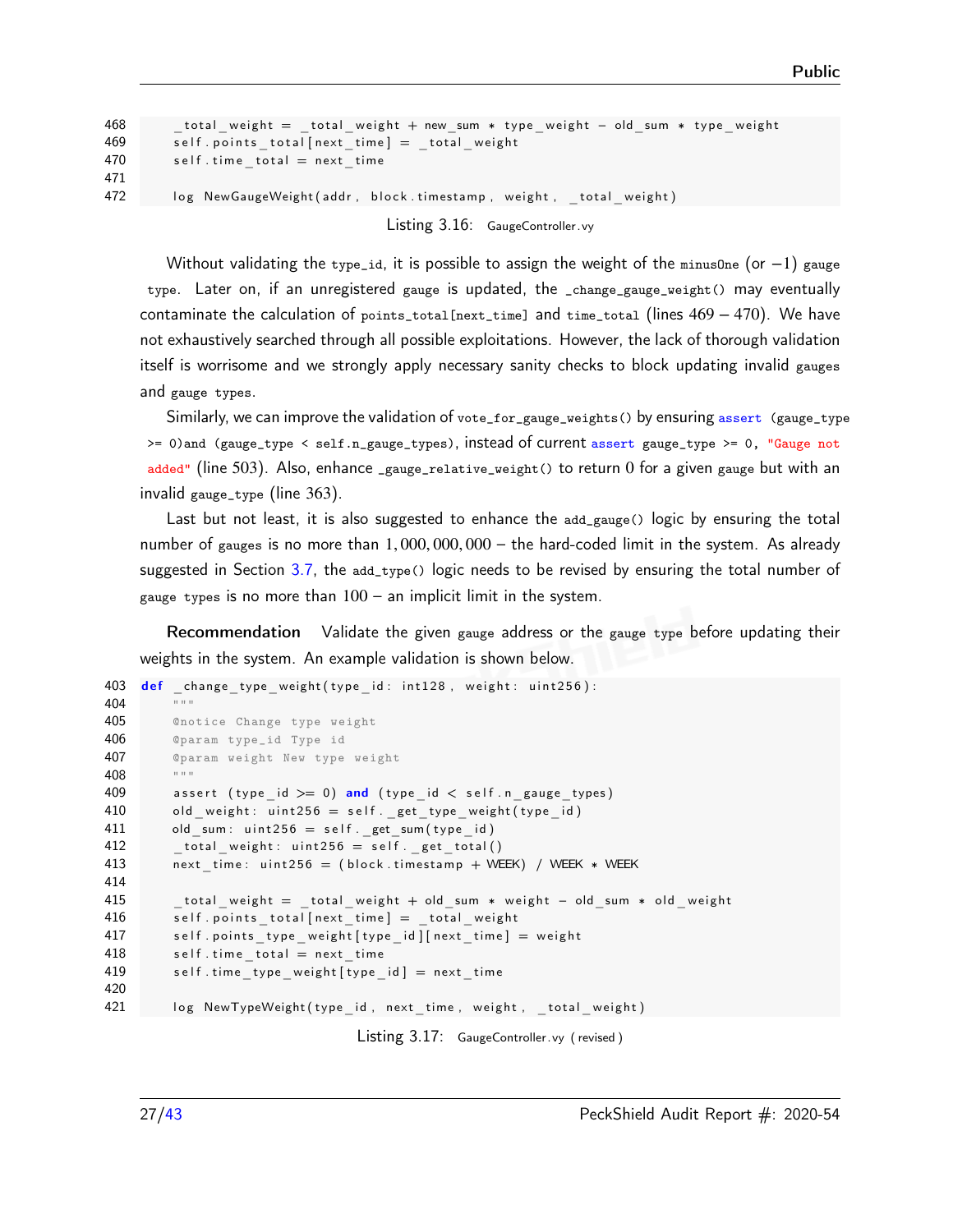```
451 def change gauge weight ( addr : address, weight : uint 256 ) :
452 # Change gauge weight
453 # Only needed when testing in reality
454 gauge type: int 128 = \text{self} gauge types [addr] - 1
455 assert (gauge type >= 0) and (gauge type < self .n gauge types)
456 old_gauge_weight: uint 256 = self._get_weight (addr)
457 type weight: uint 256 = self . _get_type_weight ( gauge_type )
458 old sum: u int 256 = \text{self}. get sum (gauge type)
459 total weight: uint 256 = \text{self}. get total()
460 next time: u int 256 = (block.t. time stamp + WEEK) / WEEK * WEEK
461
462 self.points_weight[addr][next_time].bias = weight
463 self.time weight [addr] = next time
464
465 new_sum: uint256 = old_sum + weight - old_gauge_weight
466 self.points_sum [gauge_type] [next_time].bias = new_sum
467 self.time_sum [gauge_type] = next_time
468
469 total weight = total weight + new sum * type weight - old sum * type weight
470 self points total [next time] = total weight
471 self. time total = next time
472
473 log NewGaugeWeight (addr, block timestamp, weight, total weight)
```
Listing 3.18: GaugeController.vy (revised)

Status This issue has been confirmed. The teams plans to add necessary validation logics in the next iteration of development.

# <span id="page-27-0"></span>3.9 Improved AddType() Event Generation

- ID: PVE-009
- Severity: Informational
- Likelihood: N/A
- Impact: N/A
- Target: GaugeController
- Category: Status Codes [\[12\]](#page-41-6)
- CWE subcategory: CWE-682 [\[6\]](#page-40-8)

#### **Description**

In Ethereum, the event is an indispensable part of a contract and is mainly used to record a variety of runtime dynamics. In particular, when an event is emitted, it stores the arguments passed in transaction logs and these logs are made accessible to external analytics and reporting tools.

Events can be emitted in a number of scenarios, e.g., when updating system-wide parameters or adding new components. For example, Swerve defines new gauges and types. However, the current implementation can be improved by correctly emitting related events when they are being changed.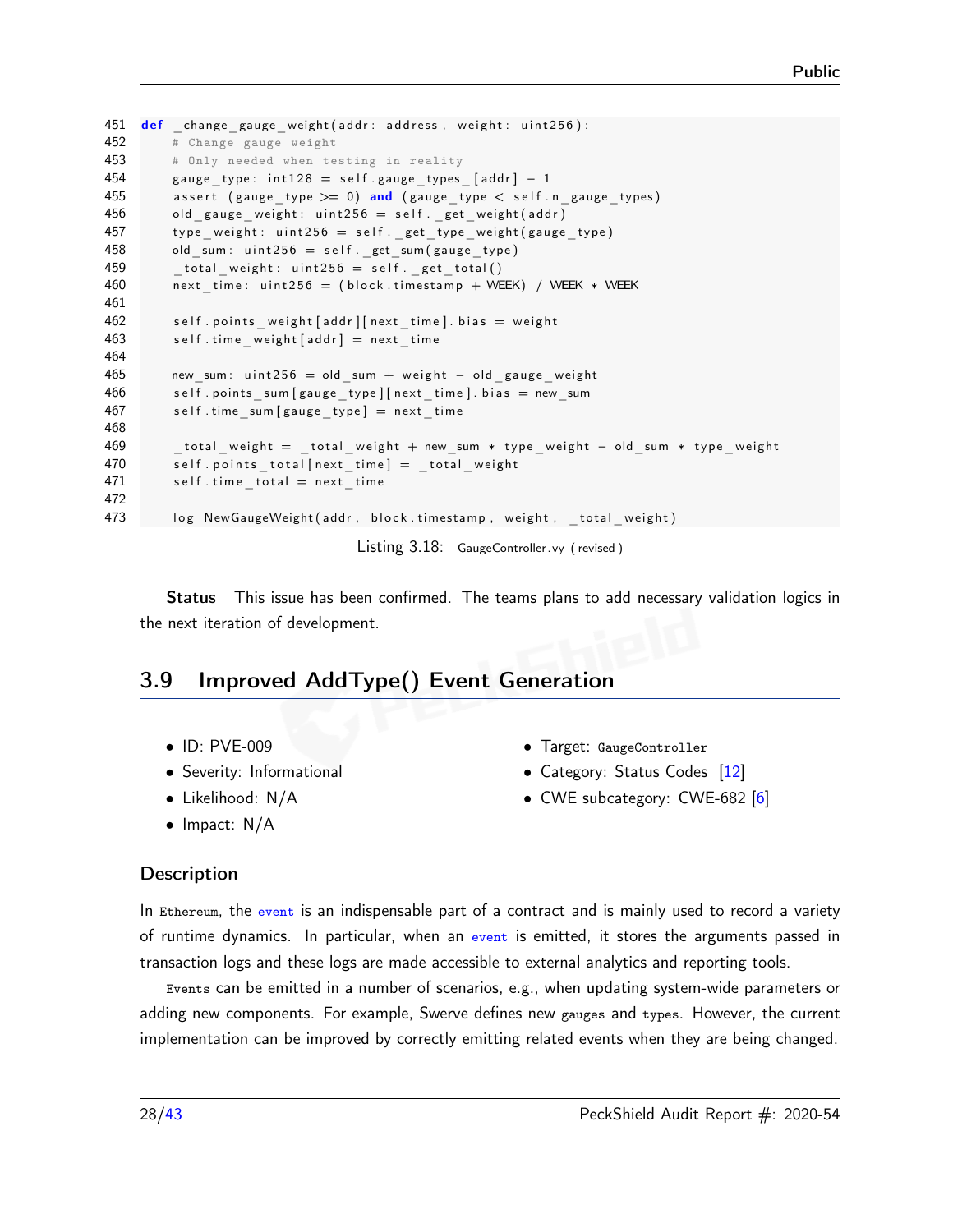In the following, we use the AddType event as an example. This event is defined in the GaugeController contract and represents the state of adding a new gauge type.

```
423 Cexternal
424 def add type (name: String [64], weight: uint 256 = 0):
425
426 6 Cnotice Add gauge type with name '_name' and weight 'weight'
427 @param _name Name of gauge type
428 @param weight Weight of gauge type
429 """
430 assert msg. sender == self. admin
431 type id: int 128 = self \cdot n gauge types
432 self.gauge_type_names [type_id] = _name
433 self.n_gauge_types = type_id + 1
434 if weight != 0:
435 self._change_type_weight (type_id, weight)
436 log AddType (name, type id )
```
Listing 3.19: GaugeController.vy

However, we notice that this event is not emitted if weight==0 (line 434). It may cause issues for off-chain components to monitor the set of gauge types being supported in the system. Moreover, the event can be improved by encoding the weight information as well, which is currently missing.

In the same vein, we suggest to refine the NewGauge, NewGaugeWeight, and VoteForGauge events by indexing the related gauge\_address. In addition, we can enhance the Minted event by encoding to\_mint as well. By doing so, we can better facilitate off-chain analytics and reporting tools.

Recommendation Emit necessary events to timely reflect system dynamics.

```
423 Qexternal
424 def add type (name: String [64], weight: uint 256 = 0):
425 """
426 6 Cnotice Add gauge type with name '_name' and weight 'weight'
427 @param _name Name of gauge type
428 Contract Oparam weight Weight of gauge type
429 "
430 assert msg. sender = self. admin
431 type id: int 128 = \text{self} \cdot n gauge types
432 self.gauge_type_names [type_id] = _name
433 self .n gauge types = type id + 1434 if weight != 0:
435 self. _ change_type_weight (type_id, weight)
436 log AddType (_name, type_id, weight)
```
Listing 3.20: GaugeController.vy

This issue has been confirmed. The teams plans to emit the above events in the next iteration of development.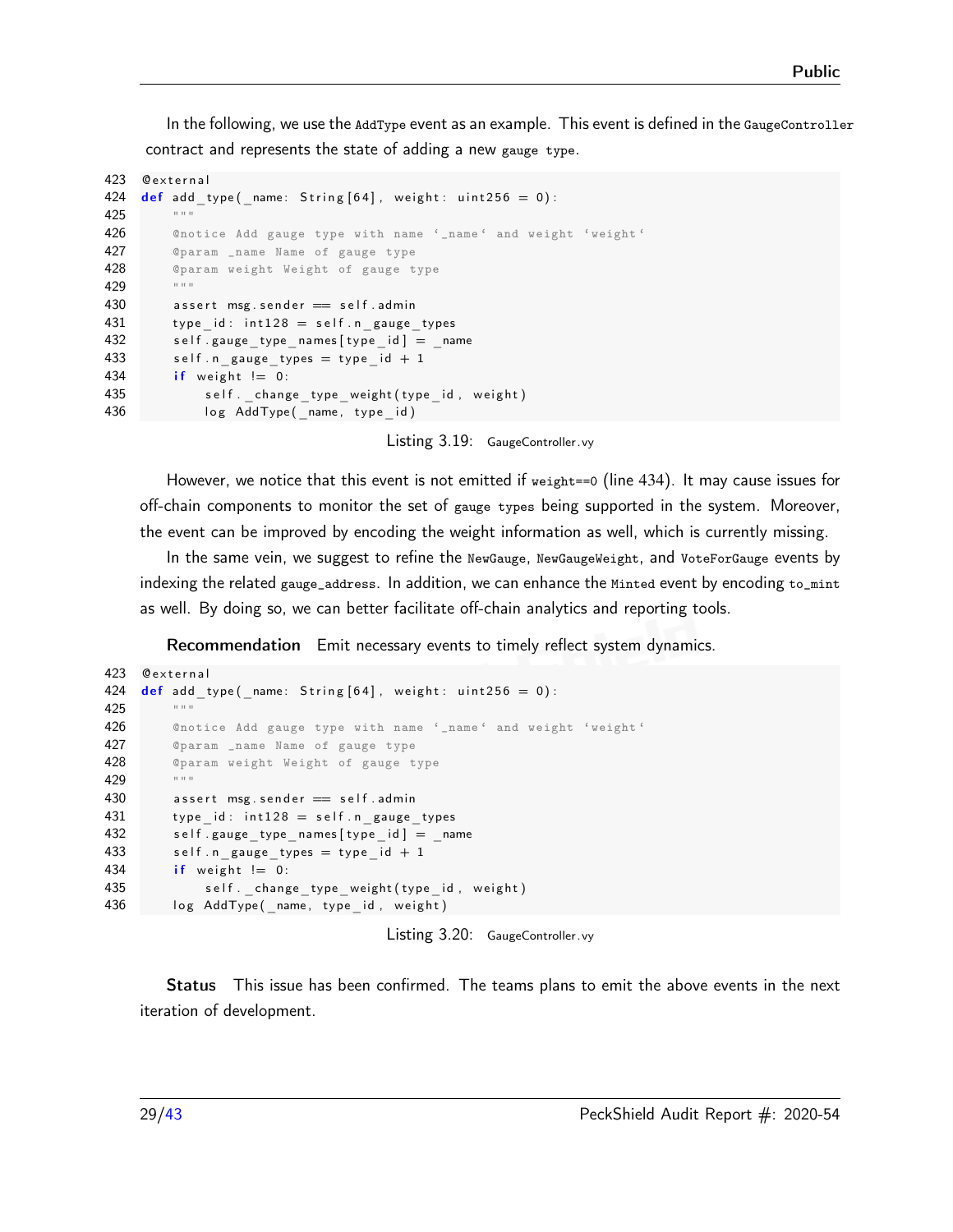# <span id="page-29-0"></span>3.10 Improved Precision By Multiplication-Before-Division

- ID: PVE-010
- Severity: Low
- Likelihood: Medium
- Impact: Low
- Target: LiquidityGauge
- Category: Numeric Errors [\[14\]](#page-41-3)
- CWE subcategory: CWE-190 [\[3\]](#page-40-1)

#### **Description**

SafeMath is a widely-used Solidity math library that is designed to support safe math operations by preventing common overflow or underflow issues when working with uint256 operands. While it indeed blocks common overflow or underflow issues, the lack of float support in Solidity may introduce another subtle, but troublesome issue: precision loss. The Vyper language has built-in support of performing bounds and overflow checking on array accesses and arithmetic operations. In this section, we examine one possible precision loss source that stems from the different orders when both multiplication (mul) and division (div) are involved.

In particular, we use the \_update\_liquidity\_limit() as an example. This routine is used to incentivize users to participate in governance by allowing voting users to get boosted in their weight calculation.

```
112 Cinternal
113 def update liquidity limit (addr: address, l: uint256, L: uint256):
114
115 ©notice Calculate limits which depend on the amount of CRV token per-user.
116 Effectively it calculates working balances to apply amplification
117 of CRV production by CRV
118 @param addr User address
119 C @param 1 User's amount of liquidity (LP tokens)
120 ©param L Total amount of liquidity (LP tokens)
121 """
122 # To be called after totalSupply is updated
123 _vo ting_e sc row : a d d r e s s = s e l f . v o ti n g_ e s c r o w
124 voting balance: uint 256 = ERC20 voting escrow) balance Of (addr)
125 voting total: uint 256 = ERC20 voting escrow) total Supply ()
127 lim: uint256 = l * TOKENLESS PRODUCTION / 100
128 if (voting total > 0) and (block timestamp > self period timestamp [0] + \text{BOOST WARMUP}\cdot129 lim += L * voting balance / voting total * (100 - TOKENLESS PRODUCTION) / 100
131 \lim = \min(1, \lim)132 old bal: u int 256 = \text{self} w or king balances [addr]
133 self working balances [addr] = lim
134 working supply: u int 256 = self . working supply + lim - old bal
135 self working supply = working supply
```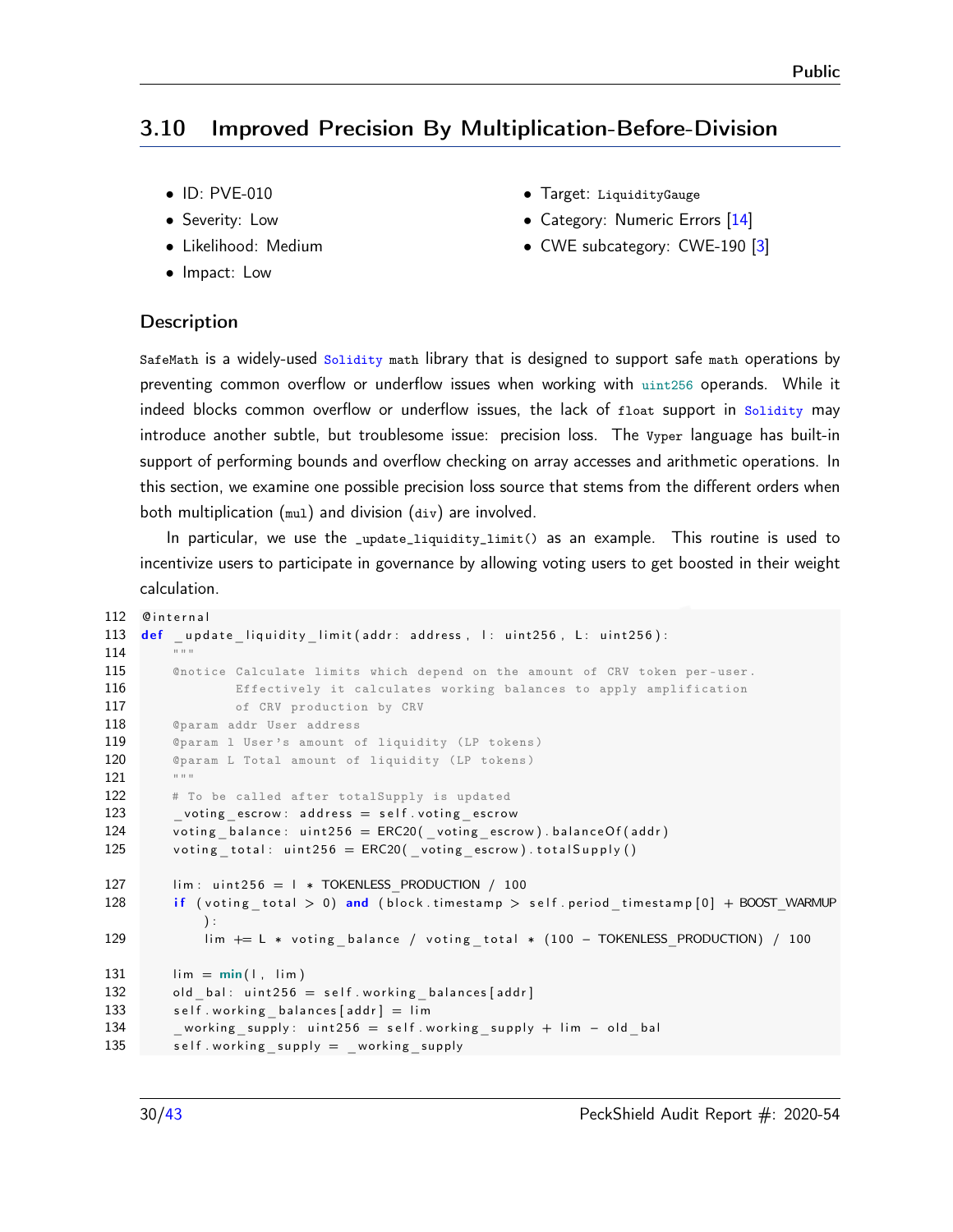137 log UpdateLiquidityLimit (addr, I, L, lim, working supply) Listing 3.21: LiquidityGauge .vy

We notice the calculation of the boosted amount of  $\lim$  (line 129) involves both multiplication and division: L \* voting\_balance / voting\_total \* (100 - TOKENLESS\_PRODUCTION)/ 100 (line 129). For improved precision, it is better to calculate the multiplication before the division, i.e.,  $\lim_{n \to \infty}$  += L  $*$ voting\_balance \* (100 - TOKENLESS\_PRODUCTION)/ (voting\_total \* 100). Note that the resulting precision loss may be just a small number, but it plays a critical role when certain boundary conditions are met. And it is always the preferred choice if we can avoid the precision loss as much as possible.

Recommendation Revise the above calculations as follows to better mitigate possible precision loss.

```
112 Cinternal
113 def update liquidity limit (addr: address, I: uint 256, L: uint 256):
114 """
115 Onotice Calculate limits which depend on the amount of CRV token per-user.
116 Effectively it calculates working balances to apply amplification
117 of CRV production by CRV
118 @param addr User address
119 OParam 1 User's amount of liquidity (LP tokens)
120 ©param L Total amount of liquidity (LP tokens)
121 """
122 # To be called after totalSupply is updated
123 voting escrow: address = self voting escrow
124 voting balance: uint 256 = ERC20 voting escrow) . balance Of (addr)
125 voting total: uint256 = ERC20( voting escrow). total Supply ()
127 lim: uint256 = l * TOKENLESS PRODUCTION / 100
128 if (voting total > 0) and (block.timestamp > self.period timestamp [0] + BOOST_WARMUP
           ) :
129 lim += L * voting balance * (100 - TOKENLESS PRODUCTION) / (voting total * 100)
131 \lim = \min(1, \lim)132 old bal: u int 256 = \text{self} w or king balances [addr]
133 self working balances [addr] = lim
134 working supply: u int 256 = self . working supply + lim - old bal
135 self working supply = working supply
137 log UpdateLiquidityLimit(addr, I, L, lim, working supply)
                                  Listing 3.22: LiquidityGauge .vy
```
Status This issue has been confirmed. The teams plans to address this issue in the next iteration of development.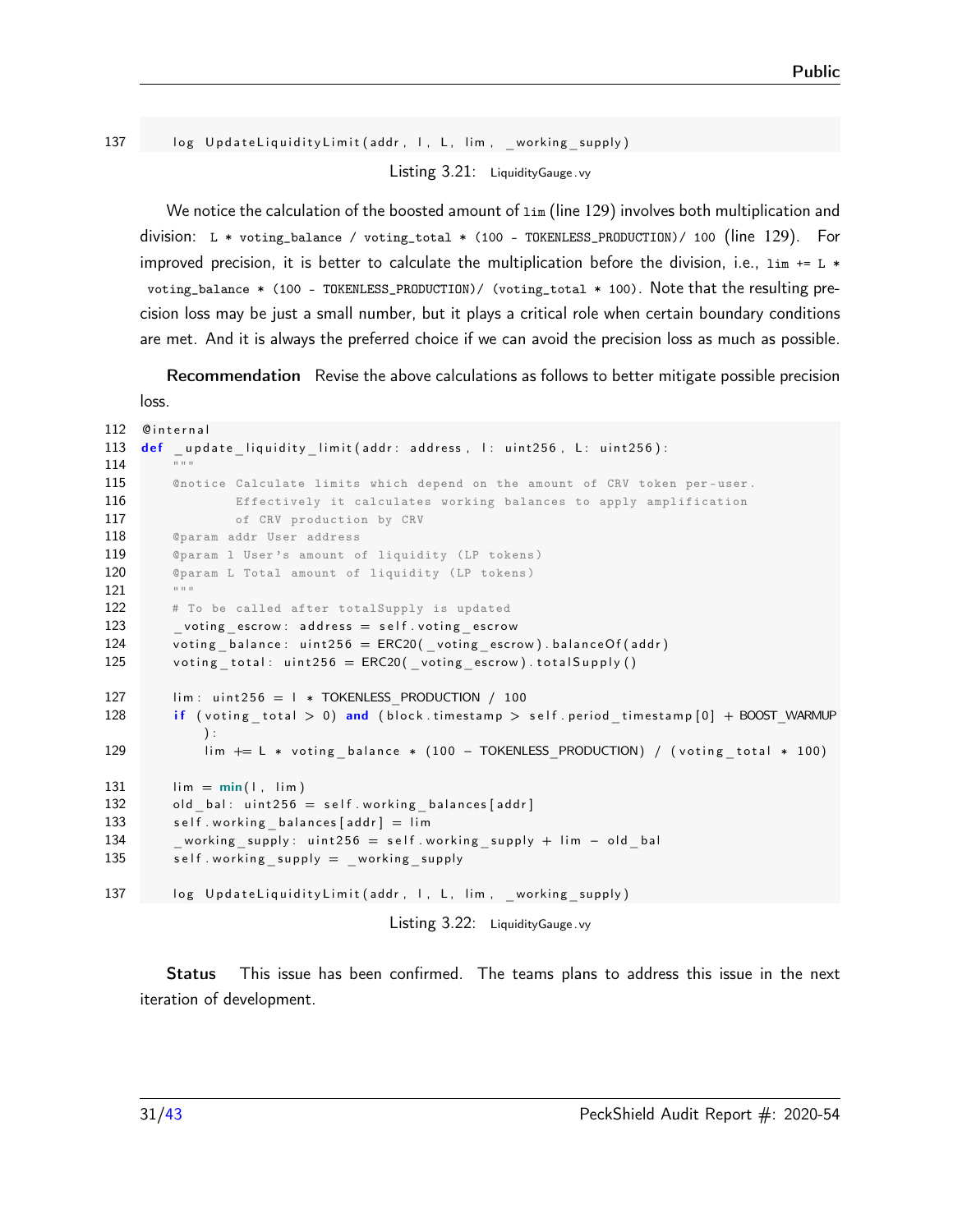# <span id="page-31-0"></span>3.11 Better Consistency Between deposit() and withdraw()

- ID: PVE-011
- Severity: Informational
- Likelihood: Informational
- Impact: Informational
- Target: LiquidityGauge
- Category: Coding Practices [\[10\]](#page-41-4)
- CWE subcategory: CWE-1099 [\[2\]](#page-40-7)

#### **Description**

In Section [3.5,](#page-17-0) we have examined the two important routines in LiquidityGauge: i.e., deposit() and withdraw(). In particular, the first routine accepts user deposits of supported assets (e.g., swUSD) while the second routine allows for withdrawals of the deposited assets.

We notice that deposit() optimizes the handling of a corner case, i.e., when the given \_value is 0. This optimization has certain benefits in reducing gas cost of the execution path. However, this optimization can be similarly applied to the withdraw() routine (that does not explicitly optimize the handling of this corner case). This avoids unnecessary gas cost and achieves better consistency between deposit() and withdraw().

```
262 @ external
263 Cnonreentrant ('lock')
264 def deposit (value: uint 256, addr: address = msg. sender):
265 """
266 @notice Deposit '_value ' LP tokens
267 @param _value Number of tokens to deposit
268 C @param addr Address to deposit for
269
270 if addr != msg. sender:
271 assert self.approved_to_deposit [msg.sender][addr], "Not approved"
273 self. checkpoint (addr)
275 if value != 0:
276 balance: u int 256 = \text{self}. balance Of [addr] + value
277 supply: uint 256 = \text{self} \cdot \text{total} Supply + value
278 self balance Of [addr] = balance
279 self.total Supply = supply
281 self. _update_liquidity_limit(addr, _balance, _supply)
283 assert ERC20 (self. lp_token). transfer From (msg. sender, self, value)
285 log Deposit (addr, value)
288 Cexternal
289 Cnonreentrant ('lock')
```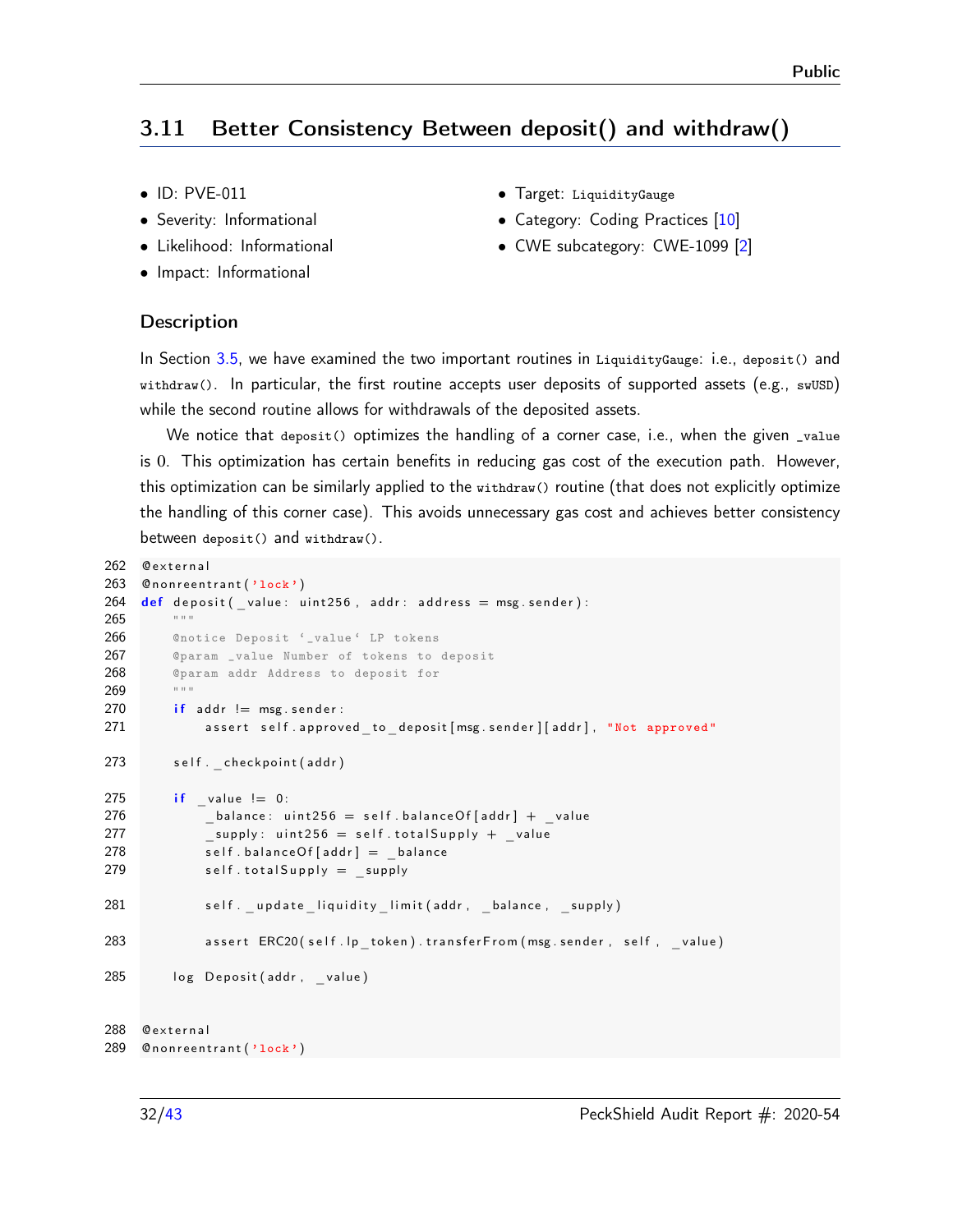```
290 \text{def} withdraw ( _value: uint256):
291 """
292 @notice Withdraw '_value ' LP tokens
293 @param _value Number of tokens to withdraw
294 """
295 self. checkpoint (msg. sender)
297 balance: uint 256 = self.balance Of [msg.sender] - value
298 Supply: uint 256 = self.total Supply - value
299 self. balance Of [msg. sender] = balance
300 self.total Supply = supply
302 self .update liquidity limit (msg sender, balance, supply)
304 assert ERC20 (self.lp_token).transfer (msg.sender, _value)
306 log Withdraw (msg. sender, _value)
```
Listing 3.23: LiquidityGauge .vy

Recommendation Ensure the consistency of the underlying logic of processing deposit() and

withdraw().

```
288 @ external
289 Cnonreentrant ('lock')
290 \det withdraw ( _value: uint256):
291 ""
292 @notice Withdraw '_value ' LP tokens
293 @param _value Number of tokens to withdraw
294 """
295 self. checkpoint (msg. sender)
297 if value != 0:
298 balance: uint 256 = \text{self}. balance Of \text{[msg}. sender ] - \text{value}299 Supply: uint256 = self.totalSupply - value
300 self balance Of [msg. sender] = balance
301 self.total Supply = supply
303 self. _update _liquidity _limit (msg.sender, _balance, _supply)
305 assert ERC20(self.lp token).transfer (msg.sender, value)
307 log Withdraw (msg. sender, value)
```
Listing 3.24: LiquidityGauge .vy

Status This issue has been confirmed. The teams plans to address this issue in the next iteration of development.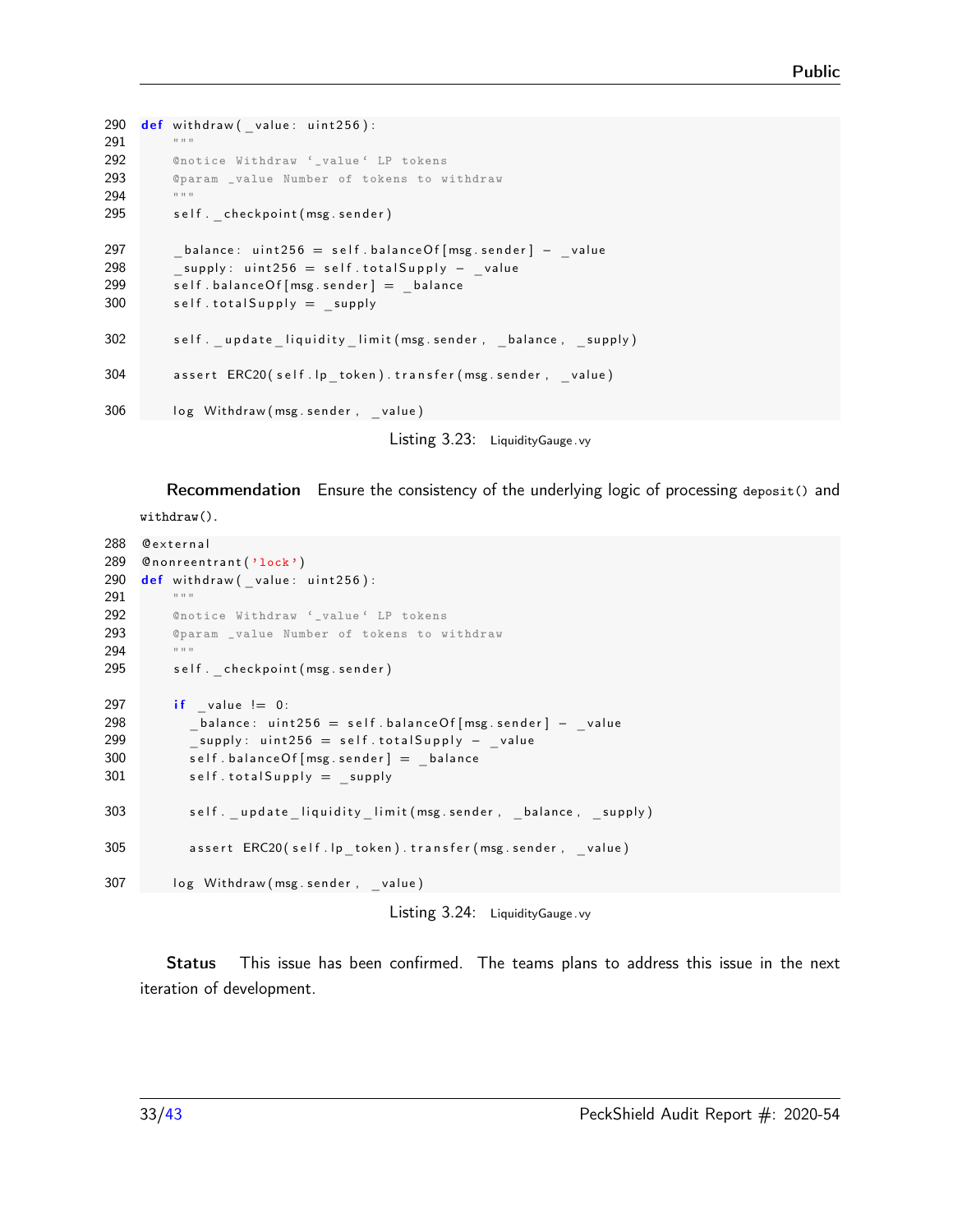# <span id="page-33-0"></span>3.12 Viewable Adjustment of claimable tokens()

- ID: PVE-012
- Severity: Informational
- Likelihood: Informational
- Impact: Informational
- Target: LiquidityGauge
- Category: Expression Issues [\[13\]](#page-41-7)
- CWE subcategory: N/A

#### **Description**

The LiquidityGauge contract defines a querier, i.e., claimable\_tokens, on the number of claimable tokens for a particular user. This routine is useful for direct hands-on manual queries (from the etherscan.io website) or programmatic third-party integrations with other DeFi protocols, including various DEXes.

However, this particular querier requires taking a checkpoint on the internal bookkeeping maintained in the LiquidityGauge contract, which makes the function in the automatically generated ABI file not viewable. However, the accompanying comment above the code suggests to manually change the modifier in the ABI to be a view function. This is indeed a great suggestion that allows a farmer (with minimal web-surfing background) to be able to query the claimable tokens without making an online transaction.

```
220 0 external
221 def claimable tokens (addr: address) -> uint256:
222 """
223 ©notice Get the number of claimable tokens per user
224 ©dev This function should be manually changed to "view" in the ABI
225 @return uint256 number of claimable tokens per user
226 """
227 self. checkpoint (addr)
228 return self.integrate_fraction [addr] - Minter (self.minter).minted (addr, self)
                                  Listing 3.25: LiquidityGauge .vy
```
Recommendation Manually adjust the claimable\_tokens() function and make it viewable.

Status This issue has been confirmed. However, considering the fact that the current protocol has been deployed, the team decides to make the viewable adjustment in the next deployment or upgrade when such opportunity arises.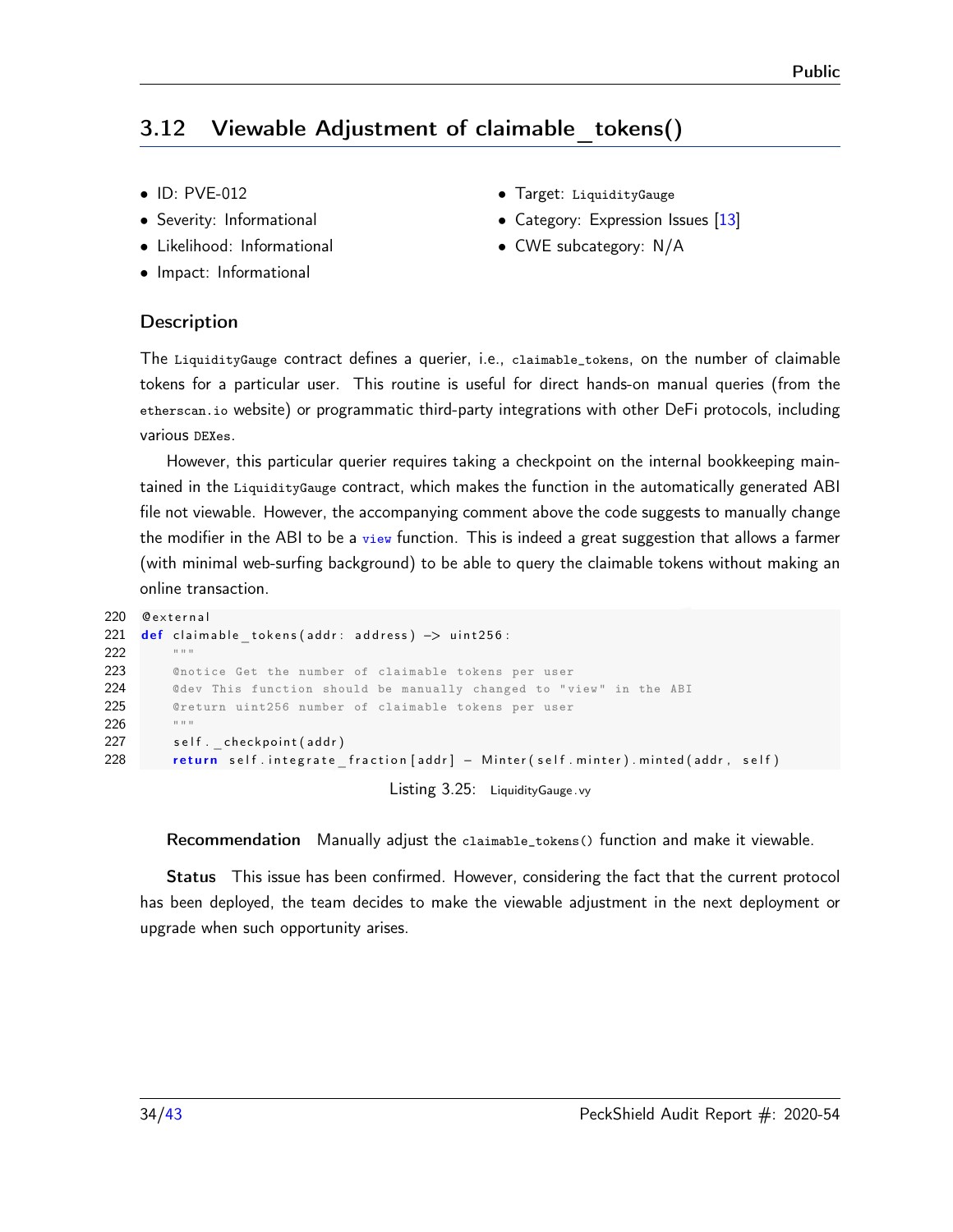# <span id="page-34-0"></span>4 | Conclusion

In this audit, we thoroughly analyzed the design and implementation of the Swerve protocol. The system presents a community fork of Curve with the removal of questionable pre-mines and other stakeholder/team allocation of governance tokens. By taking a proxy-based architectural approach, Swerve readily reuses the Curve protocol with its own SwerveDAO, which is itself a fork of CurveDAO with different pool/weight setups and varying distribution schedules of governance tokens.

As a final precaution, we need to emphasize that smart contracts as a whole are still in an early, but exciting stage of development. To improve this report, we greatly appreciate any constructive feedbacks or suggestions, on our methodology, audit findings, or potential gaps in scope/coverage.

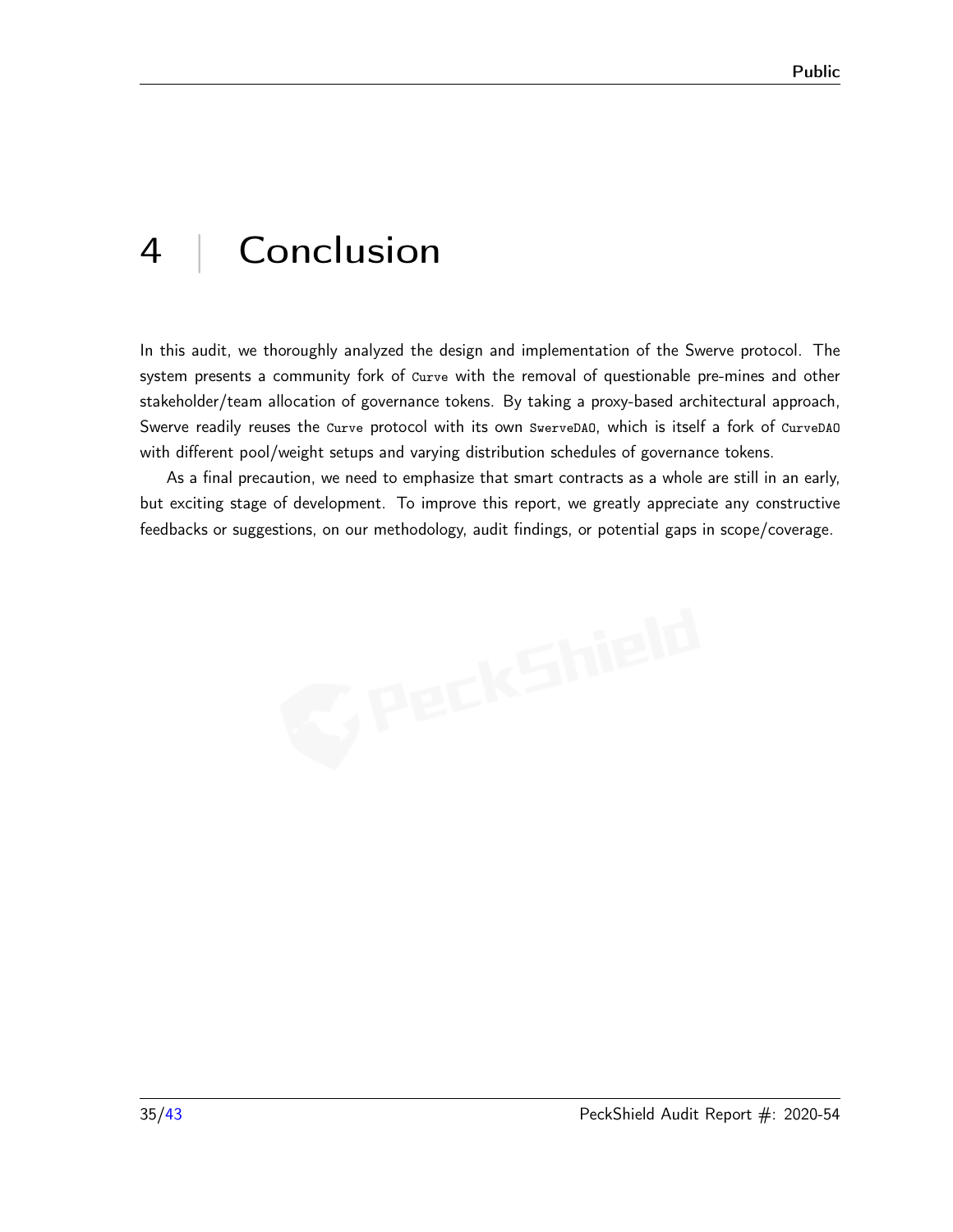# <span id="page-35-0"></span>5 | Appendix

# <span id="page-35-1"></span>5.1 Basic Coding Bugs

#### <span id="page-35-2"></span>5.1.1 Constructor Mismatch

- Description: Whether the contract name and its constructor are not identical to each other.
- Result: Not found
- Severity: Critical

#### <span id="page-35-3"></span>5.1.2 Ownership Takeover

- <u>Description</u>: Whether the set owner function is not protected.<br>• <u>Result</u>: Not found<br>• Severity: City
- Result: Not found
- Severity: Critical

# <span id="page-35-4"></span>5.1.3 Redundant Fallback Function

- Description: Whether the contract has a redundant fallback function.
- Result: Not found
- Severity: Critical

# <span id="page-35-5"></span>5.1.4 Overflows & Underflows

- Description: Whether the contract has general overflow or underflow vulnerabilities [\[17,](#page-41-8) [18,](#page-41-9) [19,](#page-41-10) [20,](#page-41-11) [22\]](#page-41-12).
- Result: Not found
- Severity: Critical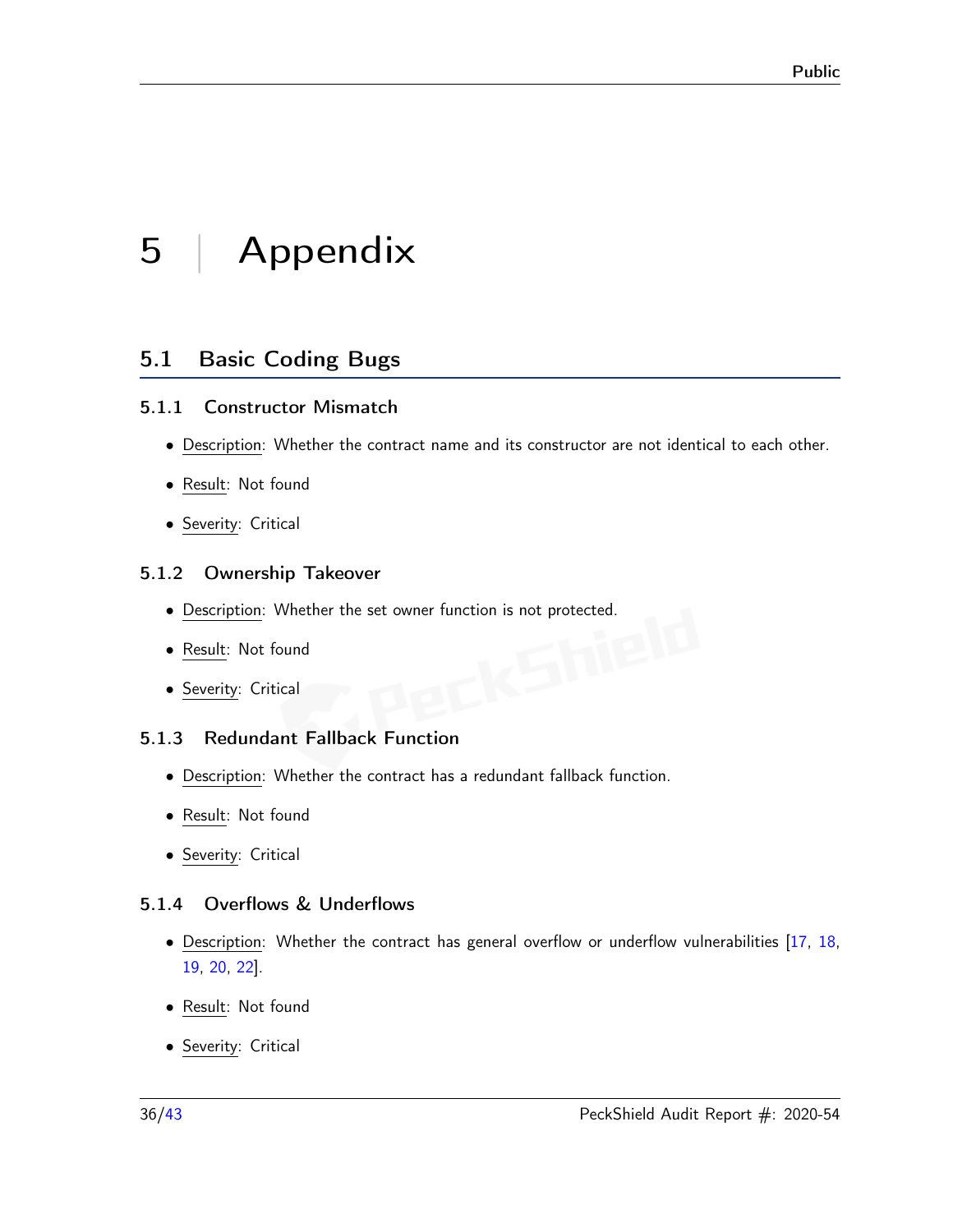#### <span id="page-36-0"></span>5.1.5 Reentrancy

- Description: Reentrancy [\[23\]](#page-42-1) is an issue when code can call back into your contract and change state, such as withdrawing ETHs.
- Result: Not found
- Severity: Critical

# <span id="page-36-1"></span>5.1.6 Money-Giving Bug

- Description: Whether the contract returns funds to an arbitrary address.
- Result: Not found
- Severity: High

#### <span id="page-36-2"></span>5.1.7 Blackhole

- Description: Whether the contract locks ETH indefinitely: merely in without out.
- Result: Not found
- Severity: High

# <span id="page-36-3"></span>5.1.8 Unauthorized Self-Destruct

- Description: Whether the contract can be killed by any arbitrary address.
- Result: Not found
- Severity: Medium

# <span id="page-36-4"></span>5.1.9 Revert DoS

- Description: Whether the contract is vulnerable to DoS attack because of unexpected revert.
- Result: Not found
- Severity: Medium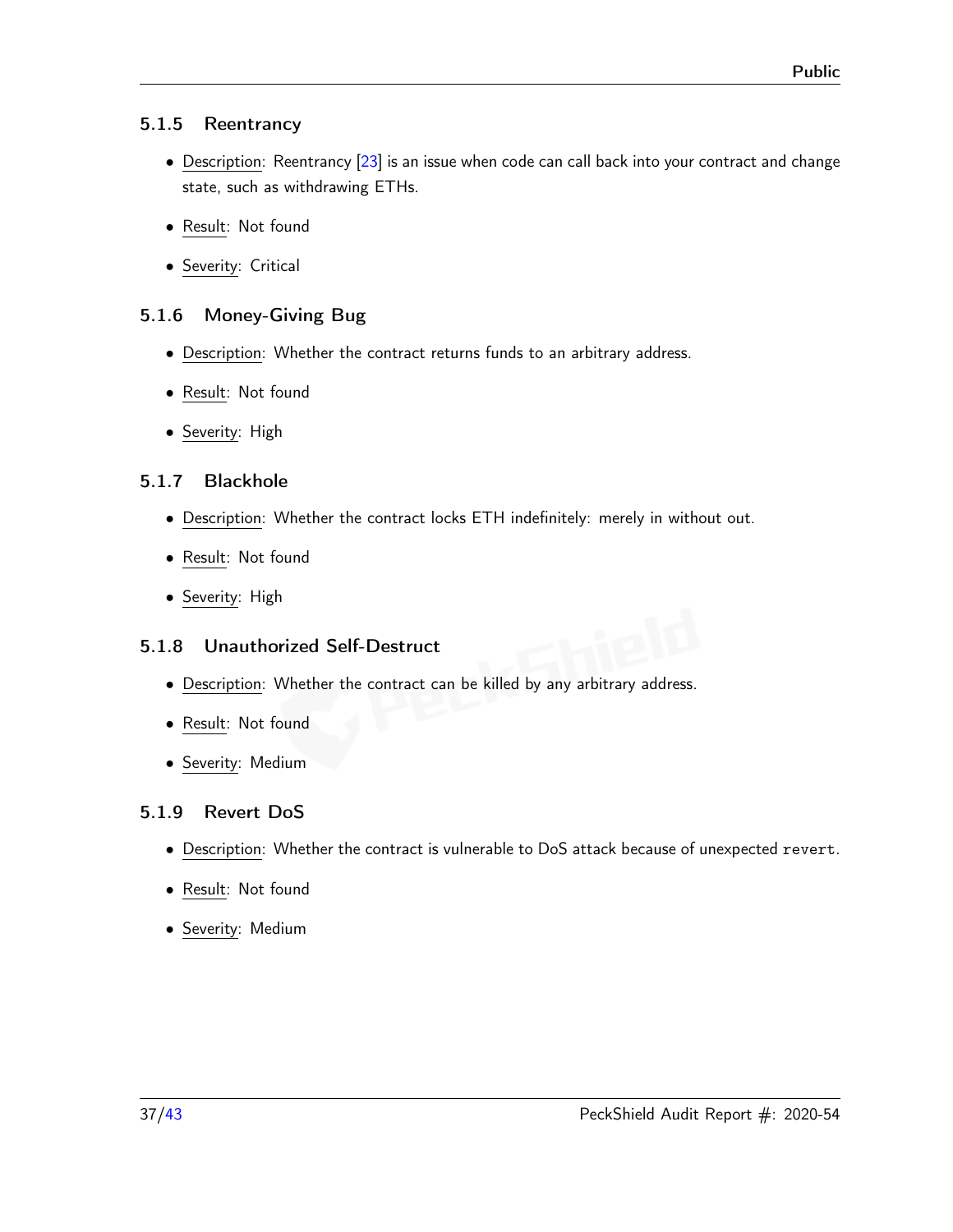#### <span id="page-37-0"></span>5.1.10 Unchecked External Call

- Description: Whether the contract has any external call without checking the return value.
- Result: Not found
- Severity: Medium

#### <span id="page-37-1"></span>5.1.11 Gasless Send

- Description: Whether the contract is vulnerable to gasless send.
- Result: Not found
- Severity: Medium

#### <span id="page-37-2"></span>5.1.12 Send Instead Of Transfer

- Description: Whether the contract uses send instead of transfer.
- Result: Not found
- Severity: Medium

# <span id="page-37-3"></span>5.1.13 Costly Loop

- Description: Whether the contract has any costly loop which may lead to Out-Of-Gas exception.
- Result: Not found
- Severity: Medium

# <span id="page-37-4"></span>5.1.14 (Unsafe) Use Of Untrusted Libraries

- Description: Whether the contract use any suspicious libraries.
- Result: Not found
- Severity: Medium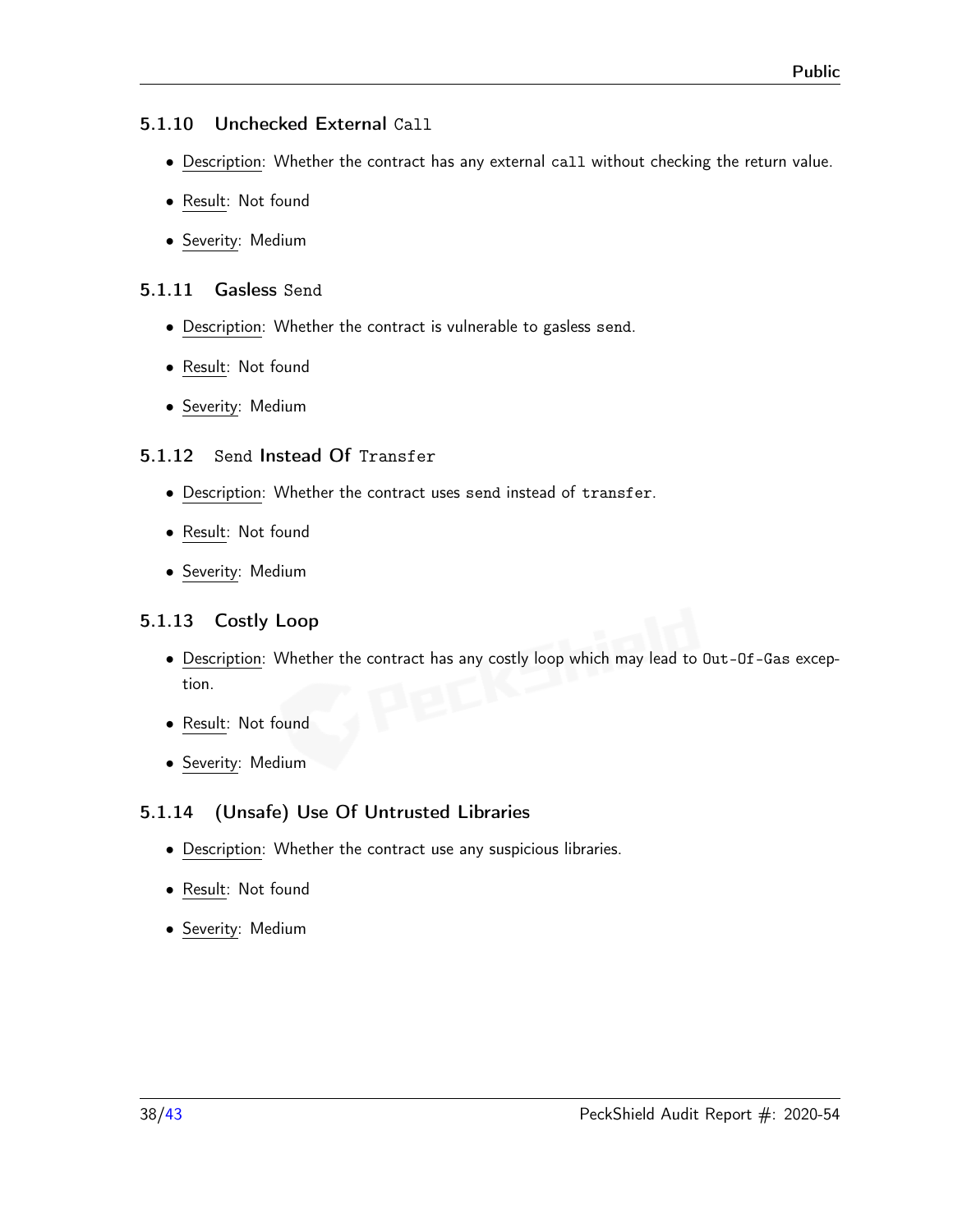# <span id="page-38-0"></span>5.1.15 (Unsafe) Use Of Predictable Variables

- Description: Whether the contract contains any randomness variable, but its value can be predicated.
- Result: Not found
- Severity: Medium

# <span id="page-38-1"></span>5.1.16 Transaction Ordering Dependence

- Description: Whether the final state of the contract depends on the order of the transactions.
- Result: Not found
- Severity: Medium

# <span id="page-38-2"></span>5.1.17 Deprecated Uses

- Description: Whether the contract use the deprecated tx.origin to perform the authorization.
- Result: Not found
- Severity: Medium

# <span id="page-38-3"></span>5.2 Semantic Consistency Checks

- Description: Whether the semantic of the white paper is different from the implementation of the contract.
- Result: Not found
- Severity: Critical

# <span id="page-38-4"></span>5.3 Additional Recommendations

# <span id="page-38-5"></span>5.3.1 Avoid Use of Variadic Byte Array

- Description: Use fixed-size byte array is better than that of byte[], as the latter is a waste of space.
- Result: Not found
- Severity: Low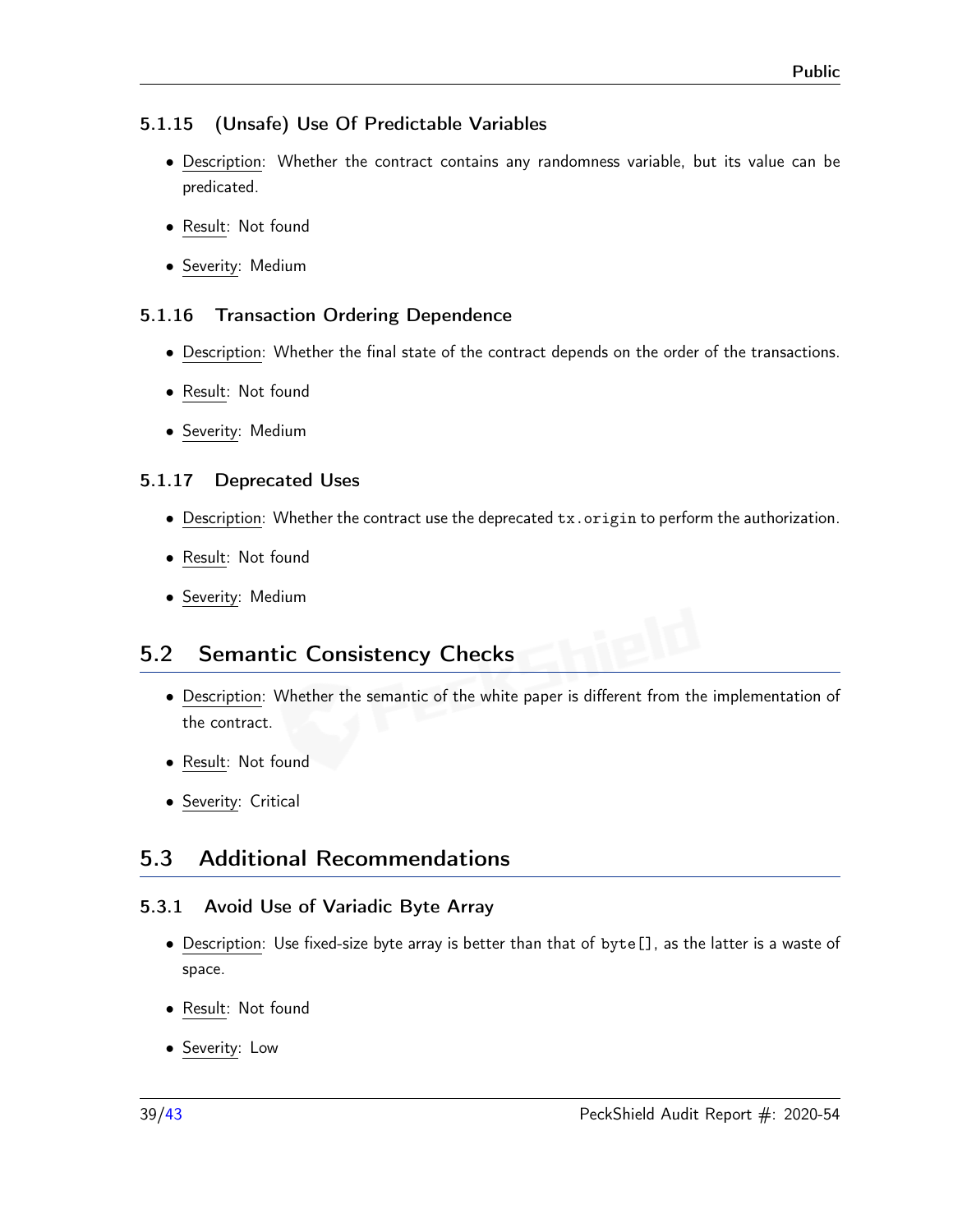#### <span id="page-39-0"></span>5.3.2 Make Visibility Level Explicit

- Description: Assign explicit visibility specifiers for functions and state variables.
- Result: Not found
- Severity: Low

# <span id="page-39-1"></span>5.3.3 Make Type Inference Explicit

- Description: Do not use keyword var to specify the type, i.e., it asks the compiler to deduce the type, which is not safe especially in a loop.
- Result: Not found
- Severity: Low

# <span id="page-39-2"></span>5.3.4 Adhere To Function Declaration Strictly

- Description: Solidity compiler (version 0*.*4*.*23) enforces strict ABI length checks for return data from calls() [\[1\]](#page-40-9), which may break the the execution if the function implementation does NOT follow its declaration (e.g., no return in implementing transfer() of ERC20 tokens).
- <u>Result</u>: Not found<br>• <u>Severity</u>: Low<br>• Severity: Low
- Severity: Low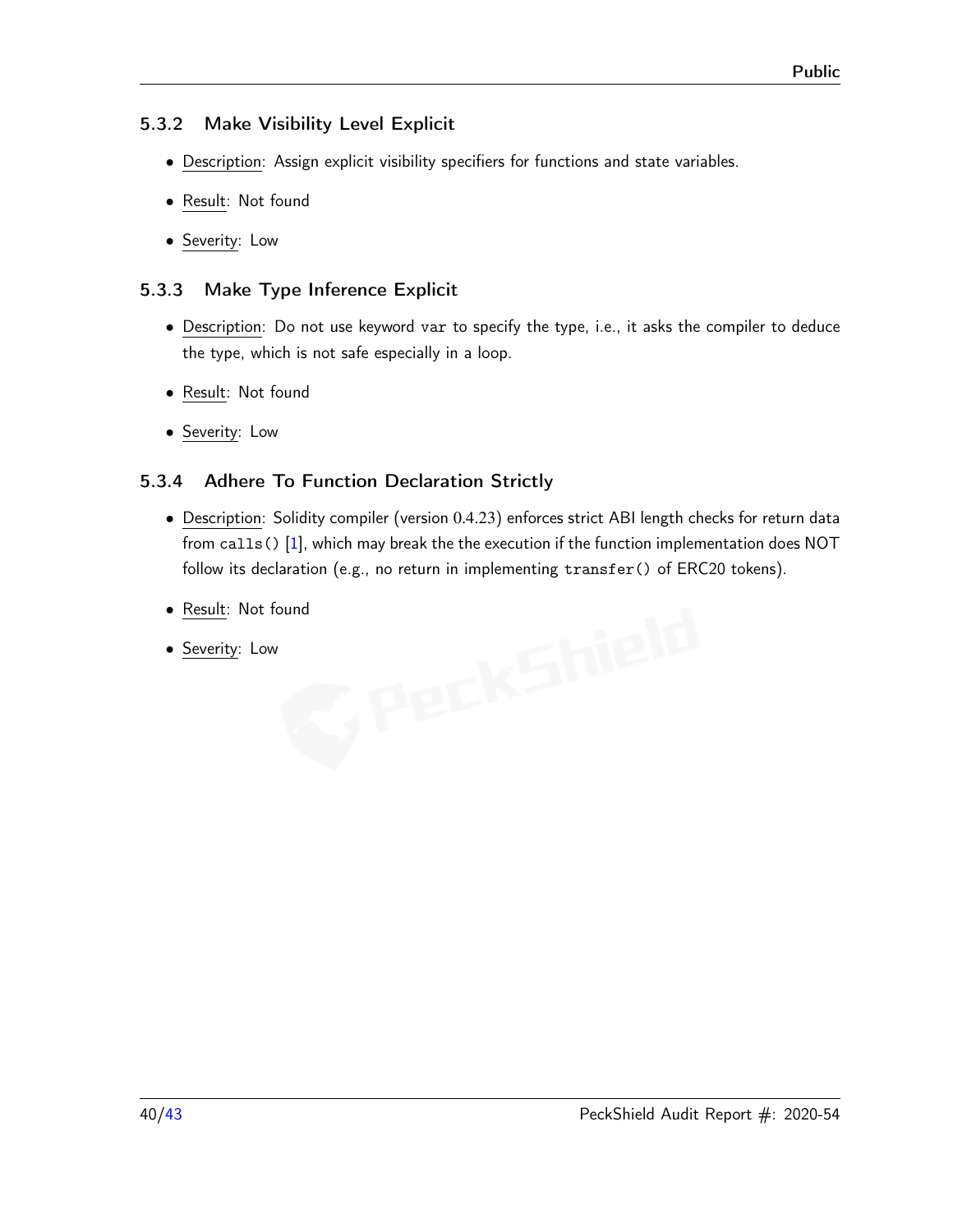# <span id="page-40-0"></span>References

- <span id="page-40-9"></span>[1] axic. Enforcing ABI length checks for return data from calls can be breaking. [https://github.](https://github.com/ethereum/solidity/issues/4116) [com/ethereum/solidity/issues/4116.](https://github.com/ethereum/solidity/issues/4116)
- <span id="page-40-7"></span>[2] MITRE. CWE-1099: Inconsistent Naming Conventions for Identifiers. [https://cwe.mitre.org/](https://cwe.mitre.org/data/definitions/1099.html) [data/definitions/1099.html.](https://cwe.mitre.org/data/definitions/1099.html)
- <span id="page-40-1"></span>[3] MITRE. CWE-190: Integer Overflow or Wraparound. [https://cwe.mitre.org/data/definitions/](https://cwe.mitre.org/data/definitions/190.html) [190.html.](https://cwe.mitre.org/data/definitions/190.html)
- <span id="page-40-3"></span>[4] MITRE. CWE-282: Improper Ownership Management. [https://cwe.mitre.org/data/definitions/](https://cwe.mitre.org/data/definitions/282.html) [282.html.](https://cwe.mitre.org/data/definitions/282.html)
- <span id="page-40-4"></span>[5] MITRE. CWE-561: Dead Code. [https://cwe.mitre.org/data/definitions/561.html.](https://cwe.mitre.org/data/definitions/561.html)
- <span id="page-40-8"></span>[6] MITRE. CWE-682: Incorrect Calculation. [https://cwe.mitre.org/data/definitions/682.html.](https://cwe.mitre.org/data/definitions/682.html)
- <span id="page-40-6"></span>[7] MITRE. CWE-837: Improper Enforcement of a Single, Unique Action. [https://cwe.mitre.org/](https://cwe.mitre.org/data/definitions/837.html) [data/definitions/837.html.](https://cwe.mitre.org/data/definitions/837.html)
- <span id="page-40-5"></span>[8] MITRE. CWE-841: Improper Enforcement of Behavioral Workflow. [https://cwe.mitre.org/](https://cwe.mitre.org/data/definitions/841.html) [data/definitions/841.html.](https://cwe.mitre.org/data/definitions/841.html)
- <span id="page-40-2"></span>[9] MITRE. CWE CATEGORY: 7PK - Security Features. [https://cwe.mitre.org/data/definitions/](https://cwe.mitre.org/data/definitions/254.html) [254.html.](https://cwe.mitre.org/data/definitions/254.html)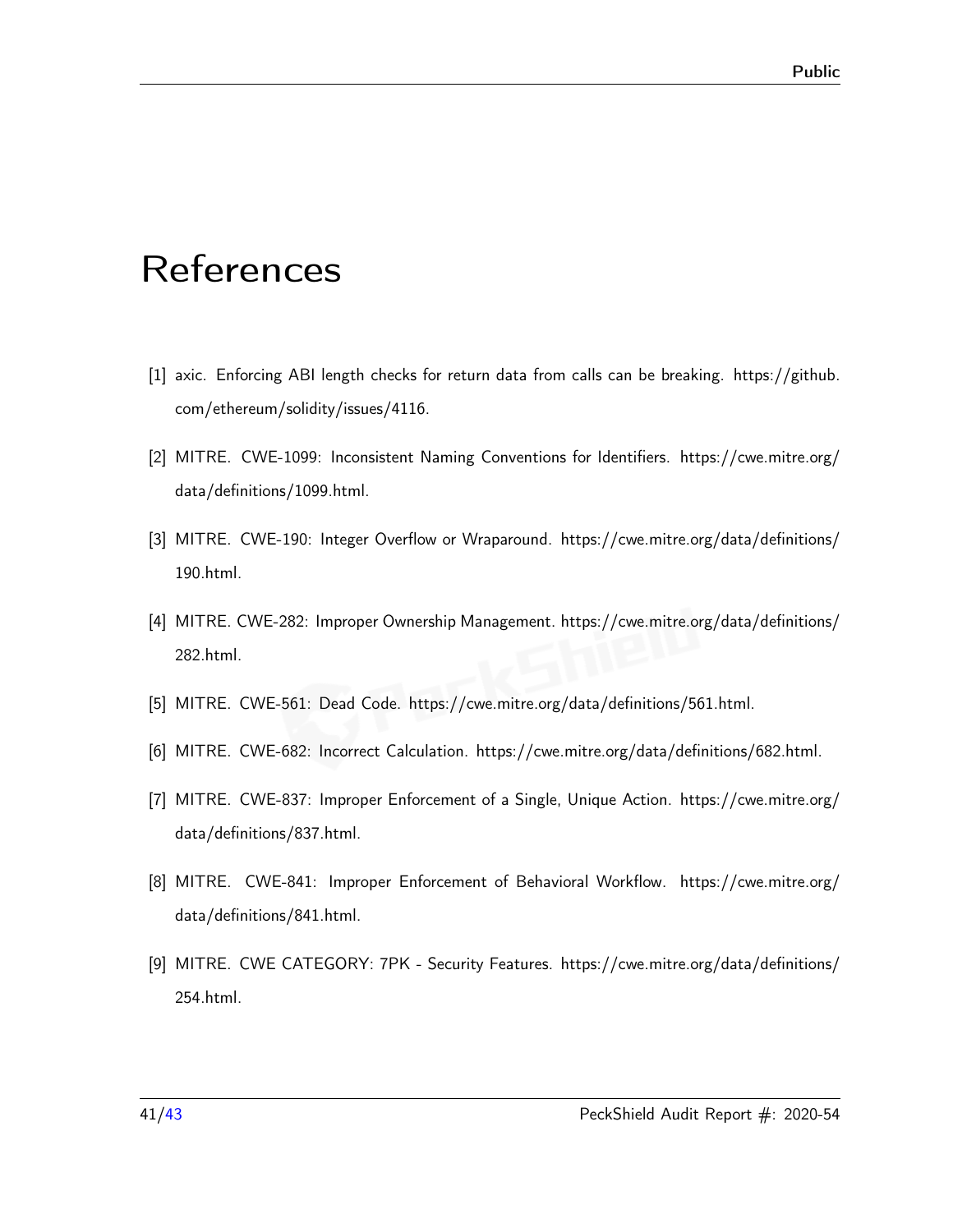- <span id="page-41-4"></span>[10] MITRE. CWE CATEGORY: Bad Coding Practices. [https://cwe.mitre.org/data/definitions/](https://cwe.mitre.org/data/definitions/1006.html) [1006.html.](https://cwe.mitre.org/data/definitions/1006.html)
- <span id="page-41-5"></span>[11] MITRE. CWE CATEGORY: Business Logic Errors. [https://cwe.mitre.org/data/definitions/](https://cwe.mitre.org/data/definitions/840.html) [840.html.](https://cwe.mitre.org/data/definitions/840.html)
- <span id="page-41-6"></span>[12] MITRE. CWE CATEGORY: Error Conditions, Return Values, Status Codes. [https://cwe.mitre.](https://cwe.mitre.org/data/definitions/389.html) [org/data/definitions/389.html.](https://cwe.mitre.org/data/definitions/389.html)
- <span id="page-41-7"></span>[13] MITRE. CWE CATEGORY: Expression Issues. [https://cwe.mitre.org/data/definitions/569.](https://cwe.mitre.org/data/definitions/569.html) [html.](https://cwe.mitre.org/data/definitions/569.html)
- <span id="page-41-3"></span><span id="page-41-2"></span>[14] MITRE. CWE CATEGORY: Numeric Errors. [https://cwe.mitre.org/data/definitions/189.html.](https://cwe.mitre.org/data/definitions/189.html)
- [15] MITRE. CWE VIEW: Development Concepts. [https://cwe.mitre.org/data/definitions/699.](https://cwe.mitre.org/data/definitions/699.html) [html.](https://cwe.mitre.org/data/definitions/699.html)
- <span id="page-41-1"></span>[16] OWASP. Risk Rating Methodology. [https://www.owasp.org/index.php/OWASP\\_Risk\\_](https://www.owasp.org/index.php/OWASP_Risk_Rating_Methodology) [Rating\\_Methodology.](https://www.owasp.org/index.php/OWASP_Risk_Rating_Methodology)
- <span id="page-41-8"></span>[17] PeckShield. ALERT: New batchOverflow Bug in Multiple ERC20 Smart Contracts (CVE-2018- 10299). [https://www.peckshield.com/2018/04/22/batchOverflow/.](https://www.peckshield.com/2018/04/22/batchOverflow/)
- <span id="page-41-9"></span>[18] PeckShield. New burnOverflow Bug Identified in Multiple ERC20 Smart Contracts (CVE-2018- 11239). [https://www.peckshield.com/2018/05/18/burnOverflow/.](https://www.peckshield.com/2018/05/18/burnOverflow/)
- <span id="page-41-10"></span>[19] PeckShield. New multiOverflow Bug Identified in Multiple ERC20 Smart Contracts (CVE-2018- 10706). [https://www.peckshield.com/2018/05/10/multiOverflow/.](https://www.peckshield.com/2018/05/10/multiOverflow/)
- <span id="page-41-11"></span>[20] PeckShield. New proxyOverflow Bug in Multiple ERC20 Smart Contracts (CVE-2018-10376). [https://www.peckshield.com/2018/04/25/proxyOverflow/.](https://www.peckshield.com/2018/04/25/proxyOverflow/)
- <span id="page-41-12"></span><span id="page-41-0"></span>[21] PeckShield. PeckShield Inc. [https://www.peckshield.com.](https://www.peckshield.com)
- [22] PeckShield. Your Tokens Are Mine: A Suspicious Scam Token in A Top Exchange. [https:](https://www.peckshield.com/2018/04/28/transferFlaw/) [//www.peckshield.com/2018/04/28/transferFlaw/.](https://www.peckshield.com/2018/04/28/transferFlaw/)